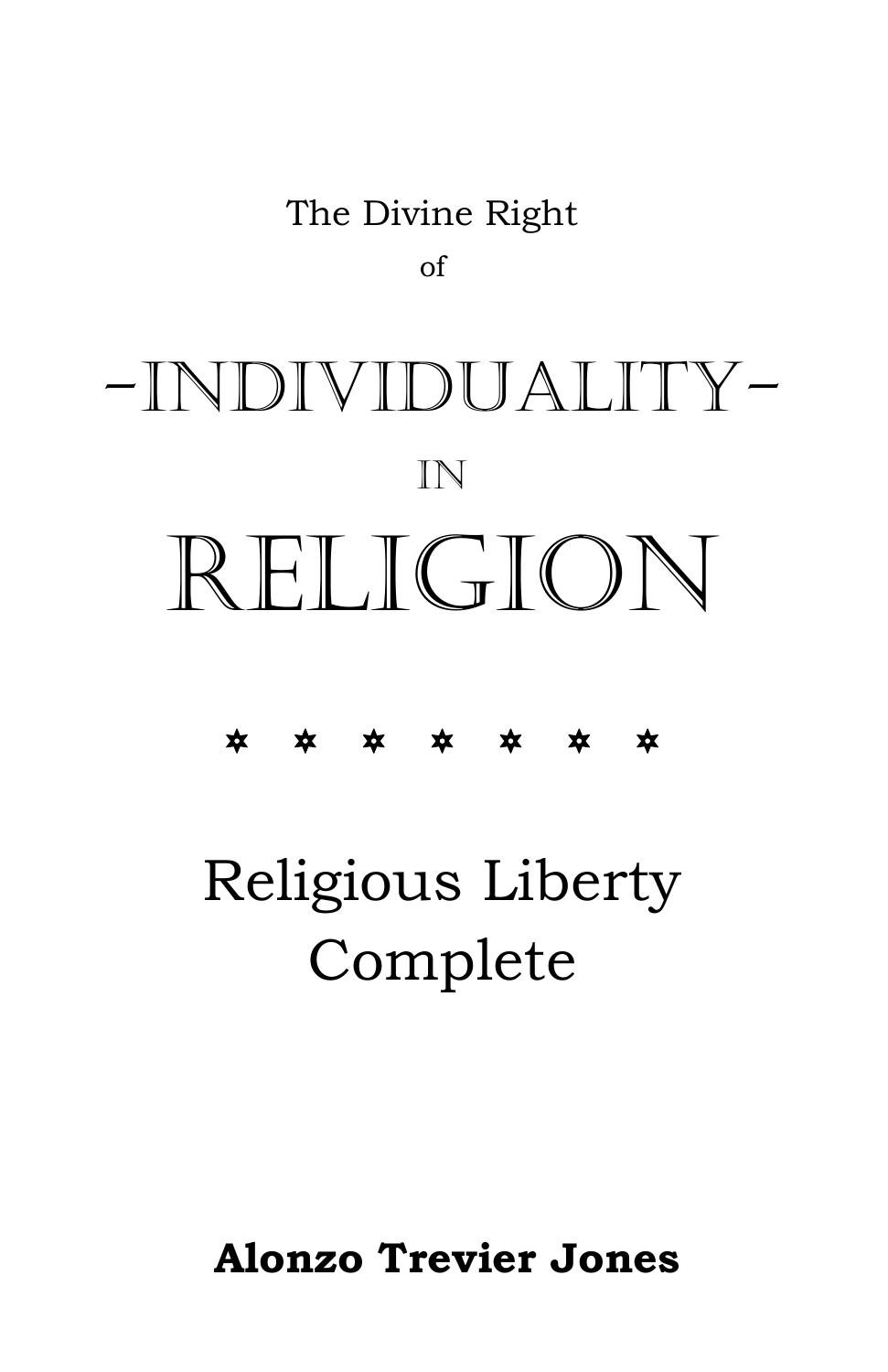Prepared & Reprinted

As led by:

the Spirit of Yehovah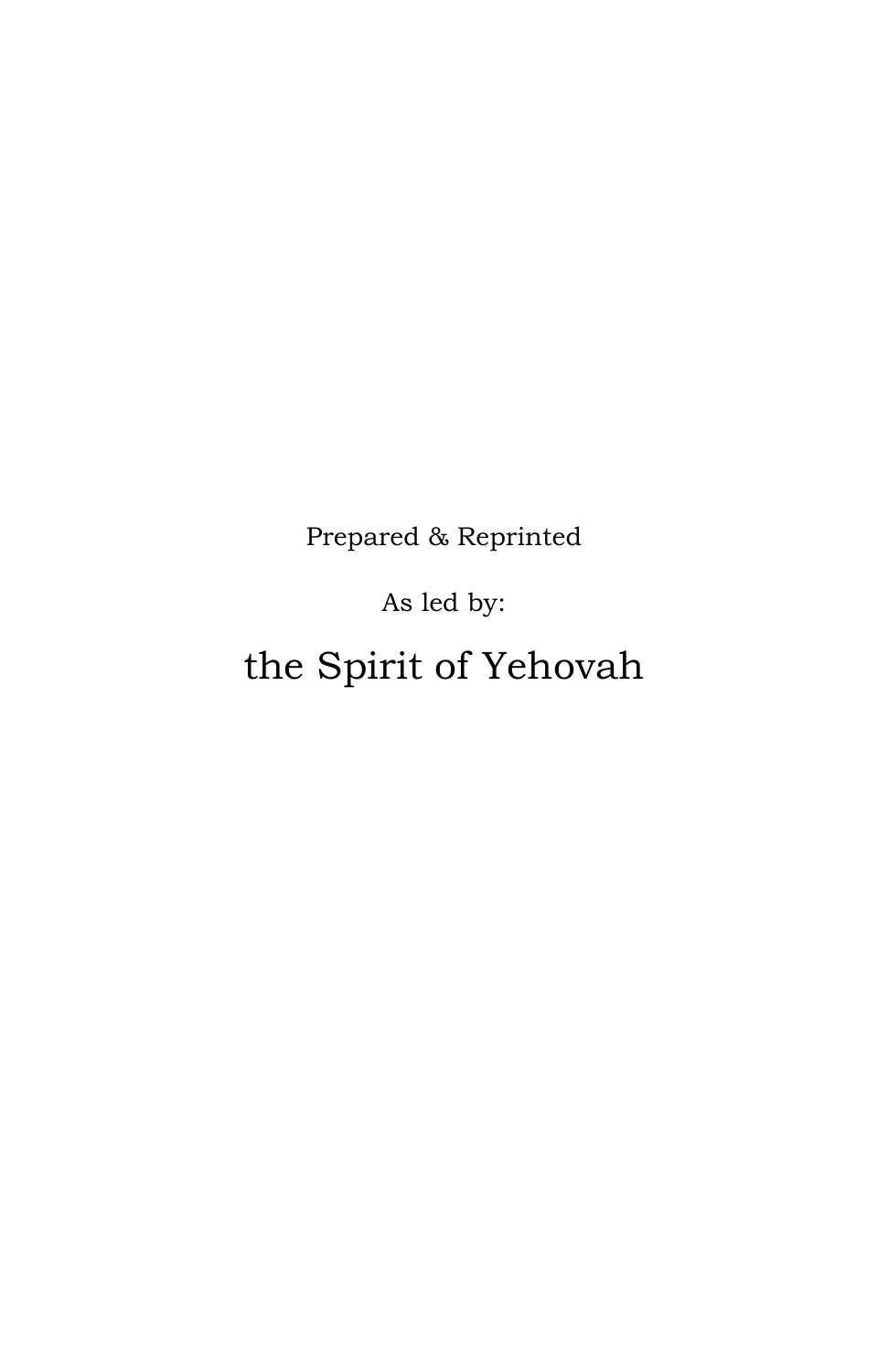A special thank you to:

## James McConnell

Who lent me what was his only copy of this book for an extended period of time.

&

## Abbie Lam

Who proof read the copy of this text.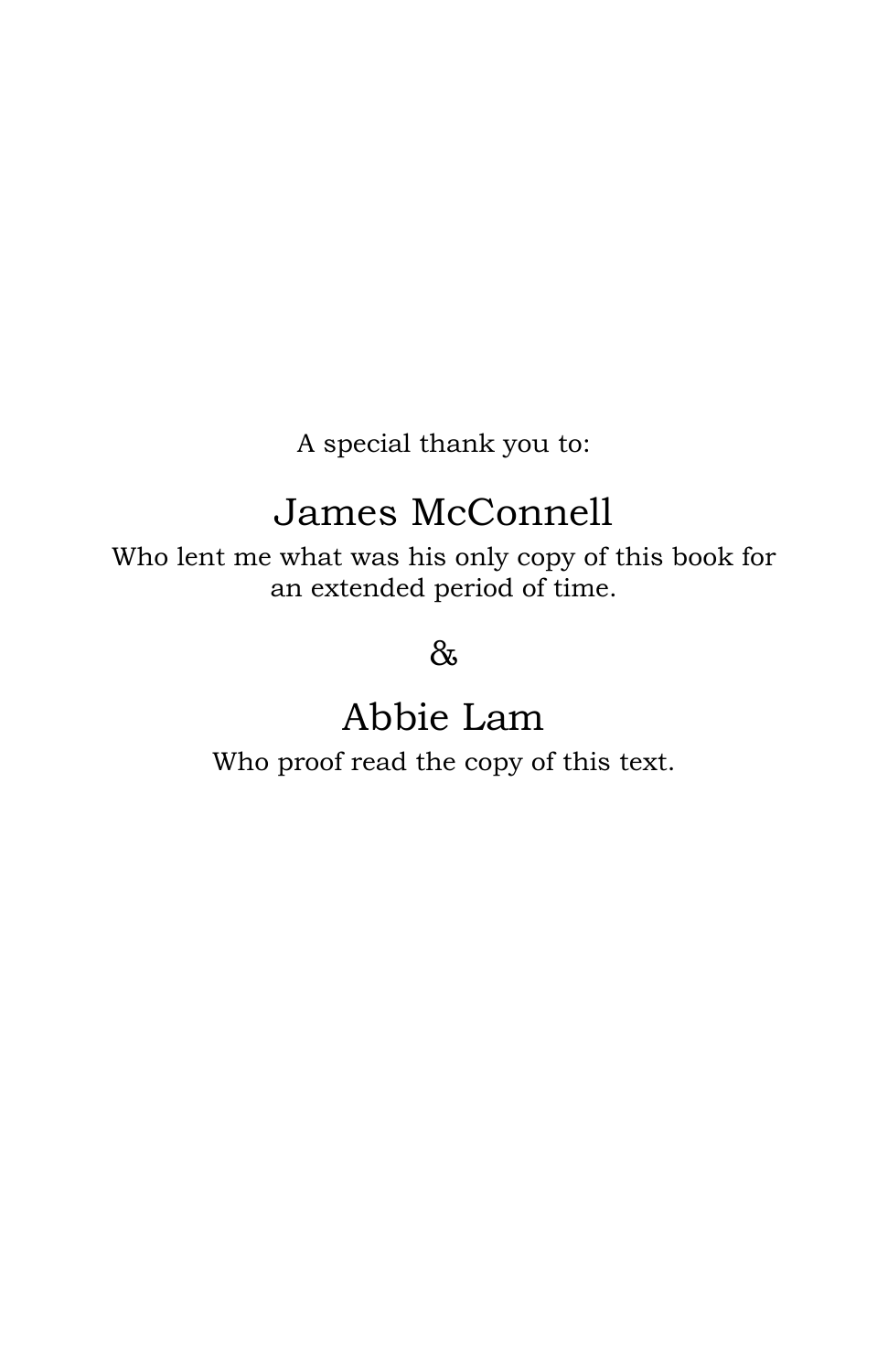Table of Contents

--------------------------

| Chapter One         | As Related to Autocracy                        |
|---------------------|------------------------------------------------|
| Chapter Two         | As Related to the Supremacy of<br>the Law      |
| Chapter Three       | As Related to The Union of<br>Church and State |
| <b>Chapter Four</b> | As Related to the Church Itself                |
| Chapter Five        | As Between Individuals                         |
| Chapter Six         | God and Cæsar                                  |
| Chapter Seven       | Recapitulation                                 |
| Chapter Eight       | Individuality the Supreme Gift                 |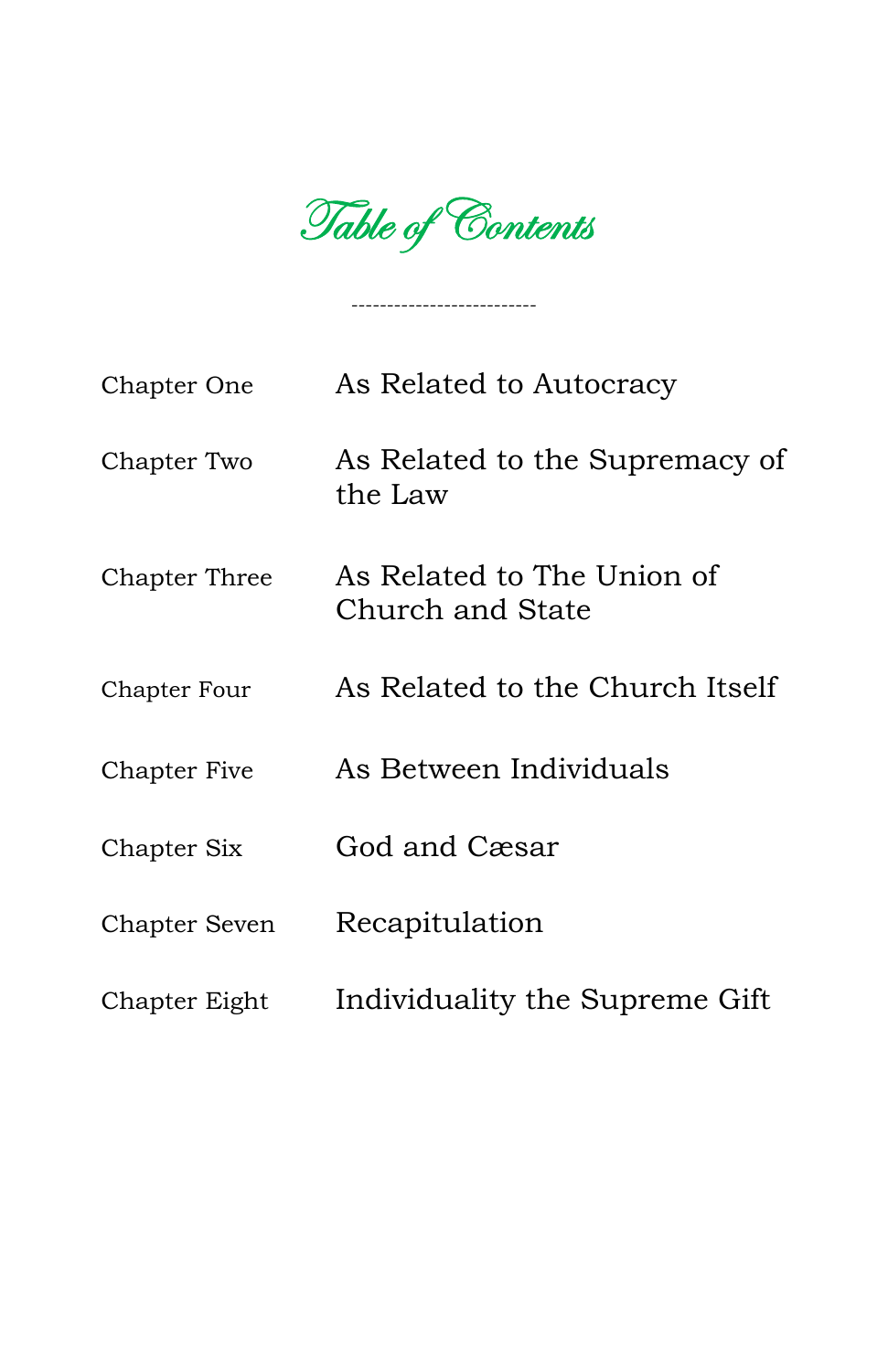### **INTRODUCTION \_\_\_\_\_\_\_\_**

RELIGION is "the duty which we owe to our Creator, and the manner of discharging it."

Liberty is "the state of being exempt from the domination of others, or from restricting circumstances. In ethics and philosophy, [liberty is] the power in any rational agent to make his choices and decide his conduct for himself, spontaneously and voluntarily, in accordance with reasons or motives."

Religious liberty, therefore, is man's exemption from the domination of others, or from restricting circumstances: man's freedom to make his choices and decide his conduct for himself, spontaneously and voluntarily: *in his duty to his Creator*, and *in the manner of* discharging that duty.

Since God has created man, in the nature of things the first of all relationships is that to God; and the first of all duties could be nothing but duty to God.

Suppose a time when there was only one intelligent creature in the universe. He was created: and his relationship to his Creator, his duty to his Creator, is the only one that could possibly be. Therefore it is written that "the first of all the commandments is, Hear, O Israel, the Lord our God is one Lord: and, Thou shalt love the Lord thy God with all thy mind, and with all thy strength."

All there is of any soul is first due to God; because it all came from God. This, therefore, is the first of all commandments, *not* because it is the first one that was ever given by spoken word, or that was ever written out; but because it is the first that could possibly be. And this *[is]* because it is the expression of the first principle of the existence of any intelligent creature. The principle was there, inherent in the existence of the first intelligent creature, in the first moment of his existence; and there the principle abides eternally, unmodified and unfading.

Now, though that is the first of all possible relationships, and the first of all duties; though that relationship and duty are inherent in the very existence of intelligent creatures; yet even in that inherent obligation, God has created every intelligent creature  $free$  – free to recognize that obligation or not, free to discharge that duty or not, just as he chooses.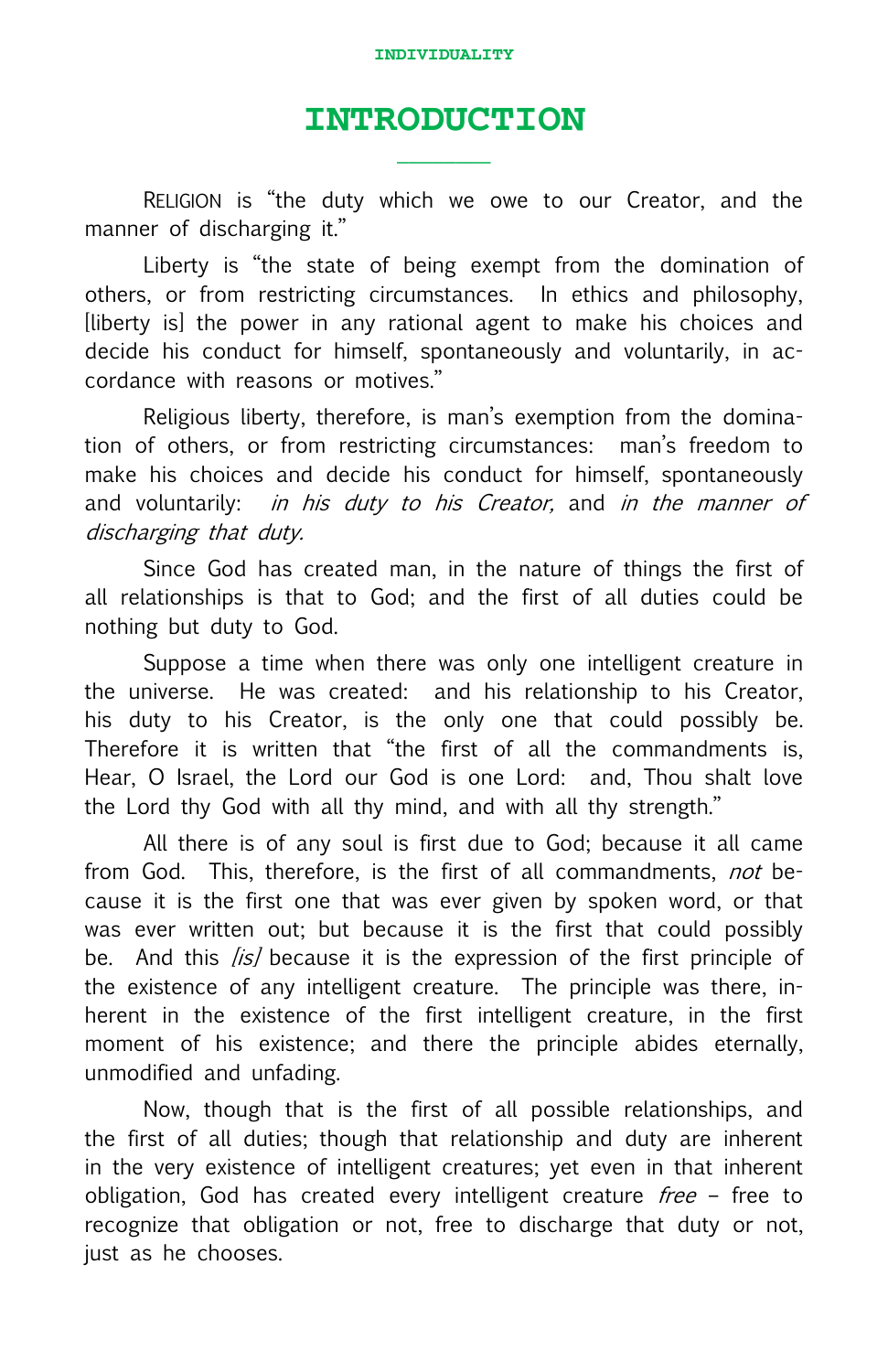Accordingly it is written: "Choose you this day whom ye will serve." "Whosoever will, let him take the water of life freely." Thus it is absolutely true that in religion – in the duty which we owe to our Creator and the manner of discharging it – God has created man entirely "exempt from the domination of others and from restricting circumstances;" has made him free "to make his choice, and decide his conduct for himself, spontaneously and voluntarily." Thus religious liberty is the gift of God, inherent in the gift of rational existence itself.

Any service as to God that is not freely chosen by him who renders it is not service *to God*. There can be no virtue in it; there can be none of God in it. Any service rendered as to God that is not freely chosen on the part of him who renders it cannot be of God; because "God is love"; and love and compulsion, love and force, love and oppression, never can go together. Therefore any duty, any obligation, anything, offered or rendered as to God that is not of the individual's own freely chosen choice, can neither be of God nor to God. Accordingly when the Lord created whatever creature – angel or man – in order that that creature should be happy in the service of God, and in order that there should be virtue in rendering service or worship to God, He created him free to choose to do so. And this is individuality, and the divine right of it.

God created man free. When man by sin was separated and lost from that freedom, Christ came to restore him fully to it. The way of God and of Christ, therefore, is the way of liberty. And the work of God through Christ with mankind in the whole history of the world has been to make plain this way and give to man the absolute assurance of this "soul liberty" which is the only true liberty. Whom the Son makes free is free indeed.

In the Scriptures there are given distinctly and clearly six specific lessons on this subject of religious liberty  $=$  the liberty of the individual soul against the domination of man and combinations of men in the powers of the world. Each of these lessons deals with the subject upon a distinct and specific principle. And the six lessons, taken together, cover completely the whole ground upon every principle.

We now purpose to take up for special study these six lessons separately and in succession as given in the Scriptures. The contest for religious liberty is not yet finished. Religious liberty complete is not yet recognized, even in principle, and much less in practice, even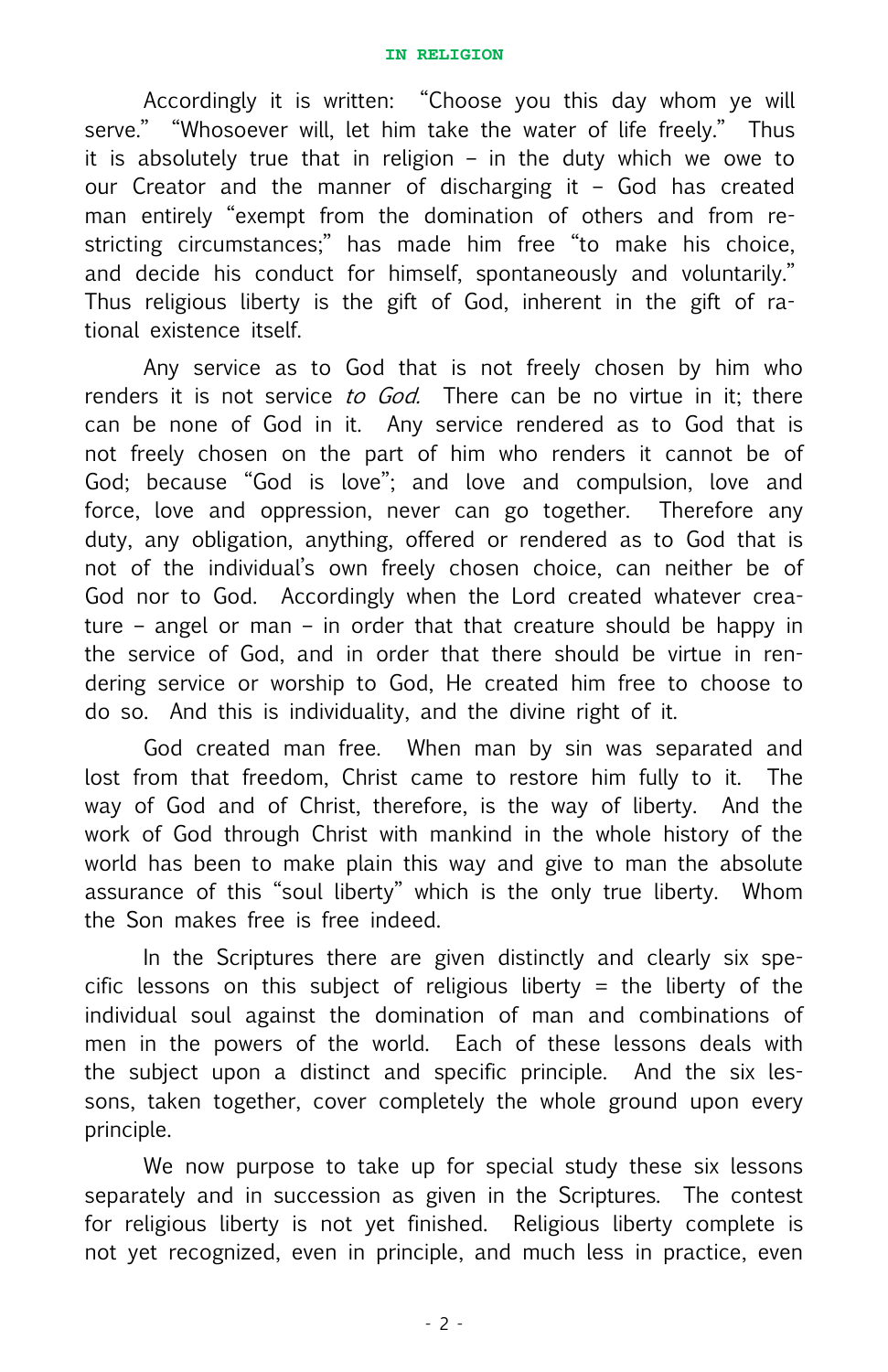by the mass of Christians, as it is made perfectly plain in the Scriptures.

Come, then, let us study and let us have, and let us study that we may have, religious liberty complete, in principle and in experience, as it is in the Scriptures of truth.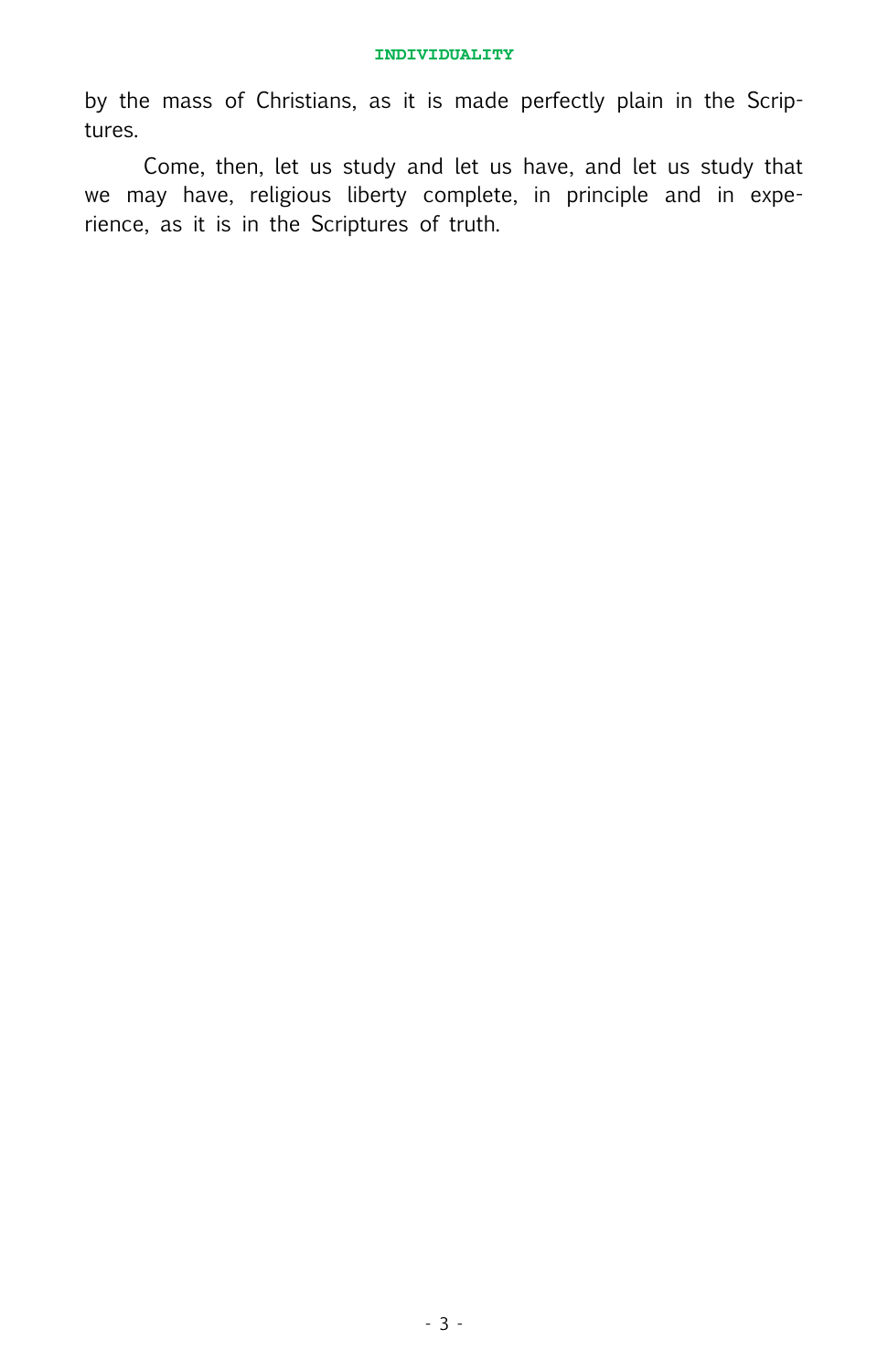#### **Chapter One**

#### **AS RELATED TO AUTOCRACY**

IN the nature of things there is no rightful room for the domination of others in the life and affairs of the soul of the individual person. This is peculiarly and supremely the realm of God alone, who created man in His own image and for His own glory; and who created each person individually and personally responsible and answerable to Him alone.

Yet man, sinful and unruly man, has never been willing to allow God to have His place in and with the soul of the individual man; but has always been ambitious himself, and by every means and contrivance possible to make this claim effective. History itself, as it relates to general principles and not to details, is hardly anything else than a succession of attempts upon the grandest possible scale to make successful this arrogant claim of sinful and unruly man in the place of God to dominate the souls of men. And no grander demonstration that there is a divinity striving hard to shape the destiny of mankind could ever be asked or given than from the day of Abel until now is given in the perpetual heroic assertion and maintenance of this perfect liberty of the individual soul by the individual person against the subtlest pretensions and mightiest combinations of force and power that this world could possibly contrive. From Nimrod to Nebuchadnezzar and from Nebuchadnezzar until now the course and energy of empire have been bent and exerted to this one thing. And through all that time such splendid individuals as Abraham, Joseph, Moses, Daniel and his three brethren, Paul, Wycliffe, Huss, Militz, Matthias, Conrad, Jerome, Luther, Roger Williams, and multitudes unnamed, and over all Christ Jesus, by divine faith have sublimely stood *alone with God*, absolutely alone so far as man is concerned, for the individuality, and in that the liberty, of the soul of man; and for the sovereignty of God alone in and over the realm of the soul.

The Empire of Babylon embraced the civilized world, as the world then was. Nebuchadnezzar was monarch and absolute ruler of the empire. "Thou, O king, art a king of kings; for the God of Heaven hath given thee a kingdom and power, and strength, and glory. And wheresoever the children of men dwell, the beasts of the field and the fowls of the heaven hath he given into thine hand, and hath made thee ruler over them all." Daniel 2:37-38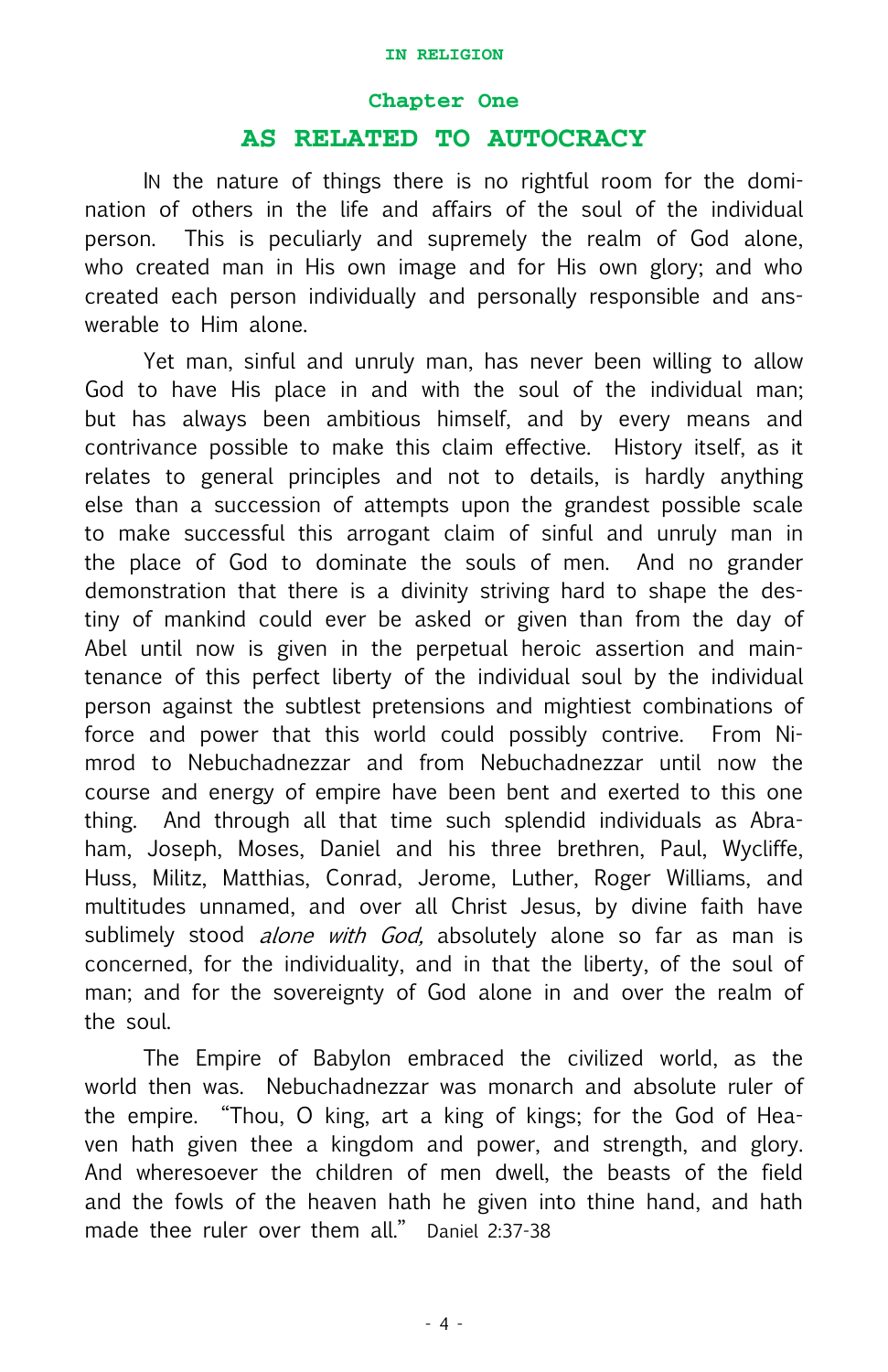In His own providential purpose God had made all nations subject to the sway of King Nebuchadnezzar of Babylon. Jeremiah 27:1-13 In the form and system of government of Babylon the authority of the king was absolute. His word was the law. In this absolutism of sovereignty King Nebuchadnezzar assumed that he was sovereign of the souls, as well as the bodies, of the *religious life* as well as the civil conduct, of those who were subject to his power. And since he was ruler of the nations he would be ruler in the religion, and of the religion, of the nations.

Accordingly he made a great image, all of gold, about ninety feet tall and nine feet broad, and "set it up in the plain of Dura, in the province of Babylon." Then he summoned from the provinces all the officials of the empire to the dedication and the worship of the great golden image. All the officials came, and were assembled and stood before the image.

"Then an herald cried aloud, To you it is commanded, O people, nations, and languages, that at what time ye hear the sound of the cornet, flute, harp, sackbut, psaltery, dulcimer, and all kinds of music, ye fall down and worship the golden image that Nebuchadnezzar the king hath set up; and whoso falleth not down and worshippeth, shall the same hour be cast into the midst of a burning fiery furnace." And as the Instruments of music sounded forth the grand signal for the worship "all the people, the nations, and the languages, fell down and worshipped the golden image." Daniel 3:4-6

But in the assembly there were three young Hebrews who had been carried captive from Jerusalem to Babylon, but who had been appointed by the king, officials "over the affairs of the province of Babylon." These neither bowed nor worshipped, nor paid any particular attention to the proceedings.

This was noticed, and excited accusation before the king. "There are certain Jews whom thou hast set over the affairs of the province of Babylon, Shadrach, Meshach, and Abednego; these men, O king, have not regarded thee: they serve not thy gods, nor worship the golden image which thou hast set up." Verse 12

Then the king "in his rage and fury" commanded that the three young men should be brought before him. This was done. The king now spoke to them personally and direct: "Is it of purpose, O Shadrach, Meshach, and Abednego, do not ye serve my gods, nor worship the golden image which I have set up? The king himself then repeated the command that at the sound of the instruments of all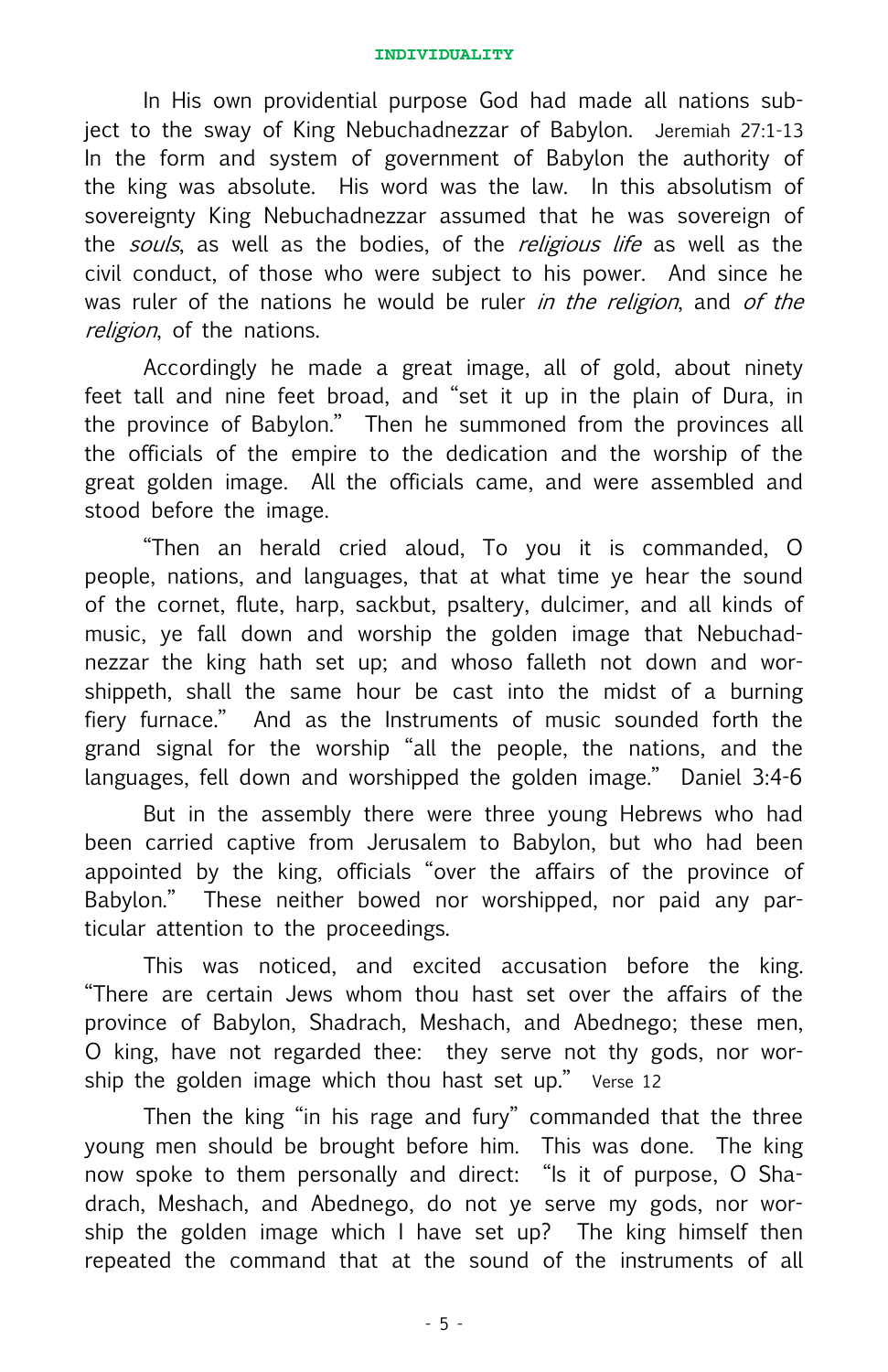kinds of music they fall down and worship, and if not, they were to be cast "the same hour into the midst of a burning fiery furnace."

But the young men quietly answered: "O Nebuchadnezzar, we are not careful to answer thee in this matter. If it be so, our God whom we serve is able to deliver us from the burning fiery furnace, and he will deliver us out of thine hand, O king. But if not, be known unto thee, O king, that we will not serve thy gods, nor worship the golden image which thou hast set up." Verses 14-18

The issue was now clearly drawn. The sovereign of the world's power had personally issued his command direct to the three individuals; and from them he had received answer as direct, that they would not conform. This was conduct, and these were words, such as the king in his absolutism of power had never met before. There was therefore a personal as well as an official resentment aroused in him; and he was so "full of fury" that "the form of his visage was changed against" the young men, and he commanded that the furnace should be heated seven times hotter than usual; and that "the most mighty men in his army" should bind the young men and cast them into the midst of the roaring furnace.

It was done. And the three men, in their coats, and their hosen, and their hats, and their other garments" fell down bound "into the midst of the burning fiery furnace." But just then the king was more astonished than ever in his life before. He was fairly petrified— "astonied"—and "rose up in haste" and to his counsellors cried out, "Did not we cast *three* men *bound* into the midst of the fire?"

They assured him that this was true. But he exclaimed, "Lo, I see *four* men, *loose*, walking in the midst of the fire, and they have no hurt; and the form of the fourth is like the Son of God."

Then the king went near to the mouth of the furnace and called to the men by name and said, "Ye servants of the most high God, come forth and come hither." And they "came forth of the midst of the fire. And the princes, governors, and captains, and the king's counsellors, being gathered together, saw these men upon whose bodies the fire had no power, nor was an hair of their head singed, neither were their coats changed, nor the smell of fire had passed upon them. "Then Nebuchadnezzar spake, and said, Blessed be the God of Shadrach, Meshach, and Abednego, who hath sent his angel and delivered his servants that trusted in him, and have changed the king's word, and yielded their bodies, that they might not serve nor worship any god except their own God."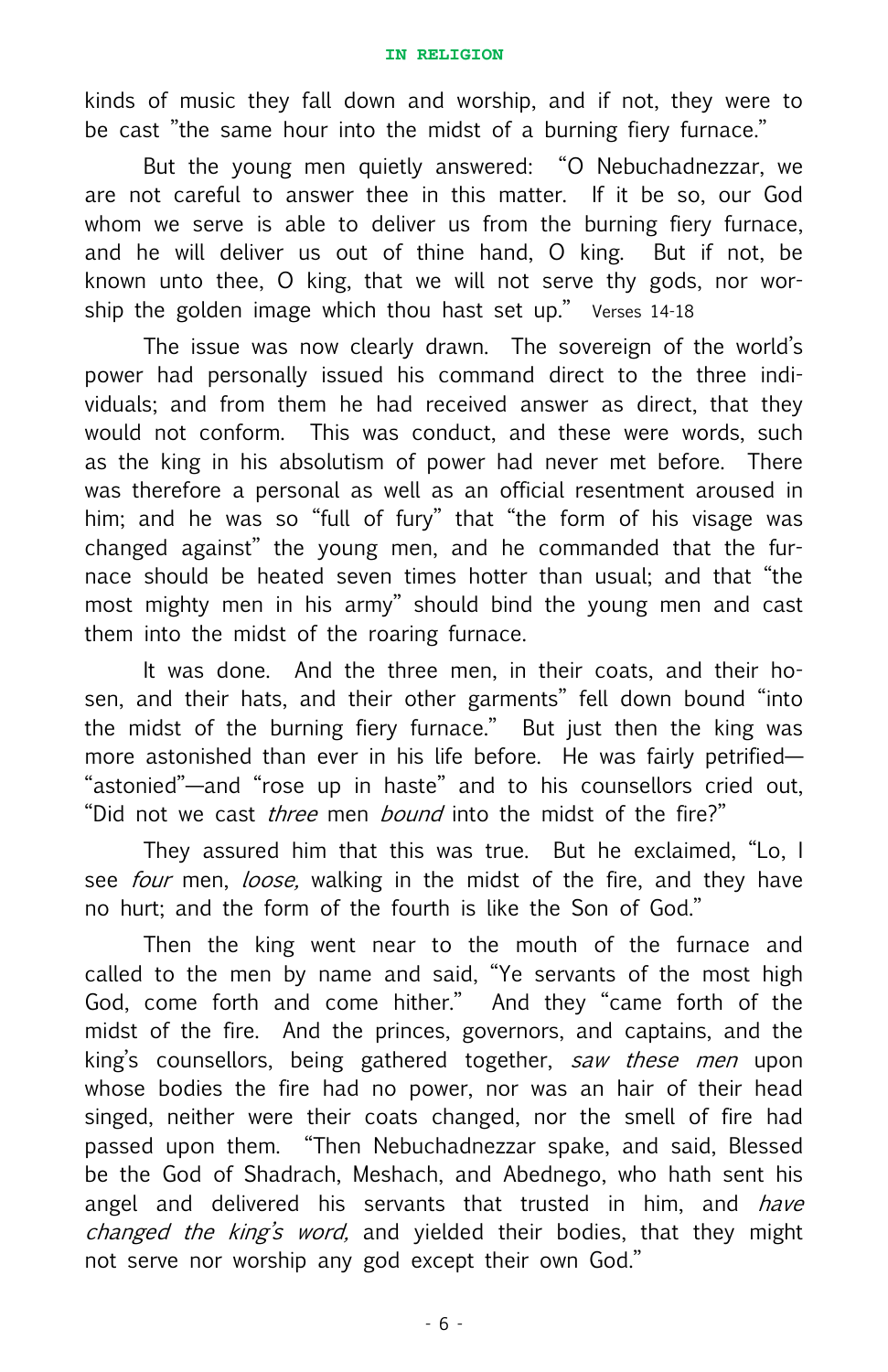Here, then, is the situation: The Lord had brought all nations in subjection to the king of Babylon. By messages of His own prophet He had commanded His people, the Jews, and these three young men among them, to "serve the king of Babylon." Yet these three had explicitly refused to serve the king of Babylon in this thing which he had personally and directly commanded them: and in this refusal the Lord himself had most signally stood by them and delivered them.

Therefore it would be impossible more plainly to show that the Lord, in commanding the people to be subject to the king of Babylon and to serve him, had never either commanded or intended that they should be subject to him or serve him in the realm of religion.

By this unmistakable approval of the course of the three men, and this signal deliverance of them, the Lord made perfectly plain to the king that his command in this matter was wrong: that he had demanded a service that he had no right to require: that in making him king of the nations the Lord had not made him king in the religion of the people: that in bringing him to be head of all the nations, peoples, and languages, God had not given him to be head of the religion of even a solitary individual: that while the Lord had unmistakably shown to the king that he had given no power nor jurisdiction in any way whatever as to their soul's service: that while in all things between nation and nation, and between man and man, all peoples, nations, and languages had been given to him to serve him, and God had made him ruler over them all; yet with the relations between each man and God the king could have nothing whatever to do: and that in the presence of the rights of the individual person, in conscience and in worship "the king's word" *must change*, the king's decree is naught: that in this the king even of the world is only nobody, for here only God is sovereign and all in all.

And for the instruction of all kings and all people forever, all this was done that day, and it was written for our admonition upon whom the ends of the world are come.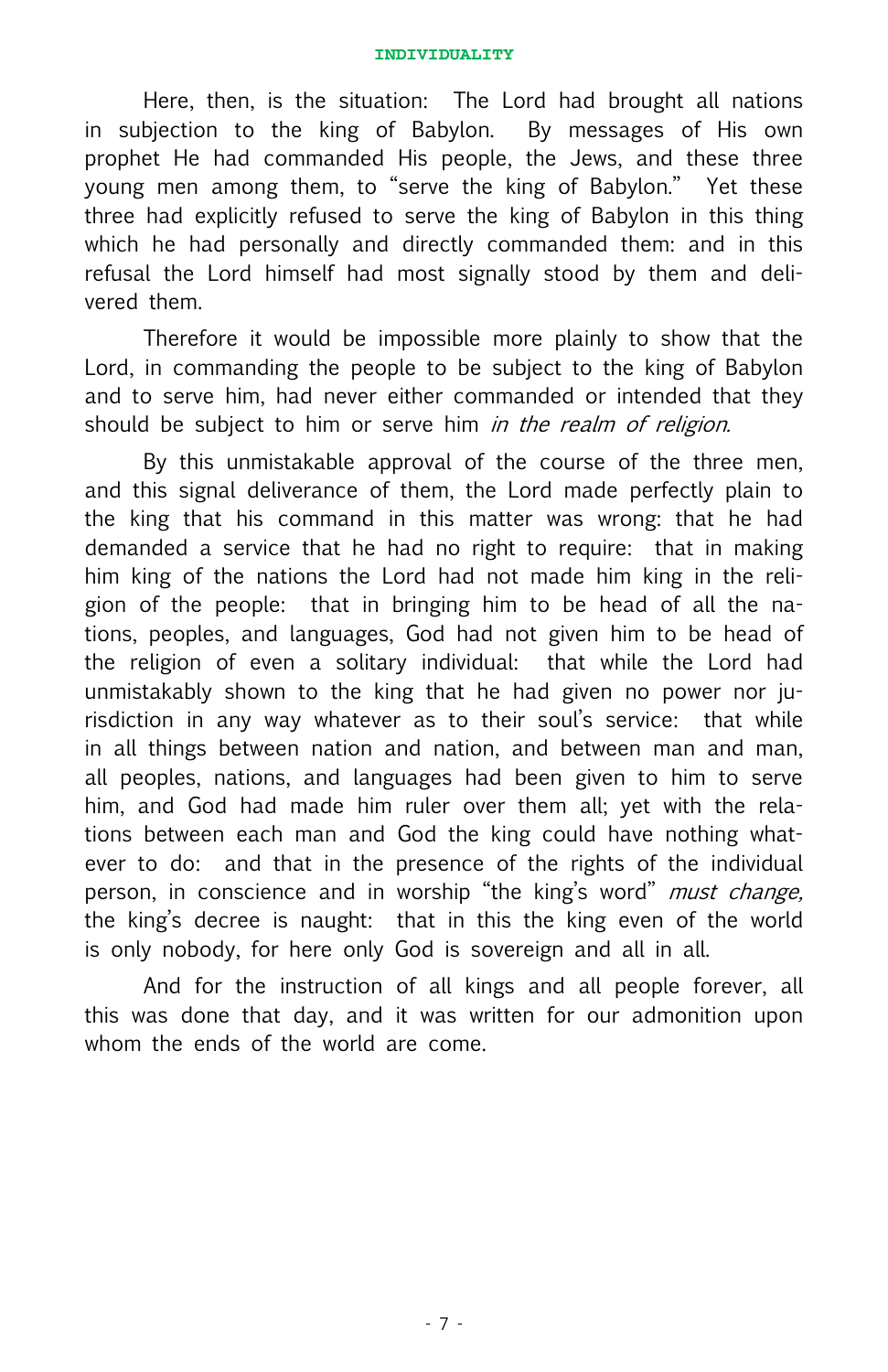#### **Chapter Two**

#### **AS RELATED TO THE SUPREMACY OF THE LAW**

THE world-power and empire of Babylon passed away forever; and another took its place—the power and empire of Medo-Persia. Here was another principle of government, and here there is given to the world another lesson in religious liberty.

In the Medo-Persian empire the principle of government was different from that of Babylon.

Babylon, as we have seen, was not only an absolute monarchy, but an autocracy—a one man government, a one-man absolutism. The word of the king was the law, absolutism. The word of the king was the law, and the law was changeable as the will and word of the king might change. The king was the source of the law; his word was the law for all others; but as for himself there was no restriction of law.

The Medo-Persian government was an absolute monarchy also. There, also, the word of the king was the law: but with this allimportant difference from Babylon, that when once the word of the king had gone forth as the law, that law could not be changed nor reversed even by the king himself. The king himself was bound, even against himself, by his own word or decree that had once become the law. The government of Medo-Persia, therefore, was a government of law; its principle was the supremacy of THE LAW.

At the head of the administration of the affairs of this empire there were three presidents, of whom Daniel was first. Because of Daniels' knowledge, integrity, ability, and general worth in the administration, the king had it in mind "to set him over the whole realm." This, becoming known, excited the jealousy of the other two presidents and of the princes; and they conspired to break him down.

They sought, first, "to find occasion against Daniel" concerning his conduct of the affairs of the empire. But after long and diligent search, and the closest possible scrutiny, they were obliged to cease their endeavor and confess that "they could find none occasion nor fault;" because "he was faithful, neither was there any error or fault found in him:

"Then said these men, We shall not find any occasion against this Daniel, except we find it against him concerning the law of his God." But they could not find any occasion against him concerning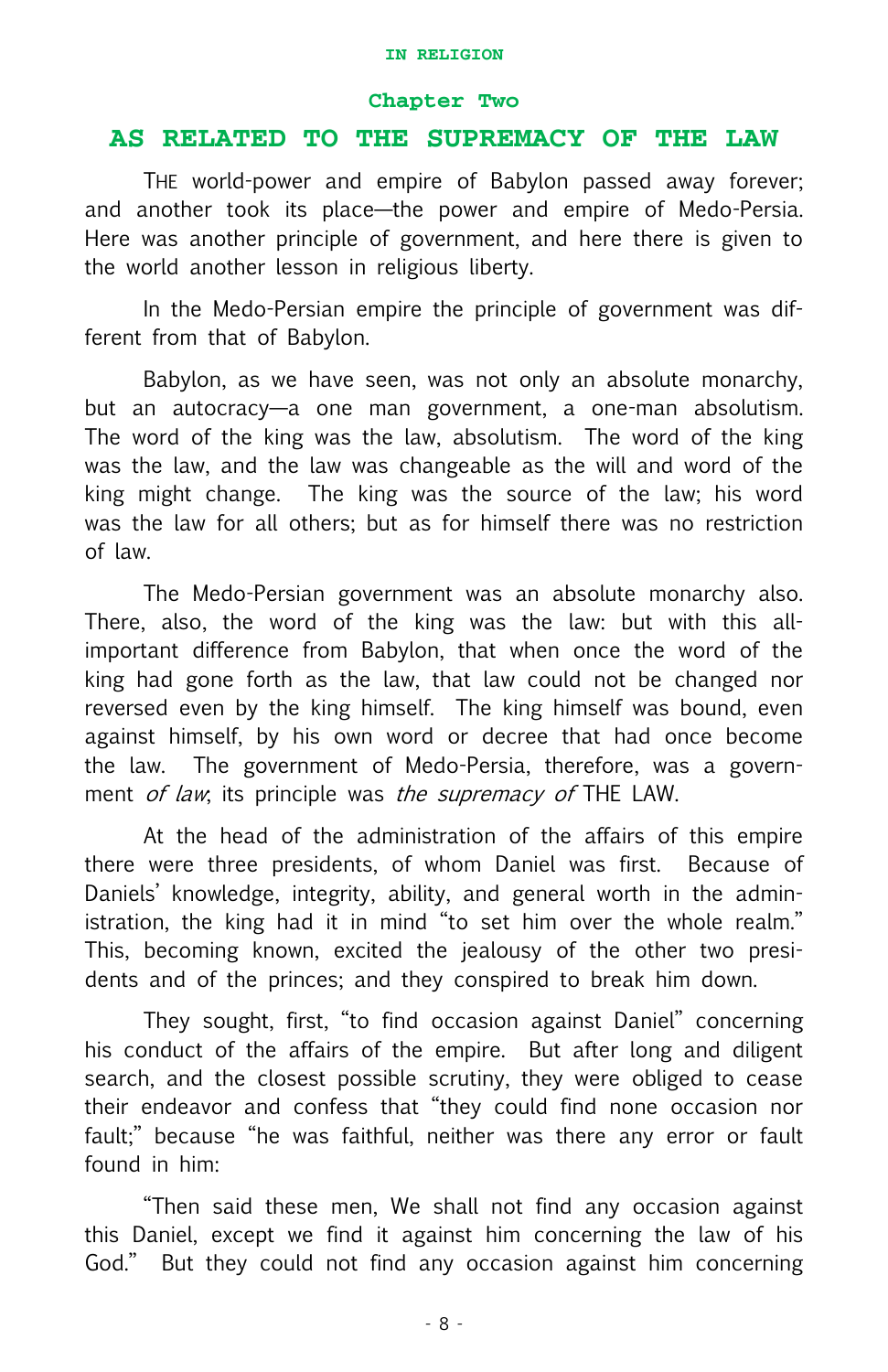even the law of his God, until they themselves had first created a situation that would render inevitable the desired occasion.

Their long and exacting endeavor to *find* some occasion or fault against him in the affairs of the empire had convinced them of his absolute devotion in loyalty to God. Through their investigation they knew by experience that he could not by any means be caused to swerve a hair's-breadth from the straight line of absolute devotion to God. But this was wholly an individual matter, in which there was no interference with any man in any way whatever. And in his conduct in relation to others and to the State, their own consciously prejudiced investigation had demonstrated that it was actually beneficial.

Thus there being no possible ground upon which they could find occasion against him even concerning the law of his God, as circumstances and conditions were; and they, therefore, being put to the necessity of actually creating such ground, Daniel's unswerving devotion to God became the way over which they would proceed. They therefore concocted a scheme into which they drew all the officials of the empire, and went to the king and said:--"O king, live forever. All the presidents of the kingdom, the governors, and the princes, the counsellors, and captains, have consulted together to establish a royal statue, and to make a firm decree, that whosoever shall ask any petition of any God or man for thirty days, save of thee, O king, he shall be cast into a den of lions. Now, O king, establish the decree, and sign the writing, that it be not changed, according to the law of the Medes and Persians, which altereth not." Daniel 6:6-8

The king allowed himself to be caught by this very flattering proposal of so large a number of the highest officials of the empire. and he signed the decree. Daniel knew that the decree had been framed, and that the writing had been signed by the king. He knew that such was now the law of the empire—a law that could neither be waived nor altered. Nevertheless he went to his house, and as his regular times of prayer recurred, three times a day, he "prayed and gave thanks before God, as he did aforetime." And his windows happening to be open, the imperial law had not enough place in his mind or weight upon his attention to induce him to take the precaution even to close the windows.

The plotters expecting nothing but just this on the part of Daniel, "assembled and found Daniel praying and making supplication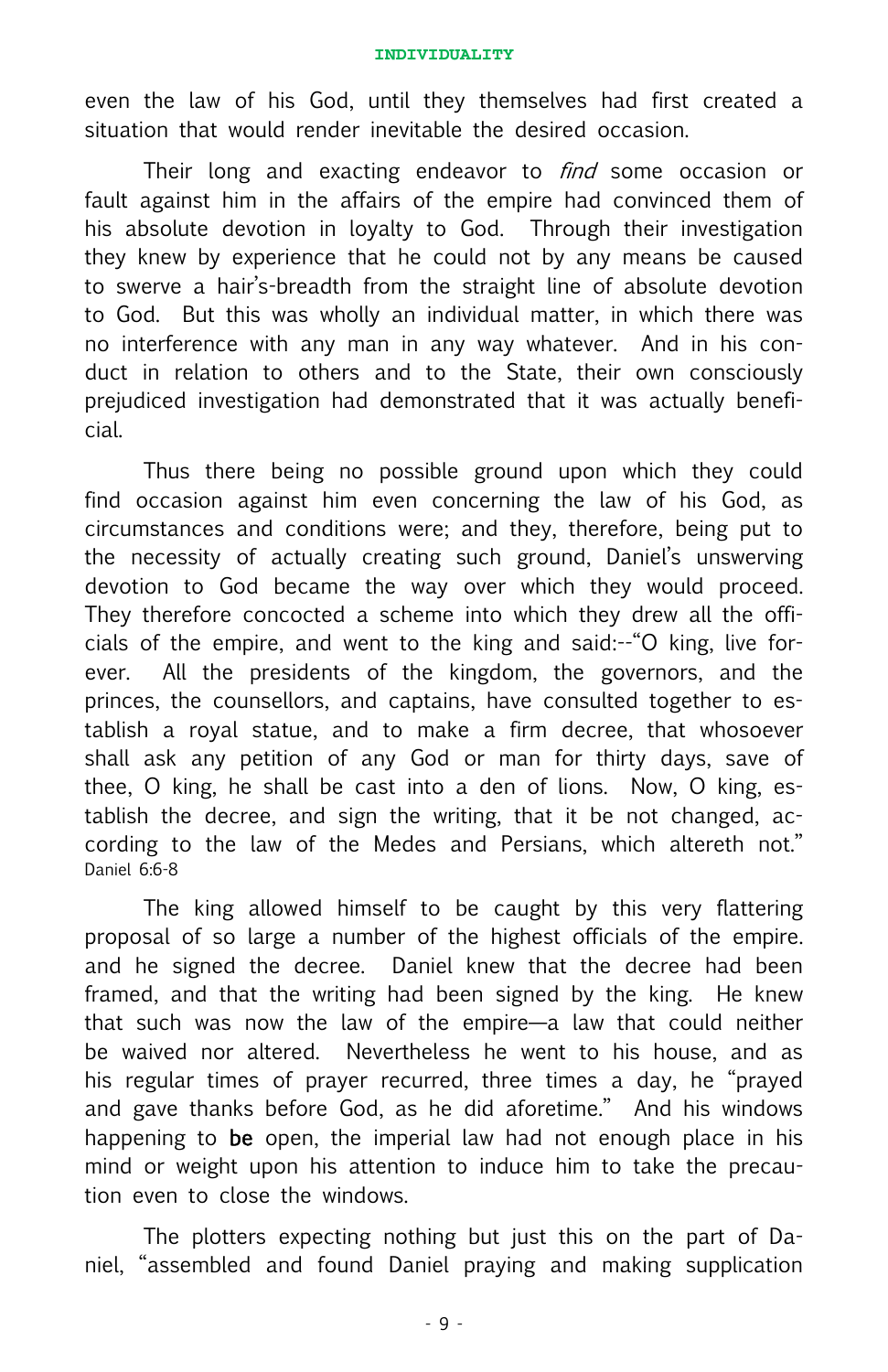before his God." Then at sight of this open disregard of the imperial law, they hastened to the king and very deferentially inquired. "Hast thou not signed a decree?" [And] etc. The king answered, "The thing is true, according to the law of the Medes and Persians, which altereth not." Then the plotters reported, "that Daniel which is of the children of the captivity of Judah, regardeth not thee, O king, nor the decree that thou hast signed, but maketh his petition three times a day."

"Then the king, when he had heard these words, was sore displeased with himself," because he had allowed himself to be so flattered as to be caught in such a trap as that. "And he set his heart on Daniel to deliver him." But the plotters were ready with their plea of the supremacy and integrity of "the law;" and to urge argument that it was "not a question of religion, but of the law," that to countenance disregard and violation of "the law" was simply to undermine all the government and make an open bid for a reign of anarchy, and for the very dissolution of society itself: that they were exceedingly sorry that such an excellent man as Daniel should be thus involved, yet to allow such open disregard of "the law" by one of such high standing and reputation would be only all the worse; because this very fact of the high standing and wide reputation of the one who so openly disregarded "the law" would be only the more encouragement to all people to do the same, etc. etc.

Yet the king "labored till the going down of the sun to deliver him." But through all that time and at every turn, the king was met by the plotters with the plea, "The law; the law." "Know, O king, that the law of the Medes and Persians is, that no decree nor statute which the king establisheth may be changed." The supremacy of the law bound the king himself: there was no escape: and though with greatest reluctance, "the king commanded and they brought Daniel, and cast him into the den of lions."

The king passed the night in fasting and in sleeplessness. But very early in the morning he hurried to the den of lions and "cried with a lamentable voice unto Daniel . . . O Daniel, servant of the living God, is thy God, whom thou servest continually, able to deliver thee from the lions?"

Daniel answered, "O king, live forever. My God hath sent His angel, and hath shut the lions' mouths that they have not hurt me: forasmuch as *before Him*, innocency was found in me; and also before thee, O king, have I done no hurt." And therein the demonstra-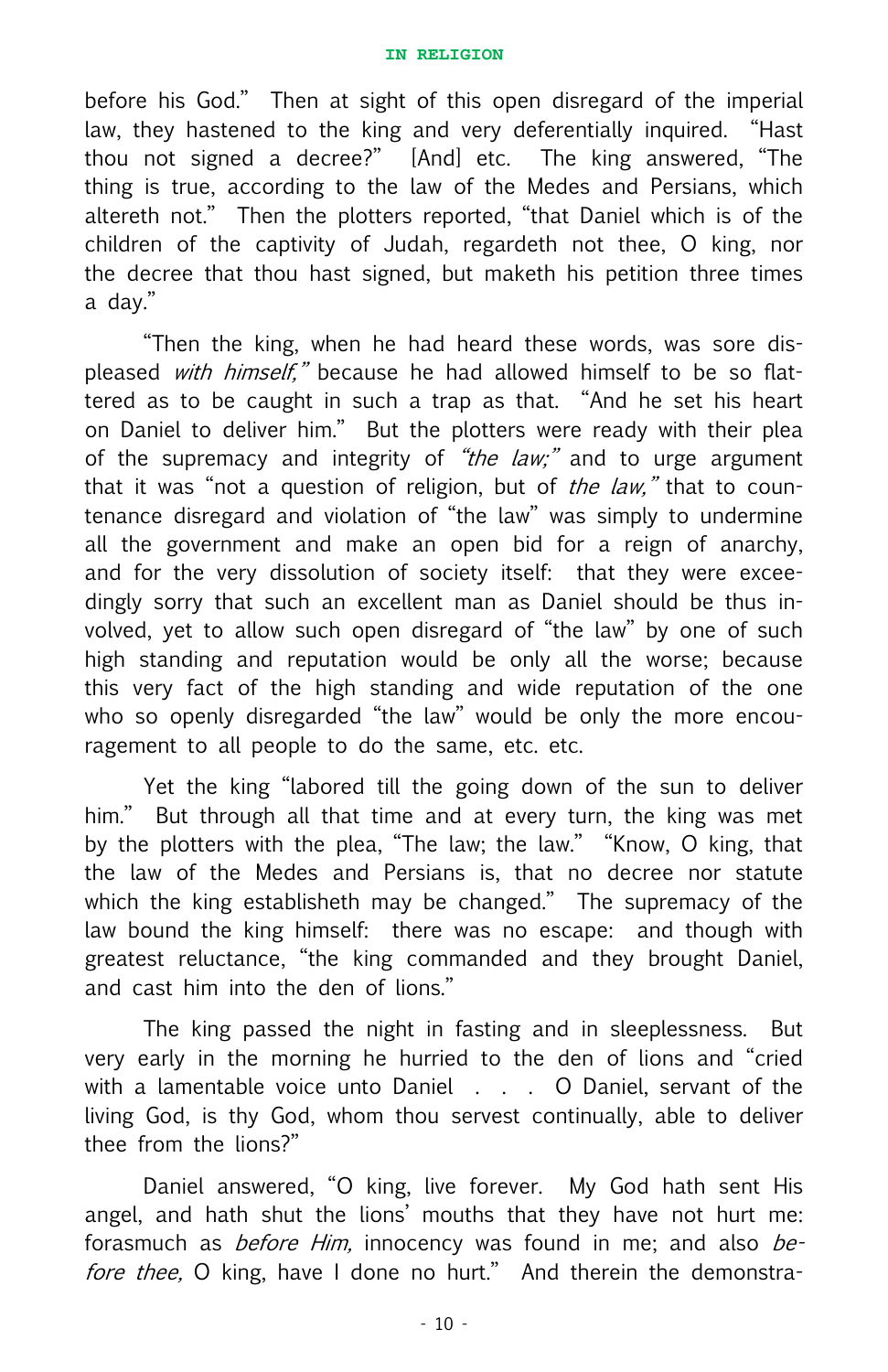tion is made in perfection forever that the person who disregards any law that touches service to God is innocent before God, and also does "no hurt" to the king, nor to the State, nor to society, nor to any principle of law or government.

All of which in divine truth demonstrates again that no earthly government can ever have any right or jurisdiction in matters of *reli*gion: that is in "the duty which we owe to our Creator, and the manner of discharging it." And in this case there is the additional demonstration that no government can ever of right incorporate in the law provisions touching religion, and then plead the supremacy and integrity of the "the law:" that "it is not primarily a question of religion but only of the law:" that "we are not asking for religious observance, we ask only *respect for law*." In the case of Daniel and the "supremacy of the law of the Medes and Persians," the divine answer to all such pleas is that, nothing pertaining to religion can ever of right have any place in the law.

The right of perfect individuality in religion is a divine, and therefore and absolutely inalienable, right. And to make religious observances or prohibitions a matter of the law, does not affect the free exercise of this divine right. The fullness of the right, and the perfect liberty of its exercise, abide ever the same, even though religion be made a matter, and a part, of the law. And when religion or religious observance or prohibition is fixed in the law, even though the law be as supreme and inflexible as that of the Medes and Persians, the divine right and perfect liberty of the individuality in religion then extends to the law that incorporates the religion, and such law is simply no law. The subterfuge of enforcing religious observances or prohibitions under cover of "the supremacy and integrity of the law," instead of taking away or in any way limiting the divine right and perfect liberty of individuality in religion, simply reacts to the extent of actually sweeping away all ground of claim for the "supremacy and integrity of the law"—in actually nullifying the specific law in the case.

The civil law is rightly supreme in the realm of things *civil*, but in the realm of things *religious* it simply has no place at all.

In the presence of the divine right of individuality in religion as relates to autocratic government, illustrated in King Nebuchadnezzar, the king's word must change.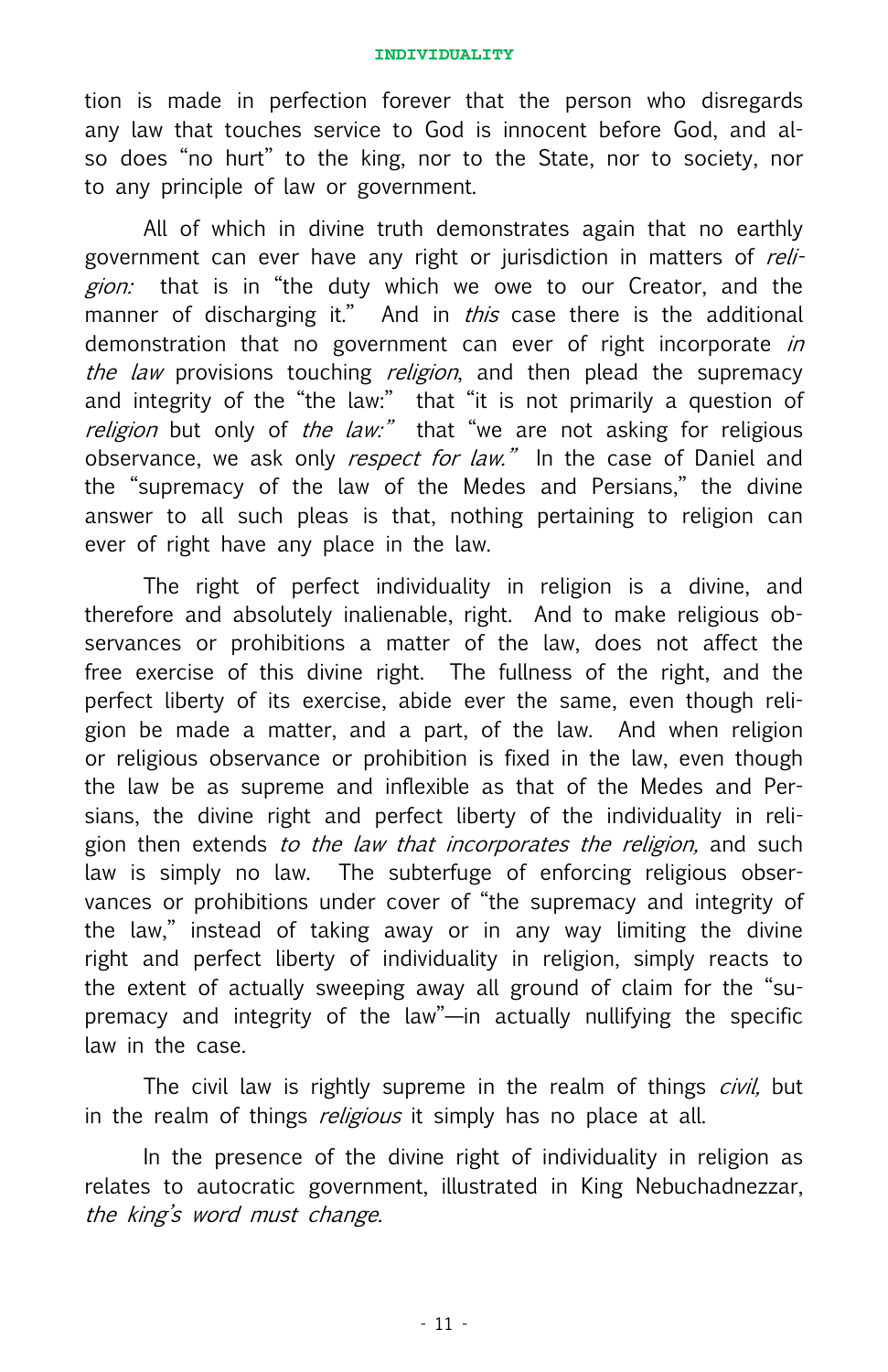In the presence of the divine right of individuality in religion as relates to the supremacy and inflexibility of the law, illustrated in the government of the Medes and Persians, any law that touches or contemplates religion is simply no law at all.

The realm of religion is the realm of God. In that realm God alone is Sovereign, and His will is the only law. And in that realm the individual stands alone with God, and responsible to him alone.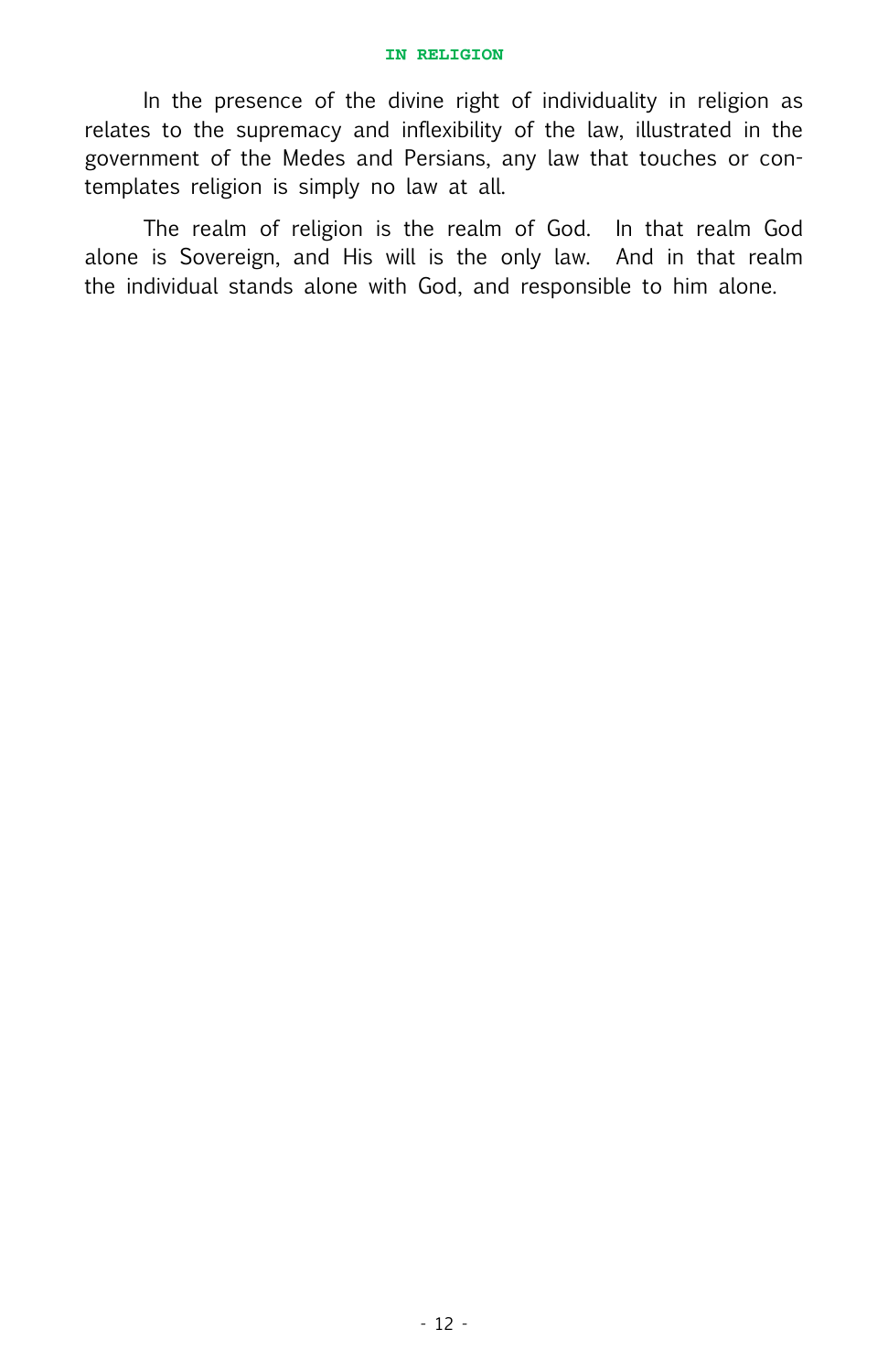#### **Chapter Three**

#### **AS RELATES TO CHURCH AND STATE**

BY most remarkable facts and unquestionable experiences, in the case of King Nebuchadnezzar and the three Hebrew young men, there was made plain forever the divine truth and principle that with the religion of the people no monarch can of right have anything to do; that in the presence of the right of individuality in religion, the king's word must change.

By corresponding facts and experiences in the case of the Medo-Persian government against Daniel there was made plain forever the divine will and truth and principle that with the religion of the people no law, nor any government by means of law, can of right have anything to do—that in the presence of the free exercise of individuality in religion, any law touching religion is nothing; and every individual in absolutely ignoring and disregarding such law is "innocent" before God, and also does "no hurt" to government, to law, or to society.

These two examples and the principles which they illustrate cover every phase of earthly government as such: and so make plain the great and vital truth that religion, with its rites, institutions, and observances, is totally excluded, and is to be totally exempt, from the cognizance of earthly government of whatever phase or form: that religion, with all that is incident to it, pertains to the individual alone in his personal relations to God.

But there is another means by which man has sought to dominate man in the realm of religion, that is by means of the Church through the State.

People called out from the world and separated from the world unto God, are His church in the world. When God had called His people out of Egypt they were first "the church in the wilderness;" and afterward in the land of Canaan they were the church there.

Through their stiffness of neck, hardness of heart, and blindness of mind, they sadly missed God's great purpose for them as His church. Yet in His goodness and mercy God "suffered their manners in the wilderness," and in the land from age to age. Thus through many vicissitudes that people had continued as the church till the time when Christ the Lord came to dwell on the earth: and through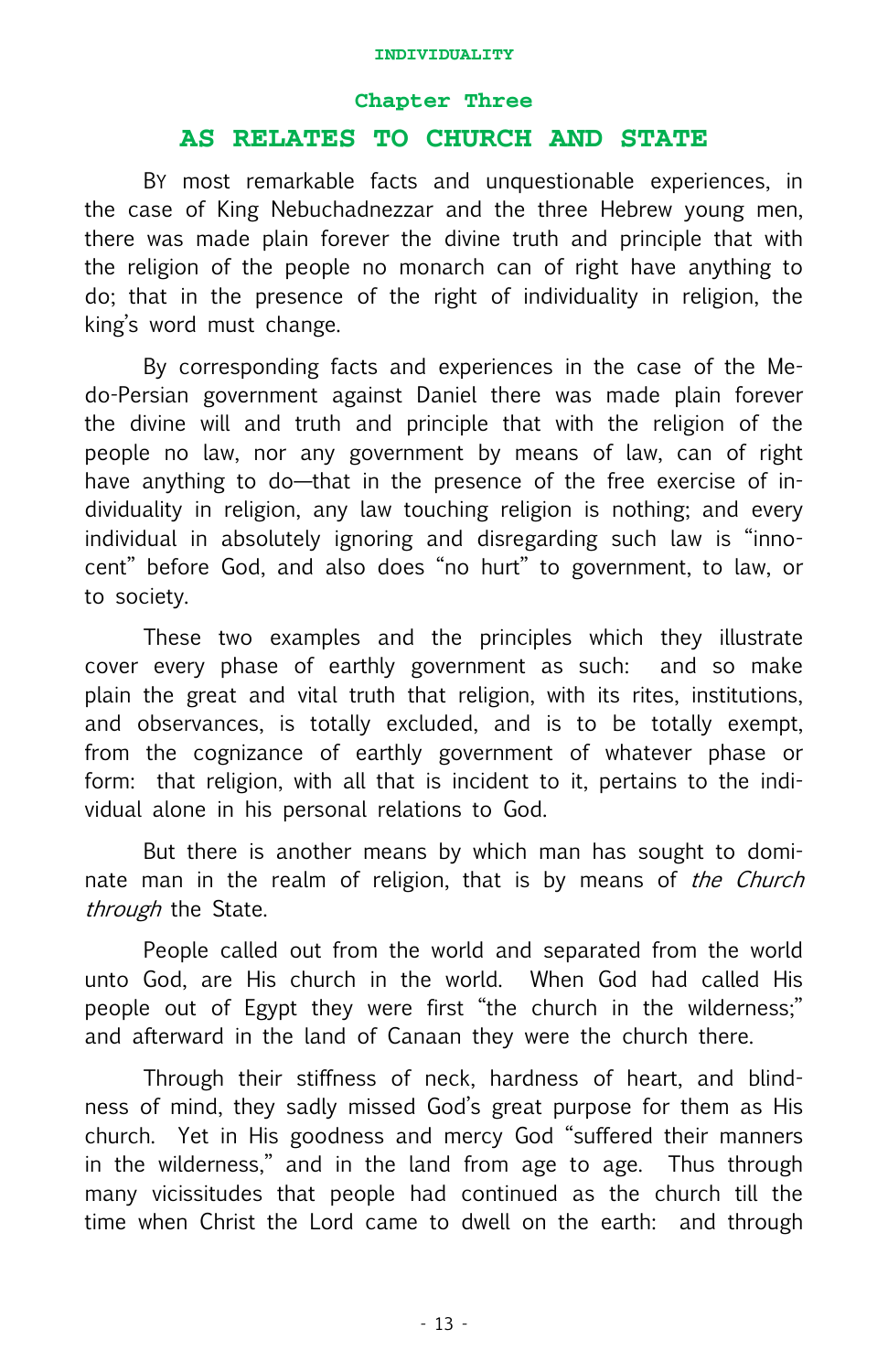all that time this church was heir to most glorious promises of a widespread kingdom and dominion.

At the time when Christ came to the earth as man, the dominion and power of Rome held the people of that church in stern and cruel temporal subjection, and they longed for the promised Deliverer to appear. This Deliverer had been abundantly promised, and at last He came. But the high ones of the church had allowed their worldly ambition to hide their eyes from the spirituality of the kingdom and dominion that had been promised; and they looked for, and had taught the people to expect, a political and temporal deliverer who should strike off the yoke of Rome, break her power, and exalt the church of the chosen people to a position of power and dominion over the nations, corresponding to that which for so long had been held by the nations over them.

When Jesus first appeared in His public ministry, these high ones of the church went with the crowds that flocked to hear Him, listened with interest, and hoped that He would fulfill their expectations. But when they saw the interest and enthusiasm of the multitude reach the point where "they would come and take Him by force to make Him a king"; and when they saw that Jesus, instead of accepting the honor or encouraging the project, "withdrew Himself from them"; in this they also saw that all their ambitious hopes of deliverance from the dominion of Rome, and of exaltation over the nations, were utterly vain so far as Jesus was concerned.

But by this time the influence of Jesus with the people had become so widespread and so strong that the church-leaders saw that their power over the people was very rapidly vanishing. Instead of seeing fulfilled or sanctioned their ambitious plans and hopes for worldly and dominion, they saw with dismay that what power and influence they did have with the people was most certainly undermined: and this by a man risen from the greatest obscurity, who came from a town of the meanest reputation, and who was at most only a private member of the church! Something must be done, and that very soon, to preserve their own place and dignity. It was manifestly too late to think of commanding Him not to preach or teach: by this time they knew full well that not only He but the multitudes themselves would pay no attention to any such prohibition. But there was a way out—a means by which to maintain their place and dignity, and to assert their power over Him and the people. In their opinion of themselves and their position it was a very easy thing to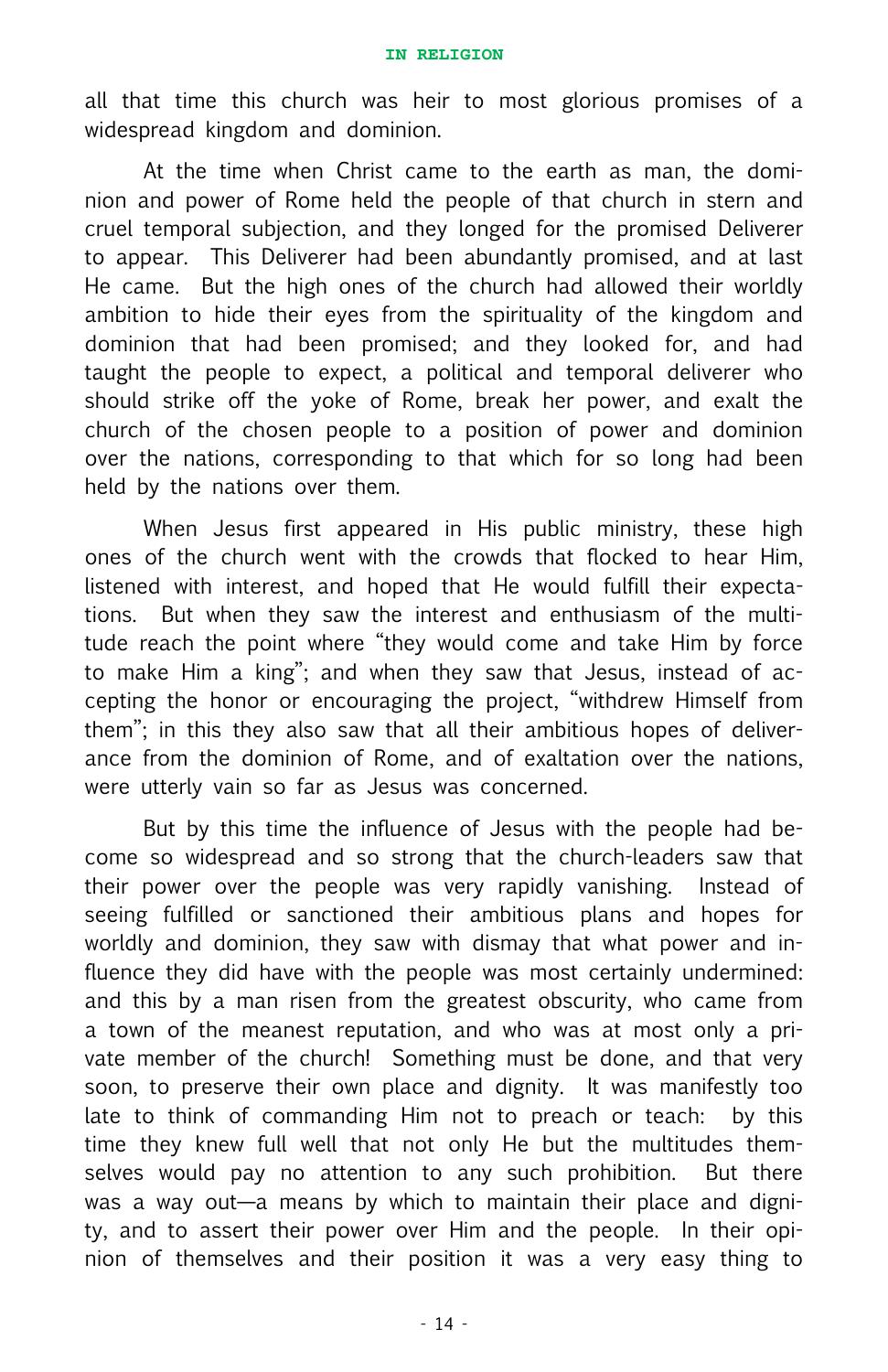make their place and dignity identical not only with the position but with the very existence of the church and even the nation itself. Accordingly they concluded, "If we let Him thus alone all men will believe on Him and the Romans shall come and take away both our place and nation." And "from that day forth they took counsel together for to put Him to death." John 11:47, 53

But subject as they were to the Roman authority, it was not lawful for them to put any man to death. Therefore, to effect their purpose they must get control of the governmental or civic authority. It mattered not that this authority was Roman; and it mattered not that this Roman authority they hated above all other earthly things, and could not by any possibility willingly recognize: all this must be forgotten in the presence of the awful alternative of seeing vanish their place and dignity and power in the church.

In the church the Pharisees and the Herodians stood at opposite poles. The Herodians were so called because they were the party and partisans of Herod. They were the apologists of Herod in his position of king of Judea. But as Herod was king only by the direct appointment of Rome, and was seated and maintained as king by the power of Rome, for any one to be a partisan and an apologist of Herod was to be even more a partisan and an apologist of Rome.

The Pharisees were the exclusively righteous ones of the church. They were the extreme church party. As such they were the conservators of the purity of the church, the representatives of the truest loyalty to God and the ancient dignity of the chosen people. As such they were the extreme and most uncompromising dissidents from Rome, and from all that was of Rome or that was in any way connected with Rome.

But the Pharisees, as the exclusively righteous ones and the chiefest in dignity, were the most fixedly set against Christ, and took the lead in the counsels and plans to destroy Him. And to accomplish their purpose to put Him to death, they must have the cooperation of the secular power, which was Roman only. Therefore to accomplish their purpose against Jesus, they would gloze their hatred of Rome, and would use for their purpose against Jesus that very power of Rome of which they were by profession the extreme disputers and opposers.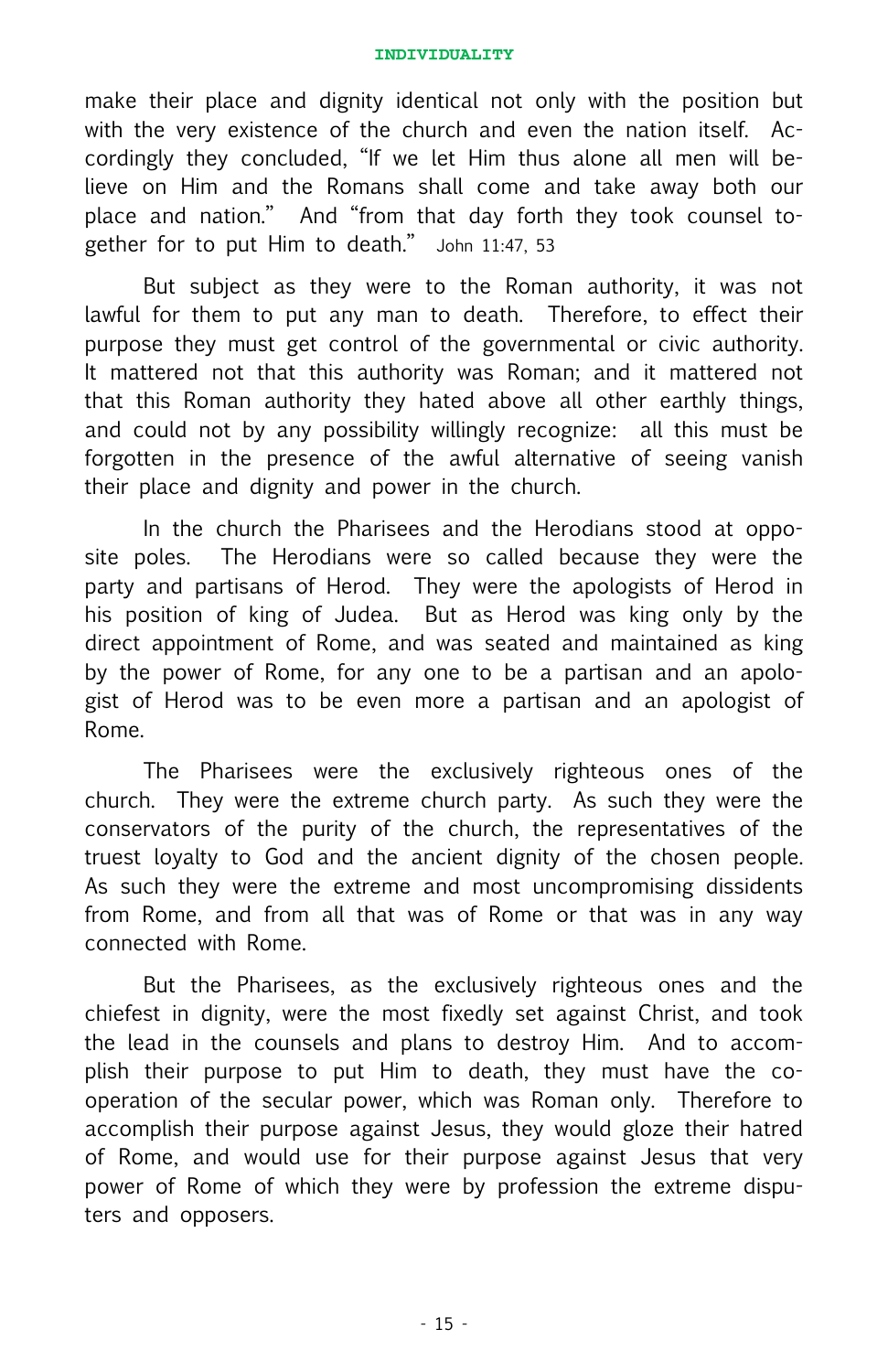The means by which at one stride they would both cross this gulf to Rome and make sure of the secular power, was to pool issues with the Herodians. The Herodians, as being only less opposed to Jesus than were the Pharisees, were ready for the alliance. By this alliance the political party would be at one with the Pharisees, and the political influence and power of that party would be at the command of the church leaders. This would make sure to them the use of the *soldiery*, which they must have if they would be really secure in their open movements against Jesus.

The alliance was entered into, and the conspiracy was formed: "And the Pharisees went forth and straightway took counsel with the Herodians against Him, *how they might destroy Him.*" Mark 3:6 "Then went the Pharisees and took counsel how they might entangle him in His talk. And they sent out unto him their disciples with the Herodians," "spies, which should feign themselves just men, that they might take hold of His words, that so they might deliver Him unto the power and authority of the governor." Matthew 22:15-16; Luke 20:20 And that governor was Pilate the Roman.

And when finally the time came, at that awful midnight hour when Judas, "having received" a band of men and a captain and officers, "with swords," came upon Him in Gethsemane, it was "the band and the captain, and the officers," who at the direction of "the chief priests and Pharisees," took Him and bound Him.

And having so taken Him they led Him to Annas first. Annas sent Him to Caiaphas, and Caiaphas sent Him to Pilate, the governor, the Roman. Pilate sent Him to Herod, who "with his men of war" set Him at naught and mocked Him and arrayed Him in a gorgeous robe and sent Him again to Pilate. And when Pilate would have let Him go, they rung their final political note and plea of *loyalty to Cæsar* and Rome, even above the loyalty of Pilate the Roman himself, "If thou let this man go thou art not Cæsar's friend. Whosoever maketh himself a king speaketh against Cæsar."

Pilate made his last appeal, "Shall I crucify your King?" only to be answered with the words expressive of their final abandonment of God, and of their completest unity with Rome, "We have no king but Cæsar. Crucify Him. Crucify Him. And they were instant with loud voices. And the voices of them and of the chief priests prevailed."

Thus the mightiest crime and the loudest crying sin in all the history of the universe was committed, and was made possible as it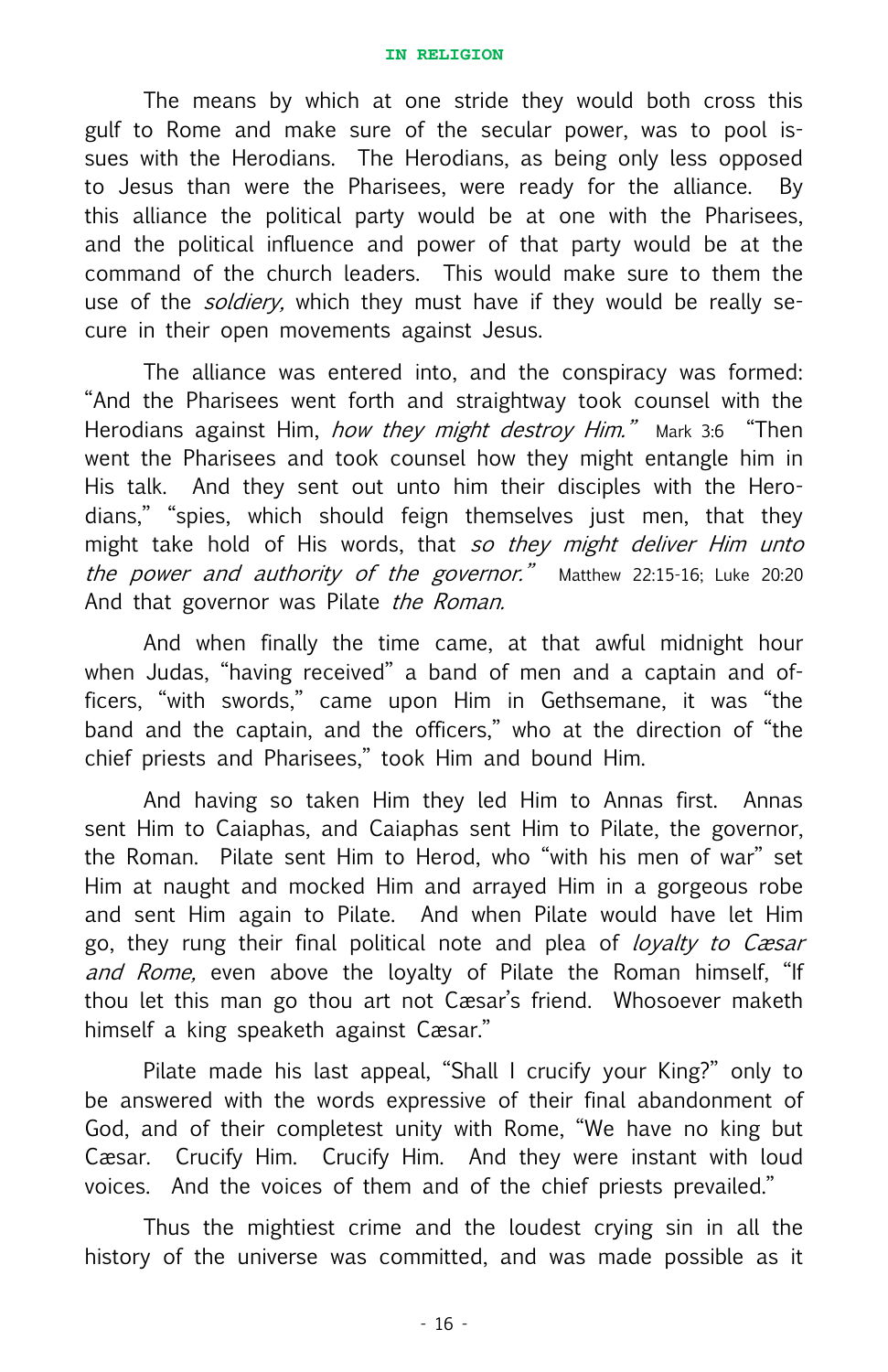was committed, only by the union of church and State—only by the church in control of the civil power, using that power to make effective her wicked will and purpose.

And that awful fact alone is all sufficient to blast with perpetual and infinite condemnation, and to consign to eternal infamy, all such connection anywhere forever. And with such a record in the very first instance of the thing, it is not at all strange that this same thing of union of church and State—the church in control of the secular power—should have proved and must ever prove, the chiefest curse to men and nations wherever found in all after times.

So true it is, and so completely demonstrated, that "secular power has proved a Satanic gift to the church."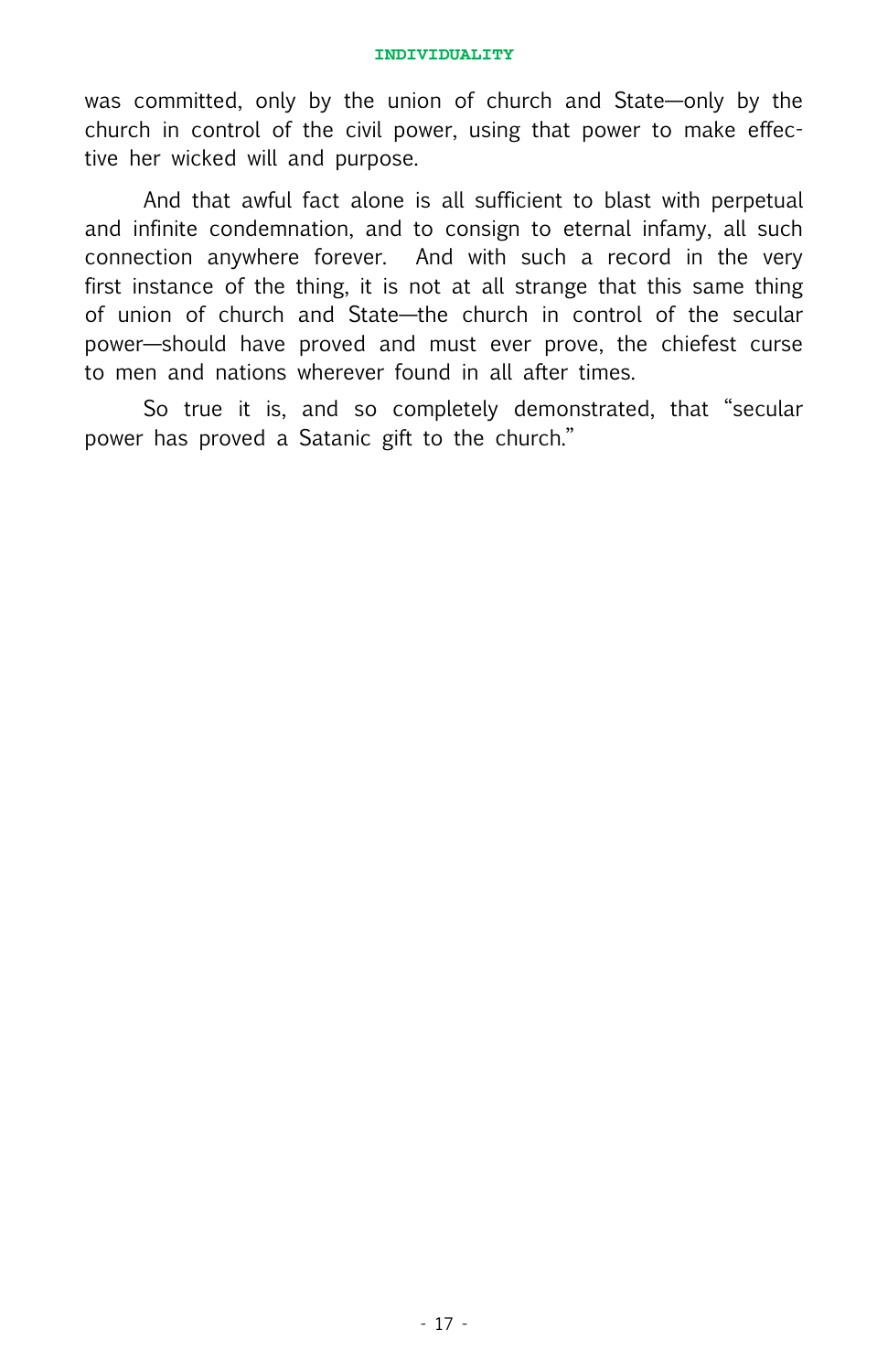#### **Chapter Four**

#### **AS RELATES TO CHURCH ITSELF**

WE have seen that no monarchial government has any right to enforce or require any religious observance; and that when any such power does so, the right of individuality in religion is supreme, and the monarch's word must change.

We have found also that no government in which the law is supreme has any right to put into the law of the realm any statute, decree, or provision touching religion; and that when such a thing is done, the right of individuality in religion remains supreme, and innocency before God, and perfect harmlessness before the government, the law, and society, is found in him who disregards such law.

We have found that the church has no right to control the civil power for the execution of her will or the furtherance or her aims; and that when she does so a connection of crowning iniquity is formed, only a Satanic gift is in the possession of such church, and the right of individuality in religion is still supreme and to be freely exercised.

There is yet another combination by means of which domination of man in religion has been sought: this is the *church itself*. within itself—the church as relates to the membership of the church. And upon this, whether in principle, or in facts of remarkable experience, the Scripture is no less explicit than in any other of the examples given on this subject.

It has been already related how that Israel when delivered from Egypt was first "the church in the wilderness" and afterward in the land of Canaan; and that this same Israel in the days of Christ on earth, though in spirit and substance far short of God's ideal for them, yet in fact was still the church in direct descent.

The official organization of this church was also still in fact the same in direct descent. The priesthood—the chief priests, and the high priest—in order and in succession, were the direct continuance in succession of the order established by the Lord through Moses in the wilderness. The official council of the church—the Sanhedrim was also in its idea and form descended from the seventy elders appointed by the Lord through Moses in the wilderness. Thus in the Days of Christ on earth, the whole order of Israel,--the priesthood and the great council,--was in form and in fact directly descended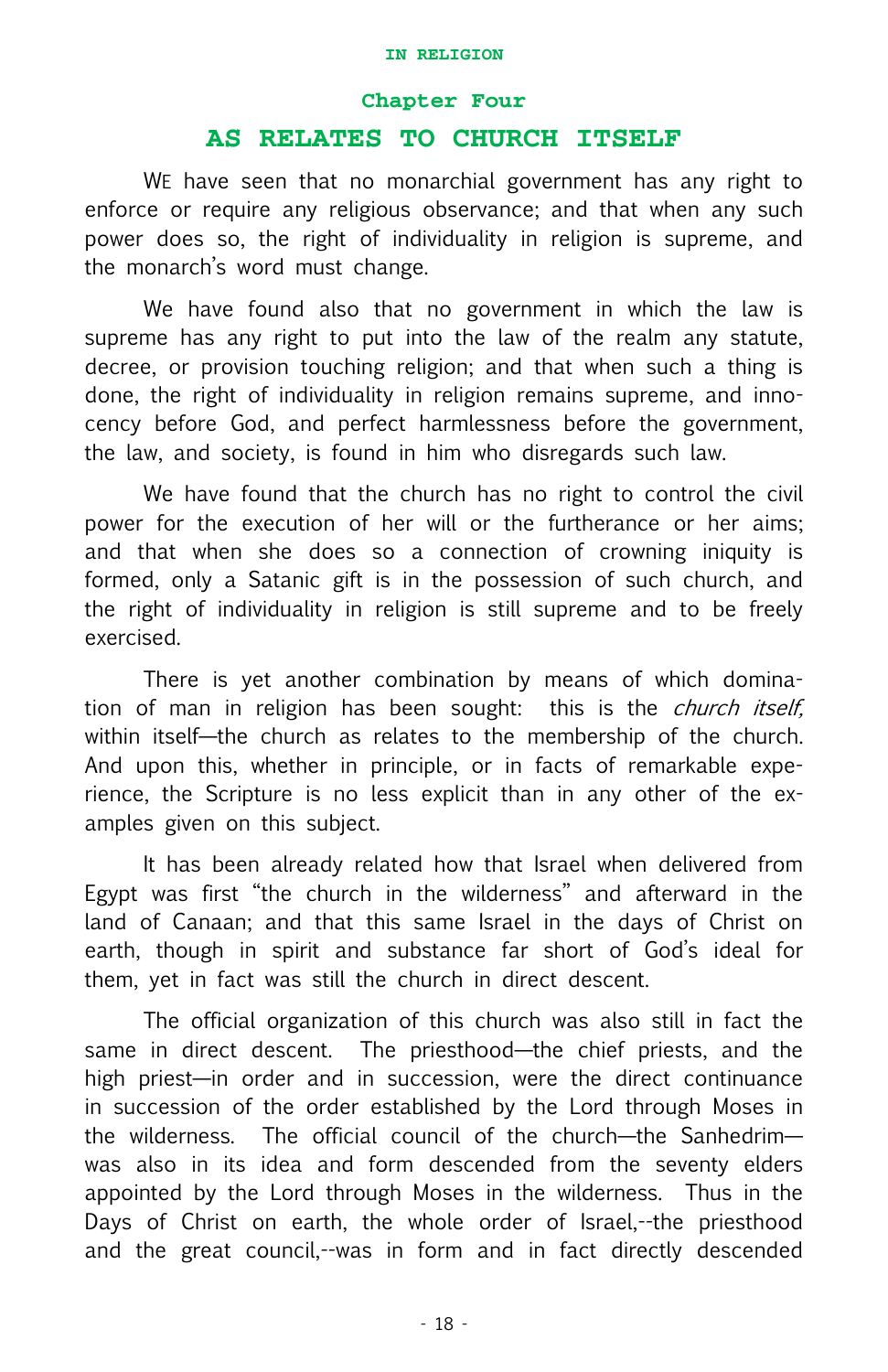from the divine order established by the Lord through Moses in the wilderness; and was just as truly the church in descent from the church in the wilderness.

And the apostles of the Lord and the original disciples of Jesus were all, without exception, members of that church. They took part equally with others in the services and worship of that church. They went to the temple and into the temple, with all the others to worship at the regular hours; and they taught in the temple (Acts 2:46; 3:1; 5:12). And the people were glad to have it so, and the approval of God in great power was upon them all.

But those apostles and disciples had learned something and knew divine truth that the high ones of the church did not know and would not recognize: and knowing this they would tell it. Therefore they preached Jesus and the resurrection, and salvation through Him, and that there is no other way—that very Jesus of whom the official order and organization of the church had "now been the betrayers and murderers." Therefore this official order and organization of the church assumed the office and prerogative of deciding that those private church-members should neither preach for teach this truth that they knew to be the truth.

Accordingly the priests and the temple authorities arrested Peter and John and put them in prison, when they had gone up to the temple at the hour of prayer, and the lame man had been healed through faith in the name of Jesus, and Peter had preached to the assembled wondering people. Then the next morning all the official order and organization of the church—the rulers, the seventy elders, the scribes, the priests, and the high priests--gathered together and had Peter and John brought and set in the midst, and demanded of them what authority they had to be preaching: "By what power, and by what name, have you done this?"

Then Peter "filled with the Holy Ghost" made answer. The whole assembly "marveled" at the boldness of these two only common and illiterate members of the church in the presence of that official and august body; "and they took knowledge of them that they had been with Jesus." Peter and John were remanded outside the council, while the council "conferred among themselves."

In their conference they decided, "Let us straitly threaten them that they speak henceforth to no man in this name." Then they called in again Peter and John "and commanded them not to speak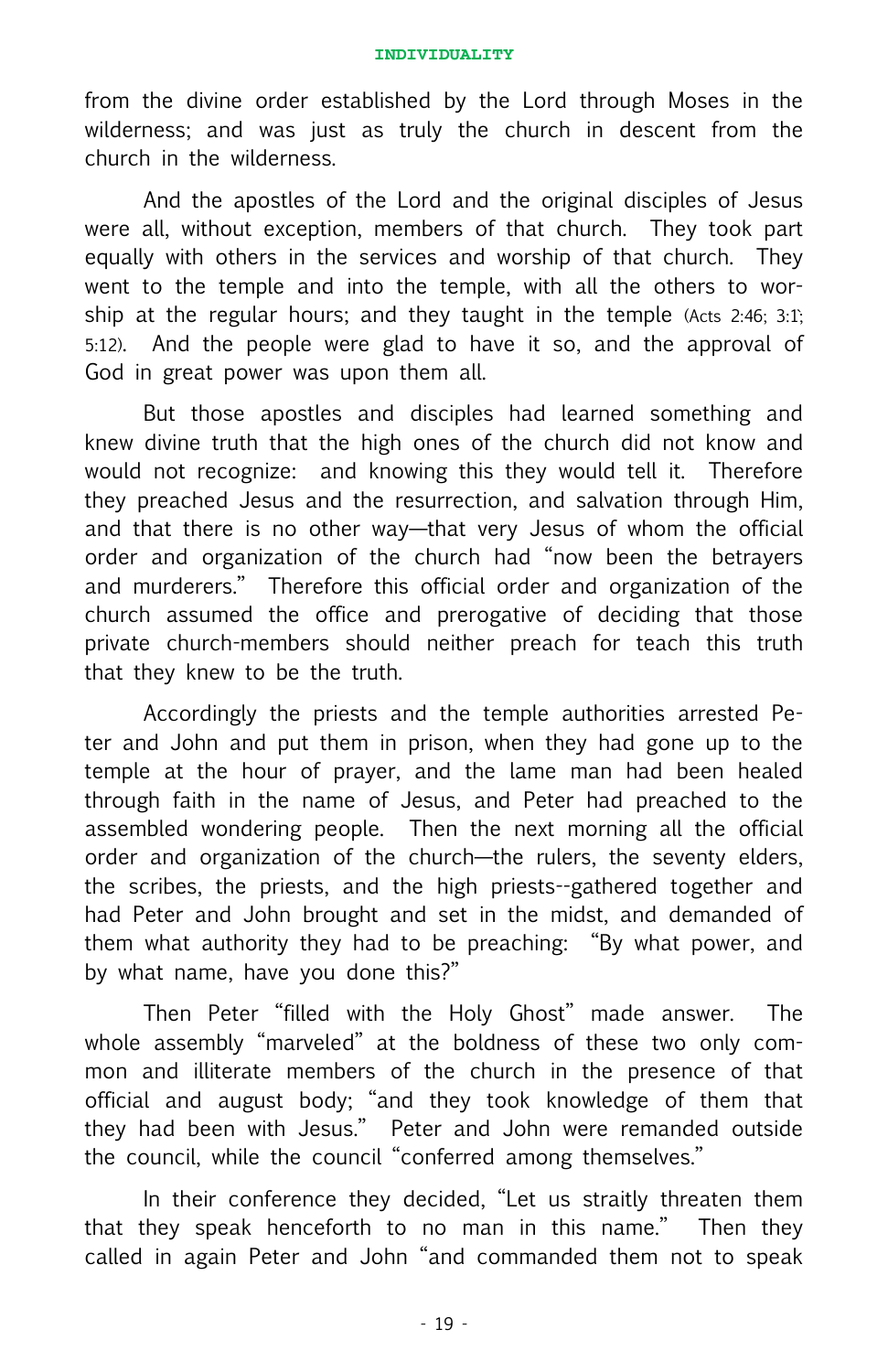at all nor teach in the name of Jesus." But Peter and John answered immediately, "Whether it be right in the sight of God, to hearken unto you more than unto God, judge ye. For we cannot but speak the things we have seen and heard." In that answer so promptly given, it seemed to that assembly that these mere common and private and illiterate members of the church would actually convey the impression that it was possible for such as they to be taught of God, and to know from God, things that this whole assembly of the highest officials and most learned ones of the church did not know; and that they would pay no attention whatever to the command of the council, but would go right ahead regardless of all that the council might say or do or be. Plainly enough in the view of the council such a course could mean only every one for himself, and individual independence that "would overthrow all order and authority."

Such an answer as that from such persons as those, to such an official and dignified body as this: such an answer from mere common persons to this august assembly: from mere private members of the church to the regular assemblage of that which for ages had been the highest official and divinely appointed order in the organization of the church: could not be considered by those officials as anything less than arrant presumption, and the destruction of all order and organization in the church.

However, the council let them go with further charge under heavy threat that they should so teach no more. Peter and John being let go went to the company of the other disciples and "reported all that the chief priests and elders had said unto them." And all the others, instead of being in the least awed or made afraid by it, not only decidedly approved what Peter and John had done, but were so glad of it that "with one accord" they thanked and praised God, asked Him to behold the threatening of the church officials and grant to all of the disciples boldness that they may speak thy word." And God witnessed to their Christian steadfastness, "and the place was shaken where they were assembled together; and they were all filled with the Holy Ghost, and they spake the word of God with boldness." "And believers were the more added to the Lord, multitudes both of men and women."

This open disobedience to the "authority" of the church, this bold "disregard for established order and organization" could not be allowed to go on. Therefore  $all$  the apostles were next arrested and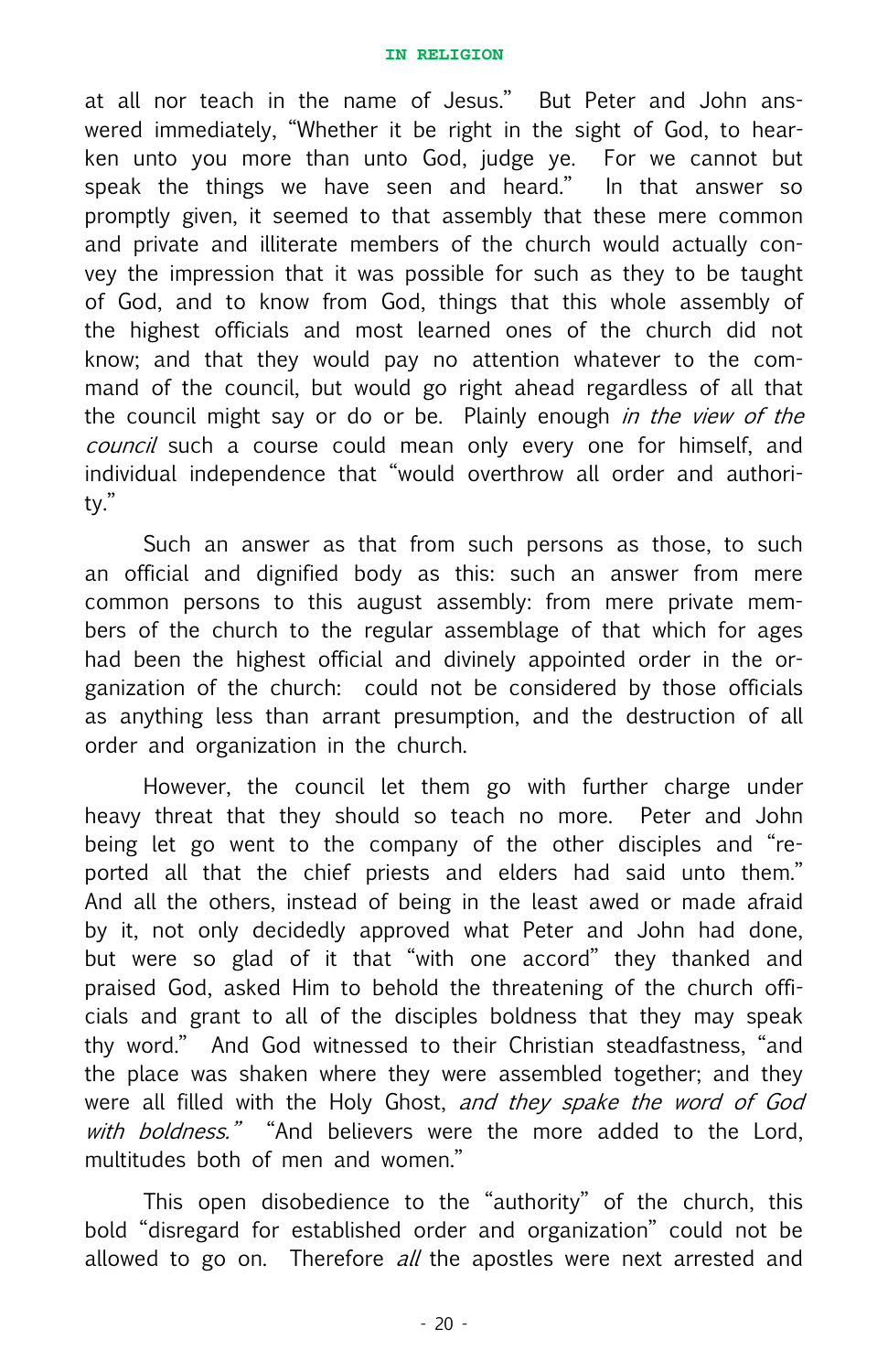imprisoned: for "then the high priest rose up, and all they that were with him, and were filled with indignation, and laid hands on the apostles and put them in the common prison."

But, lo! "The angel of the Lord by night opened the prison doors, and brought them forth and said, Go stand and speak in the temple to the people all the words of this life. And when they heard that, they entered into the temple early in the morning and taught."

That same morning the high priest and they that were with him "called the council together, and all the senate of the children of Israel, and sent to the prison" to have the apostles brought before them to answer for all this "insubordination," "apostasy" and "opposition to the organized work" of the church. The messengers returned and reported that they found the prison securely closed and the keepers on guard, but there were no prisoners. But while those of the council were wondering what this could mean, there came one saying that the men were "standing in the temple and teaching the people."

Officers were sent who arrested them all anew and brought them before the council. The high priest demanded of them, "Did not we straitly command you that ye should not teach in this name? and, behold, ye have filled Jerusalem with your doctrine."

The apostles answered as before: "We ought to obey God rather than man. The God of our fathers raised up Jesus, whom ye slew and hanged on a tree. Him hath God exalted with His right hand to be a Prince and a Saviour, for to give repentance to Israel with forgiveness of sins. And we are witnesses of these things; and so is also the Holy Ghost, whom God hath given to them that obey Him."

At this bold persistence in the forbidden course the council "took counsel to slay them." From actually murdering the apostles the council was dissuaded by Gamaliel. Nevertheless, the council called in the apostles again, and "had them flogged" and then again "commanded that they should not speak in the name of Jesus, and let them go?

The apostles departed from the presence of the council. But instead of being either awed or subdued by the council or by what it Had done, they were all only glad again to be counted worthy to suffer stripes and whatever other disgrace from the official organization of the church for teaching what they saw and knew to be the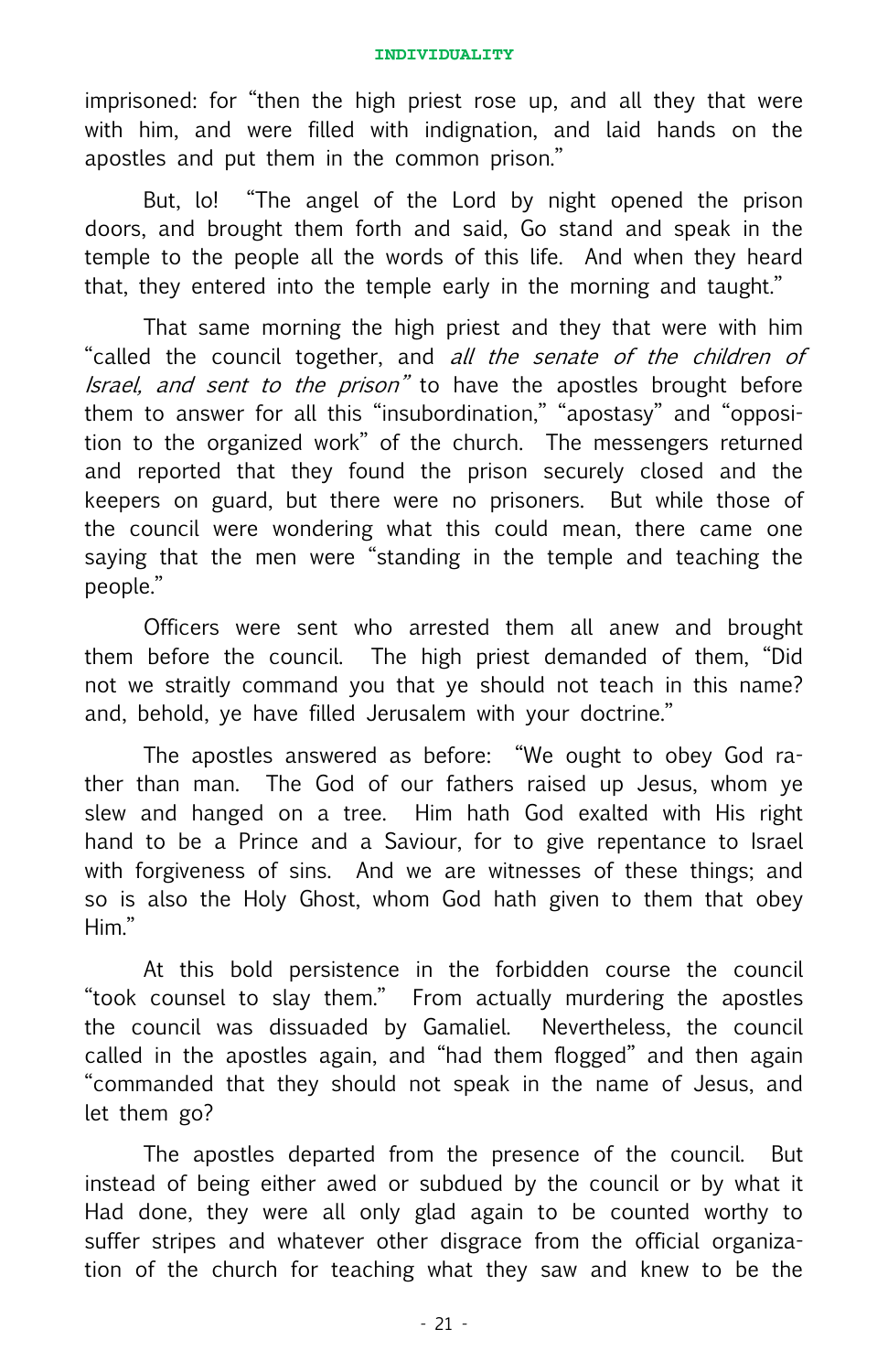truth. And notwithstanding that it was "all the senate of the children of Israel," that is, all those who composed the official organization of the church that had so treated them and had repeatedly commanded them not to preach at all nor teach the things which they were both preaching and teaching, "never for a single either in the temple or in the private houses, did they discontinue teaching or telling the good news of Jesus the Christ."

Thus by plain facts God it is demonstrated that above all officialdom of priesthood, council and senate of any church, the right of individuality in religion, in faith, and in teaching, stand supreme. By this unquestionable Scripture account it is demonstrated that no church assembly or council or senate has any authority or any right to command or call in question any man of even the church's own membership concerning what he shall teach or preach.\*

By the inspired record in this case, it is demonstrated that—

- 1. Just as certainly as in the case of Nebuchadnezzar and the three Hebrews it is divinely shown that no monarch can ever of right command anything pertaining to religion;
- 2. Just as certainly as in the case of the law and government of Media and Persia, it is divinely shown that no government can ever of right make any law touching religion;
- 3. Just as certainly as in the case of the church of Israel against Christ it is divinely shown that no church officialdom can ever of right use the civil power to make effective her will or to further her aims;
- 4. Just so certainly in this case of the church of Israel against the apostles and disciples of the Lord, it is also divinely shown that no church, no council, senate or other collection or association of officials or others, can ever of right command any member even of her won communion in anything pertaining to what he shall believe or not believe, or what he shall teach or not teach.

\*"As relates to *conduct*, in matters of 'trespass' or 'fault' of any member, divine instruction and direction are given to the church precisely how to proceed: and this word is to be faithfully followed in letter and in spirit and in the spirit of meekness to 'gain' and to 'restore' such an one, never to judge, to condemn, or to cast off. But as relates to faith the church has no divine instruction and therefore no right of procedure—'not for that we would have dominion over your faith:' 'Hast thou faith? Have it to thyself 'before God;' 'looking unto Jesus, the Author and Finisher of Faith.'"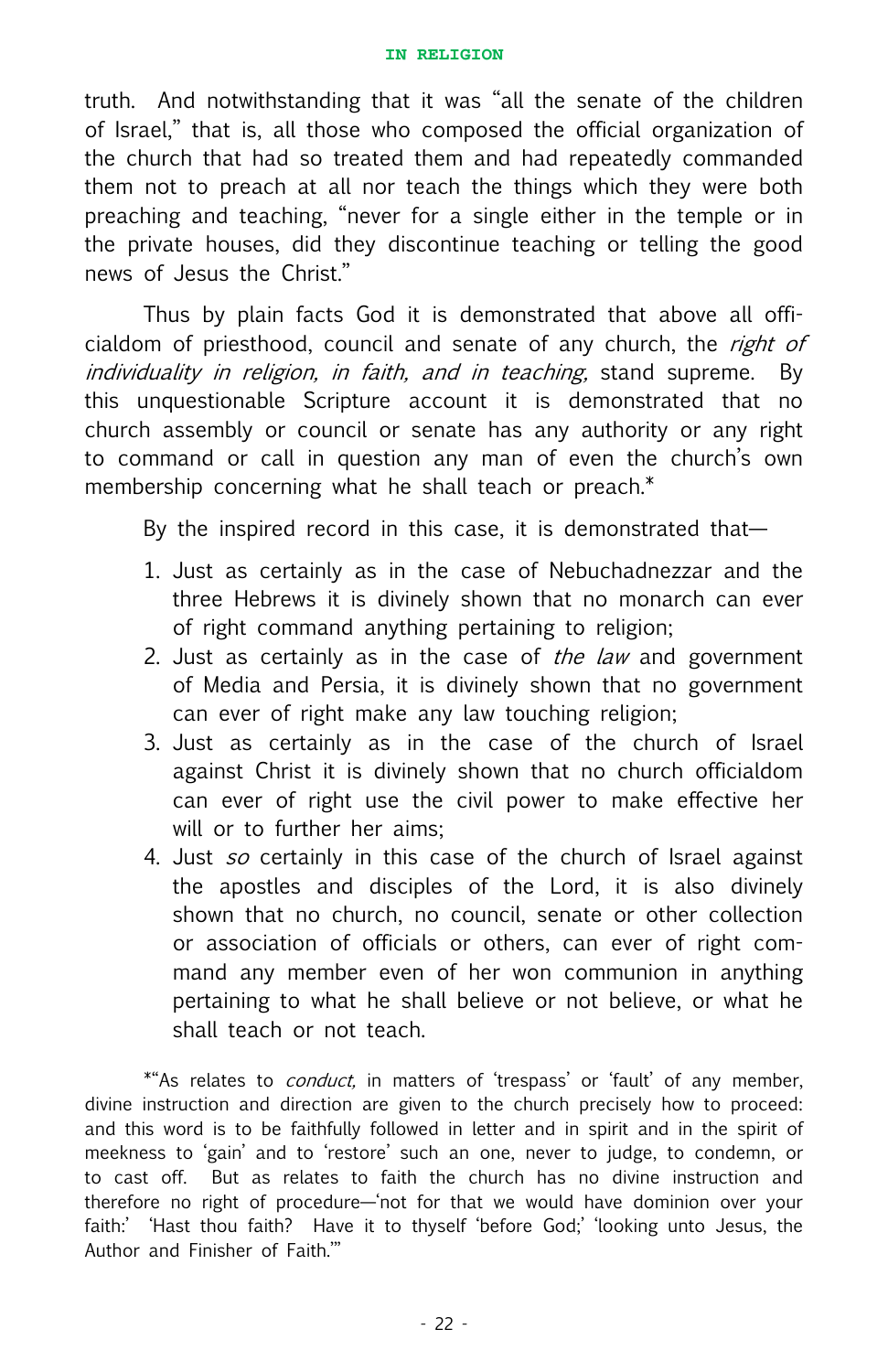The four cases presented in the Scriptures are perfectly parallel: in every case the power that attempted domination in religion was directly opposed and exposed by the God of Heaven, and was thus divinely shown to be absolutely in the wrong; and in each case the right of individuality in religion was divinely demonstrated to be eternally right.

In each of the four cases a distinct principle is involved and illustrated: in the fourth no whit less than in each of the preceding three. As certainly as Nebuchadnezzar was wrong in commanding worship; as certainly as the law of Media and Persia was wrong in prohibiting worship; as certainly as the church of Israel was wrong in using the civil power to execute her ill against the Lord Jesus; so certainly that same church was wrong in prohibiting any member of the church from teaching or preaching the truth which he knew from the Lord Jesus and by the Spirit of God.

And as in the case of Nebuchadnezzar the principle is that no monarch may ever of right do as that monarch did; as in the case of the law of the Medes and the Persians the principle is that no law may ever of right be similar to that law; as in the case of the church organization using the civil power against Christ, the principle is that *no church* and no church order or organization or officialdom may ever of right use the civil power in any way whatever; just so in the case of the church of Israel against the apostles, the principle is that no church, and no church order, or organization or officialdom, may ever of right do in any way similar to what in its officialdom that church did.

No; Gamaliel's counsel to that church-senate that day was right then and is right forever, and it is divine instruction to every church assembly, council, and senate, forever: "Let them alone." If the preaching or the work be only of man or of human origin it will come to naught of itself. And if it be of God you cannon overthrow it whatever you do: and in that case, in whatever you do to overthrow it you will be found to be only fighting against God. This thing is in the realm of God. It is subject to His jurisdiction alone. Leave it there, and trust Him and serve Him for yourselves; and let others alone to do the same themselves.

This is also plain enough in the plain truth itself. For the Holy Spirit is given to each individual to guide him "into all truth." The truth of God is infinite and eternal. Therefore it will always be true that there is still an infinity and eternity of truth into which the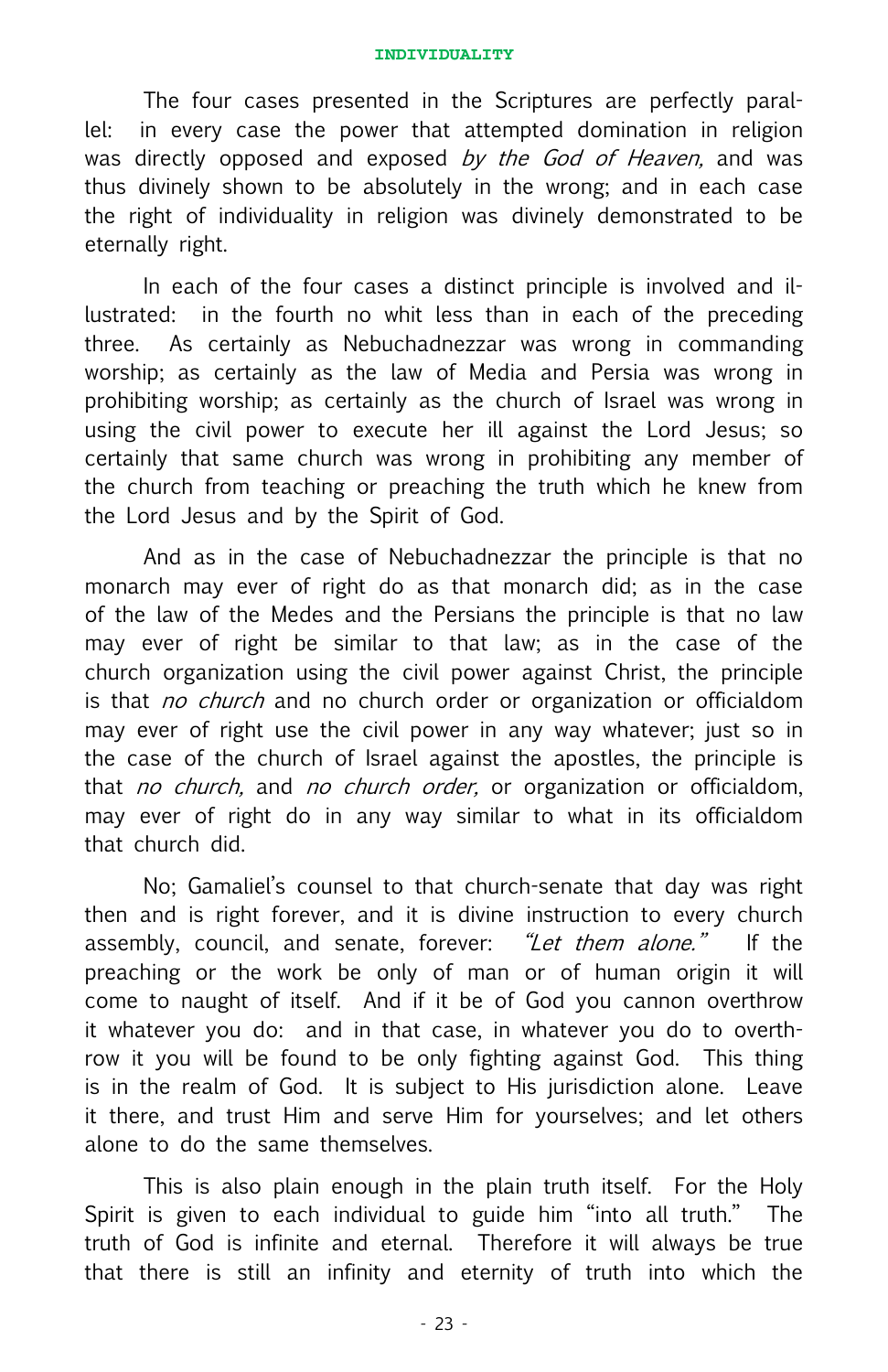Christian is to be guided. In the nature of things it is impossible for any other than the infinite and eternal Spirit to guide any one into or in the truth of God. Therefore every soul must be infinitely and eternally free to be guided by the infinite and eternal Spirit into this infinity and eternity of truth.

To say anything else than this is only to limit the truth of God, and limit the mind's advancement in the knowledge of truth and of God; and is to put an effectual estoppels upon all possibility of progress. Imagine the condition of mankind and the world today, if the principle espoused by that church of Israel had been recognized and her commands obeyed by the apostles and disciples of the Lord! But the crowning iniquity of saying anything else than this, is that it recognizes, sanctions, and establishes a mere human tribunal in the place of the eternal Spirit, and clothes a clique of sinful men with the prerogative of that infinite and eternal Spirit, as the guide into and in all truth.

Yet as plain as all this is in the simple manifestness of the truth of it, it is deplorably true that from the close of the apostolic period unto this hour, there has not been, and there is not now, a single church "organization" or denomination in the world that has not espoused the identical principle, taken the same position, and done the like thing, as did that Jewish church in the case of the apostles. And to-day there is not a denomination in the world, even to the very latest one that has risen, in which there is in any way recognized the right and the freedom of each individual member of the denomination to be led of the Spirit of God into truth and to the teaching and preaching of truth that the denominational officialdom does not know or chooses not to countenance. And when any member is so led and does teach and preach the truth that he knows by the Spirit and Word of God, immediately the denominational officialdom is awake, and its machinery in motion, and in the very spirit, and in the very way, of the officialdom and machinery of the Jewish church, he is forbidden to teach or preach any more in that name. And if, as did the apostles, he disregards such action and command, and ceases not to teach and to preach Jesus in the truth and the way that he knows, then he, as were the apostles, is persecuted and driven out.

And this is precisely and alone the cause of there being three hundred and sixty-five or more denominations in the world.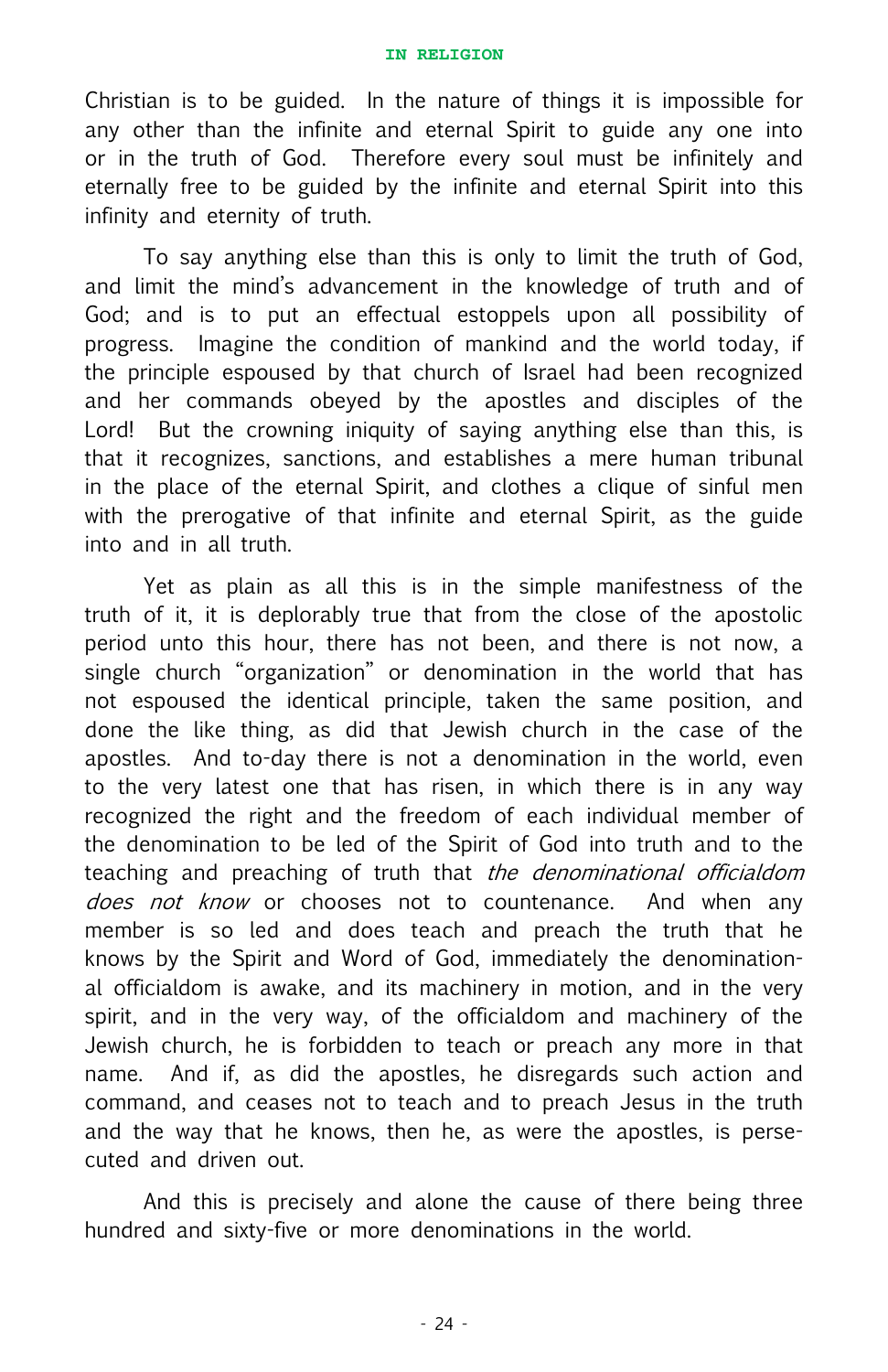But is there never to be any end to this wicked thing? Will the time ever come, or must it *never* come, when there will be among Christians the recognition of the fundamental Christian principle of the right of individuality and liberty in faith and in guidance into divine truth? Will the time ever come, or must it never come, when there will be a company of Christians in the world who will recognize that the Holy Spirit is the Guide into all truth, that will recognize the right and the liberty of that Spirit to guide, that will recognize the right and the liberty of each Christian to be guided into all truth by that Spirit of truth, and that will recognize the liberty of each Christian to hold, to teach, and to preach any and all truth into which by the Spirit of truth he may be guided?

Isn't it time that such a thing should be? Isn't it time that the Christian principle should be recognized, hat such a condition should prevail among Christians? Even the *world* has learned the principle that the monarch and the autocrat must recognize the full and perfect right of individuality and liberty in religion. Even the world has learned that the law must recognize the full and perfect right of individuality and liberty in religion. Even the *world* has learned that the church must not control *the civil power* to cause her will to prevail, but must recognize the full and perfect right in the field of persuasion, and therefore must recognize the free and perfect right of individuality and liberty. And now must it be that the Church herself will never learn that she must recognize the free and perfect right of individuality and liberty in faith, in the Spirit, and in the truth? Isn't it high time that the Christian church should be learning to recognize in its perfect genuineness the fundamental principle of *her own origin* and very existence? And it if must be so that no denomination will ever learn or recognize this fundamental principle of her own origin and existence, then is it not doubly high time that *individual Chris*tians shall everywhere recognize and practice constantly this fundamental principle of their own origin and existence as Christians, as well as the fundamental principle of the origin and existence of the Christian church?

And so it shall be and will be. The God of individuality and of liberty will not allow that the divine principle and right of individuality and liberty in faith and in truth which He has wrought so wonderfully and so constantly through all these ages to make plain and maintain shall be forever beaten back and pressed down, unrecognized and misrepresented by the Christian church and by Christian people. No; this truth, this splendid truth, that is the fundamental and the crown-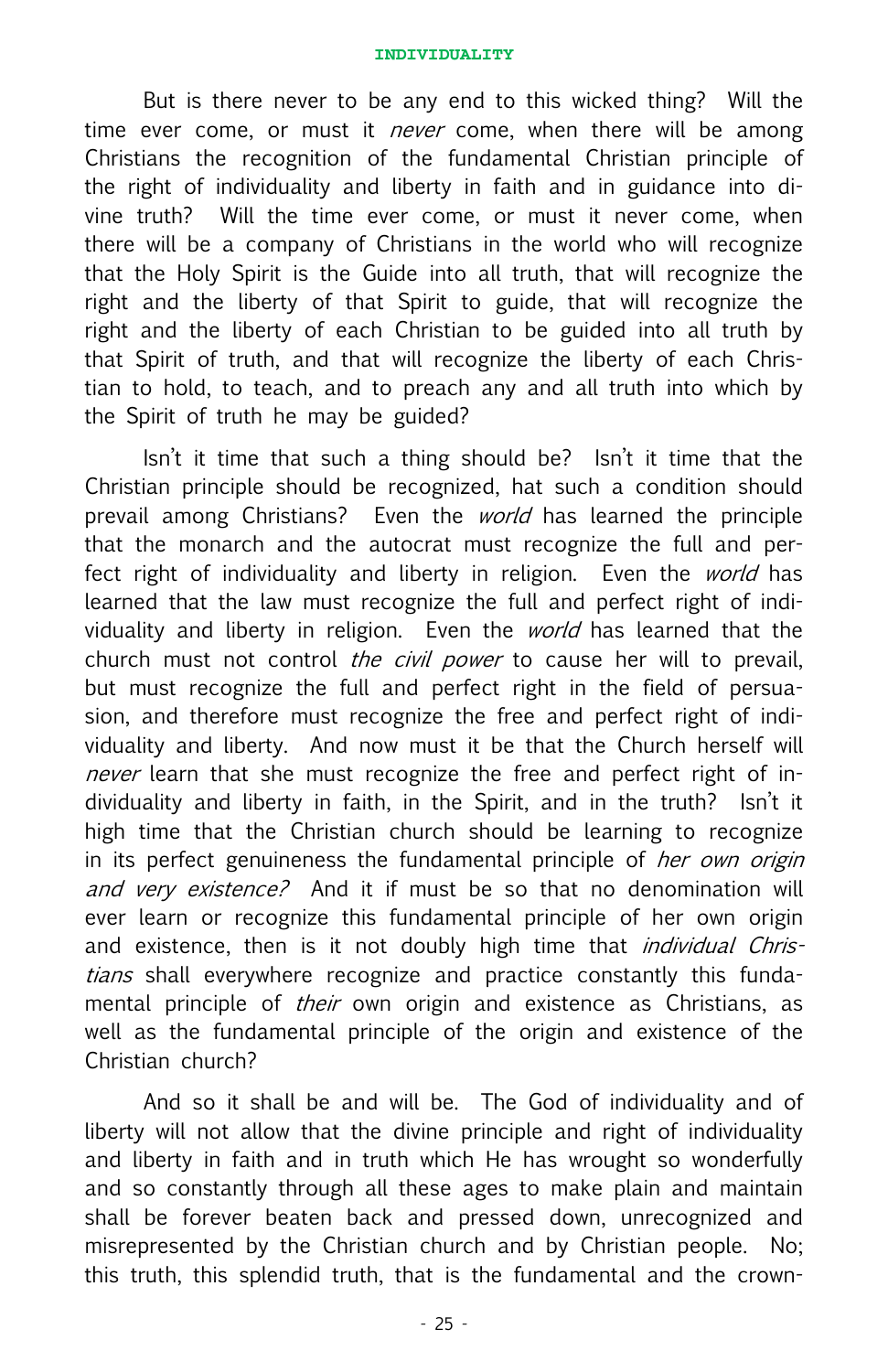ing truth in and to the very existence of the Christian church and of Christianity itself—this divine truth will yet win and hold forever its own divine place before the world *and in the church*. For those who espouse this divine and fundamental truth of the Christian religion and church will themselves be now and forever, as in the beginning they were, the true Christian church in the world, and will compose that "glorious Church" which Christ, who gave Himself for the Church, will "sanctify and cleanse with the washing of water by the word, " in order that at His glorious appearing "He might present it to Himself a glorious Church, not having spot or wrinkle or any such thing, but holy and without blemish."

For upon this whole story of the church of Israel against the apostles, there stands out with transcendent meaning a truth that is worthy of the most solemn consideration by every Christian: this truth is,--

That which until that time had been the true church, called and preserved by the Lord, then and there ceased to be the true church at all; and that which this church despised, and forbade, and persecuted, and cast out, became itself the true church.

And so it is forever. John 9:34-38.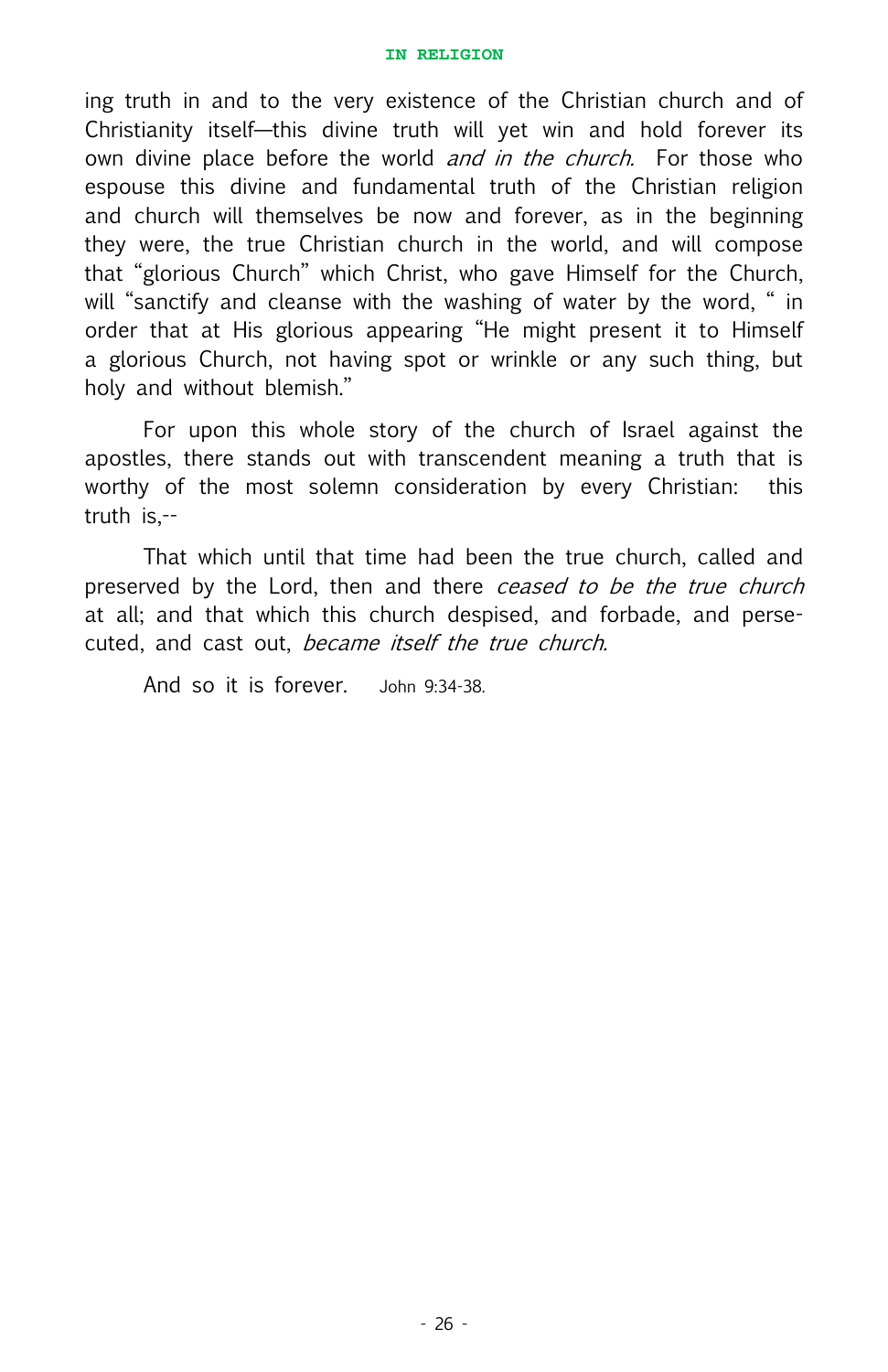#### **Chapter Five**

#### **AS BETWEEN INDIVIDUALS**

FROM the Scriptures it is plain that the divine right of individuality in religion stands supreme in the presence of autocratic monarchy; in the presence of any decree, statute, or law, of any government; in the presence of the church in control of the civil power; and in the presence of the church itself, even within the membership of the church.

There is just one other possible relationship--that of the *indi*vidual to the *individual*. But when it is plain and positive by the word of God that no autocracy, no government of law, no church in control of civil power, and no church within the circle of its own membership, has any authority, jurisdiction, or right, in matters religious in the presence of the supreme and absolute right of the individual, then it is certain that no *individual* can ever have any authority, jurisdiction, or right over another individual in things religious.

Though this is plain in itself it is well to study at least some of the Scriptures on this, as well as on each of the other phases of this subject.

Faith is the gift of God, and to the individual. Jesus Christ is both the Author and the Finisher of faith. This being so, it lies in the nature of things that never by any possibility in righteousness can anybody but Christ have any authority, jurisdiction, or right, respecting the exercise of faith which is the vital element of religion. Christ being both the Author and the Finisher of faith, to Him alone belongs the sole sovereignty and jurisdiction in all things relating to faith and to the exercise of faith, which is religion.

Accordingly the Scriptures say, "Hast thou faith? Have it to thyself before God." Romans 14:22 Faith being the gift of God, and Christ being the Author and Finisher of it, it is impossible for any one to owe to any but God in Christ any responsibility in matters of faith or the exercise thereof, which is religion. And this is the ground and surety of complete individuality in religion.

Therefore, the word of God stands written to individual believers forever, "Him that is weak in the faith receive ye, but not to doubtful disputations": not to judge his doubtful thoughts; not for decisions of doubts; not to judge him"; not to "despise him"; for God hath received him. Romans 14-3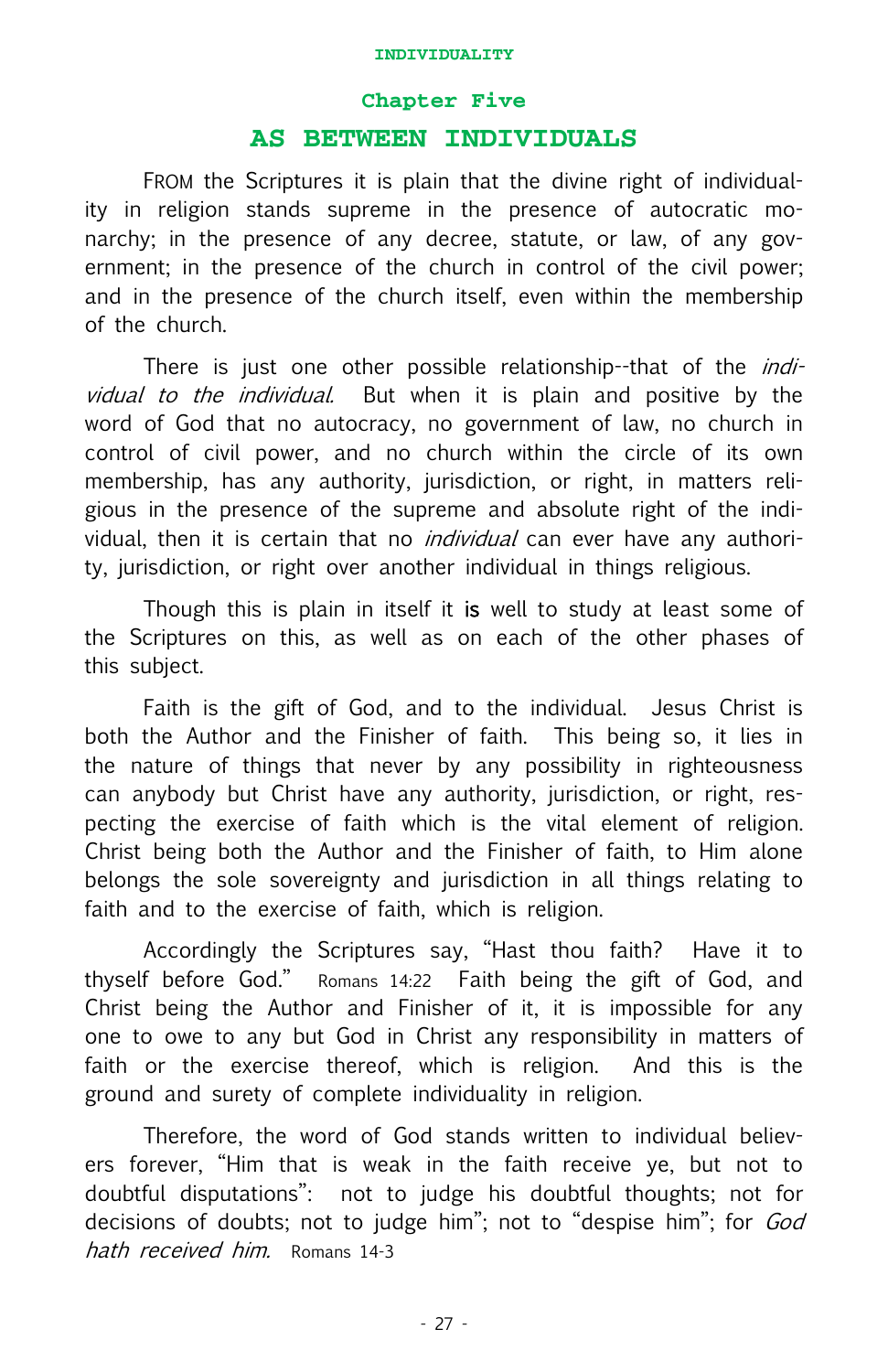Please let thereof it. be noted forever, and forever regarded, that the reason, divinely given, as to why no Christian can ever dispute" with or "decide" for or "judge," or despise" another, is that "God hath received him.

"God hath received him" therefore, "receive ye" him.

"God hath received him" upon his faith, therefore, "receive ye" him upon his faith.

Even though he be "weak in the faith," it is "the faith" in which he is weak. And in that faith and by that faith he is saved. That faith is the gift of God, given to save the soul: and whosoever is in that faith, even though he be weak, has the salvation of God which is by faith. Of that faith, Jesus Christ is the Author and the Finisher; and whosoever is in that faith has Christ working in him to finish the blessed work of that faith unto the eternal salvation of the soul. That faith, the individual is to hold *unto God* the giver of it, and *in* Christ, the Author and Finisher of it. The faith being the gift of God through Christ, he who has it, has it only *unto* God *in* Christ; and in that faith his responsibility is solely to God in Christ.

Therefore, "him that is weak in the Faith receive YE, . . . . for God hath received HIM." Romans 14:1-3 God being the giver of "the faith" through Christ, the Author and Finisher of faith, the responsibility of every one "in the faith" is to God in Christ. Therefore, "him that is weak in the faith receive ye, but not to doubtful disputations, not for decisions of doubts," not to "despise him," not to "judge him"; for, since "God hath received him" "in the faith," and since "in the faith" he is responsible to God only, "Who art thou that judgest another man's servant Verse 4 This is impossible in righteousness even though he be a  $man's$  servant; how much more, when he is God's servant, received and accepted of God "in the faith?"

Who then, art thou that judgest God's servant, received of Him "in the faith? "To his own Master he standeth or falleth. Yea, he shall be holden up, for God is able to make him stand." And when "God hath received" "in the faith" one whom you and I will *not* receive "in the faith," then, where shall we appear? The question is not then between us and him, but between God and us. Our difference is then with God, and we have entered into judgment with God over His having received "in the faith," one whom we will not receive "in the faith," then it is certain that we cannot stand in that judgment; because we ourselves are not "in the faith."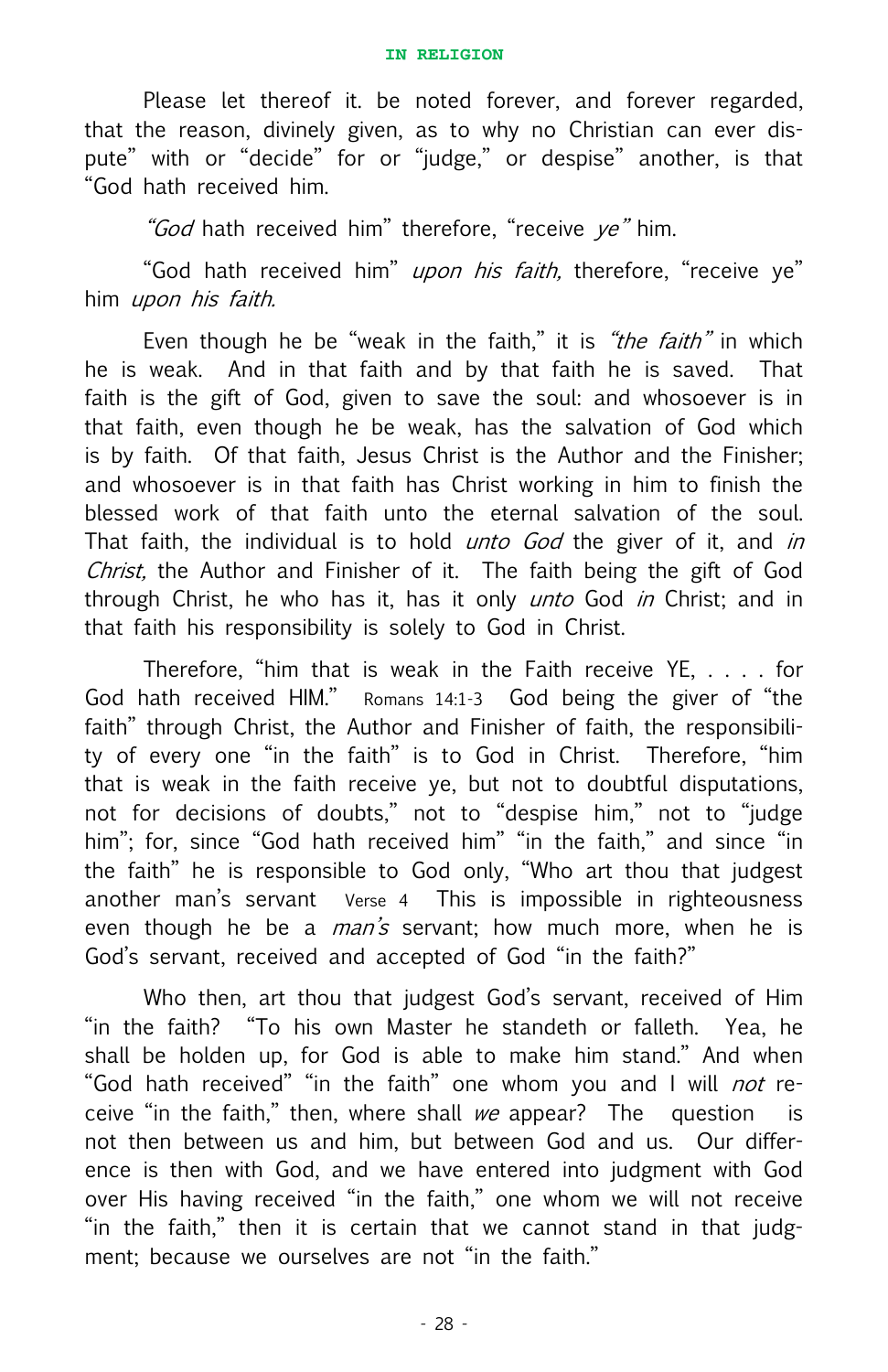And when God will hold up, and will make to stand "in the faith," him whom you and I will not receive him, whom you and I will not hold up nor try to make to stand, then that one is altogether safe with God "in the faith." And even though he be "*weak* in the faith," yet God is able to hold him up and to make him stand, and "he shall be holden up" and made to stand by God who has received him "in the faith" of which God is the giver, and Christ the Author and Finisher. And as for you and me, in all this matter, "let him that thinketh he standeth, take heed lest he fall."

Another item that demonstrates the perfect individuality of man in things religious, follows immediately the words already quoted, thus: "One man esteemeth one day above another: another esteemeth every day alike. Let every man be fully persuaded in his own mind." Verse 5

This Scripture does not say that all days are alike; but only that some "esteemeth every day alike." The Scriptures are perfectly plain upon the truth that all days are *not* alike: that there is a day that God has made peculiarly his own, and for man's eternal good has set it apart from all other days. That day is "the Sabbath of the Lord thy God."

And though this is true by the word of God, yet as to the observance or non-observance of that day the word of the Lord explicitly declares, "Let every man be fully persuaded in his own mind." And in this declaration he has again confirmed the perfect supremacy and absolute right of individuality in religion.

And, by the way, this item touches a matter that is everywhere rife today: the matter of the compulsory observance of a sabbath or day of rest. But in all things pertaining to the observance or regarding of a day, the word of God to all people is, "Let every man be fully persuaded in his own mind. He that regardeth the day regardeth it unto the Lord: and he that regardeth not the day to the Lord, he doth not regard it." Verse 6

Any day regarded or observed not to the Lord is not truly regarded or observed at all; for then there is nothing in it truly to regard. It is God who has selected, distinguished, and set apart, the day. The observance of the day pertains, therefore, to God; and lies only between God and the individual in faith and conscience. Therefore any observance of a sabbath or rest day enforced by law, by statute, by police, by court, by prosecution, or by persecution, is, in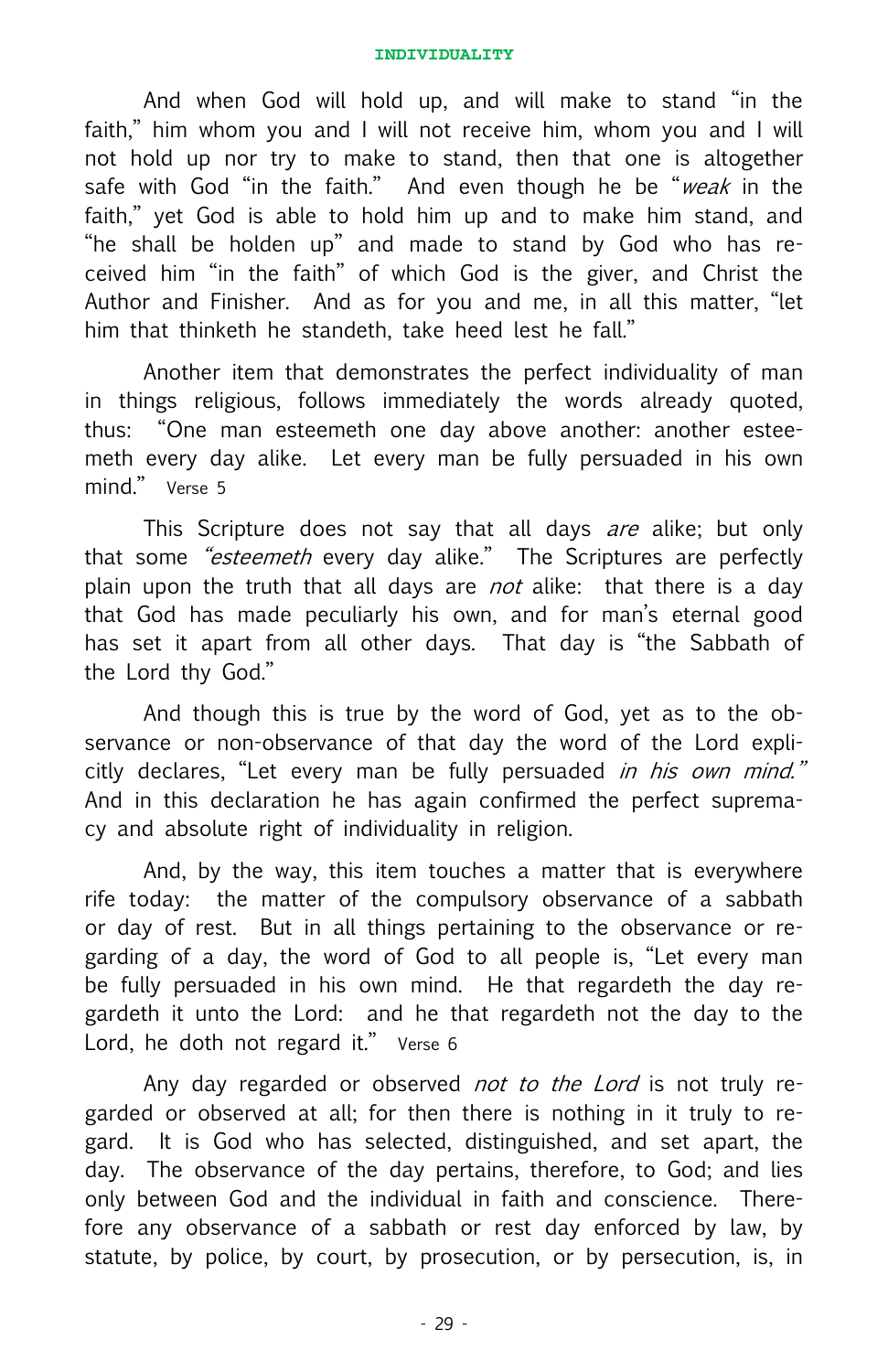the first instance, a direct invasion of the province of God and of the realm of faith and conscience in the individual; and in the second instance is not even the observance of the day, and never can be, because it is not of persuasion in the mind.

God has appointed his own chosen and sanctified day to be observed; that is true. He calls upon all people to observe it; that is true. But in the observance or regarding of this day, the word of God thus explicitly declares that it is wholly an individual matter: "Let every man be fully persuaded in his own mind" And when any man is *not* fully persuaded in his own mind, and therefore does not observe the day to the Lord, his responsibility for this is to God alone, and not to any man, nor to any set of men, nor to any law, or government, or power, on earth.

Following this item there is made an appeal in behalf of the recognition of perfect individuality in religion--this in view of the awful fact of the judgment of Christ and of God. This appeal runs thus: "But why dost thou judge thy brother? or why dost thou set at naught thy brother? for we shall all stand before the judgment-seat of Christ. For it is written, As I live, saith the Lord, every knee shall bow to me, and every tongue shall confess to God." Verses 10-11

Every one of us must stand before the judgment seat of Christ and of God, there to be each judged by *Him*. How then can it be possible ever in righteousness, that one of us can be called to be judged by another, or by any or all others, in the things of religion? that is, in the things in which we are to answer at the judgment seat of Christ.

No, no. "One is your Master, even Christ, and all ye are brethren." And, "He that speaketh evil of his brother, and judgeth his brother, speaketh evil of the law, and judgeth the law: but if thou judge the law, thou art not a doer of the law, but a judge. There is one Lawgiver, who is able to save and to destroy: who art thou that judgest another?" James 4:11

Thus, that there is to be a judgment-seat of Christ and of God where all must appear, each to answer for the "deeds done in the body"—this is one of the mightiest guaranties of perfect individuality in religion, and one of the strongest possible pleas for the recognition of it by every soul always.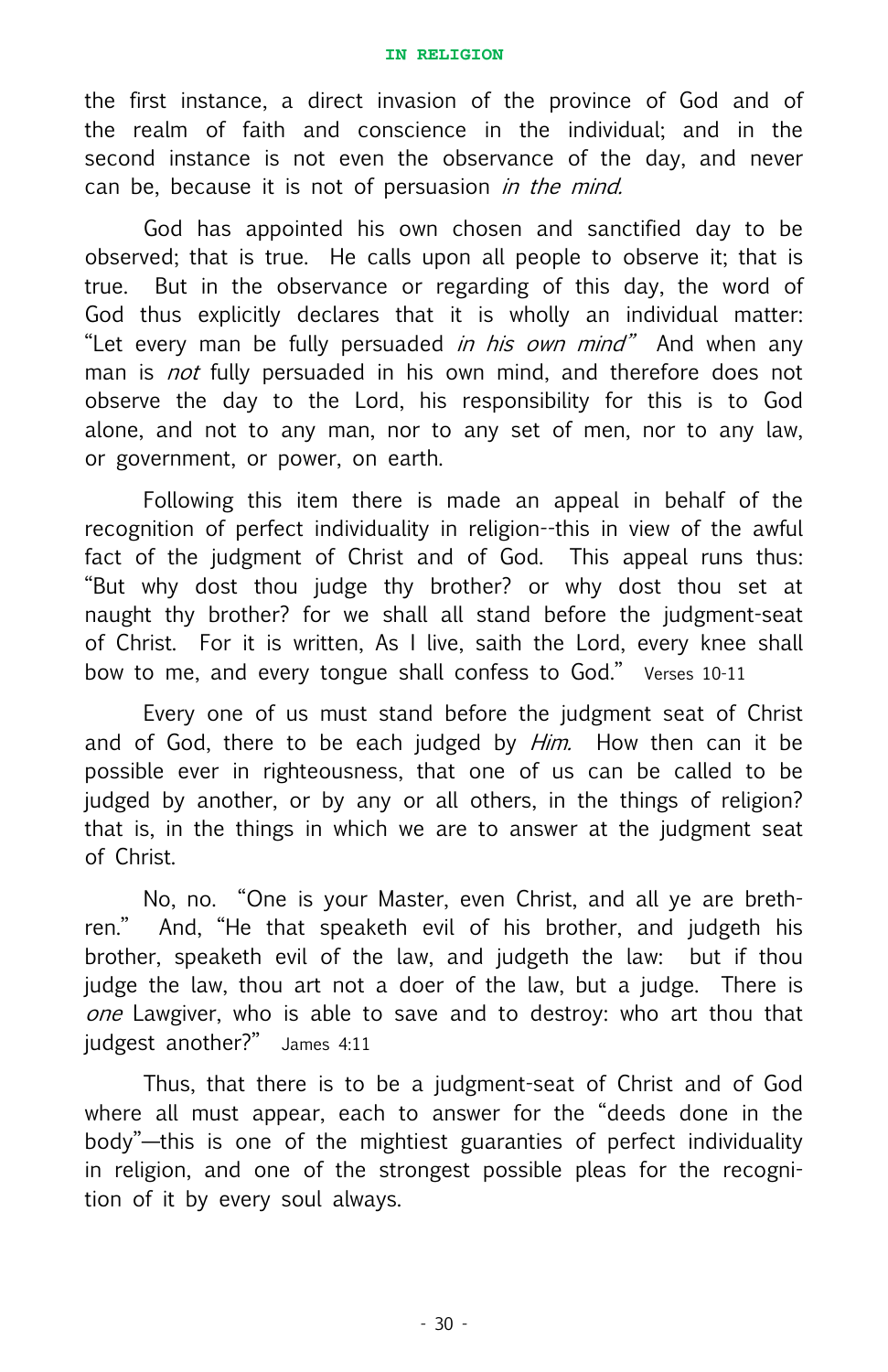Finally, the whole thought and truth of perfect individuality in religion is splendidly summed up, and powerfully emphasized as well as clearly expressed, in the inspired conclusion,--

"So then every one of us shall give account of HIMSELF to GOD." Romans 14:12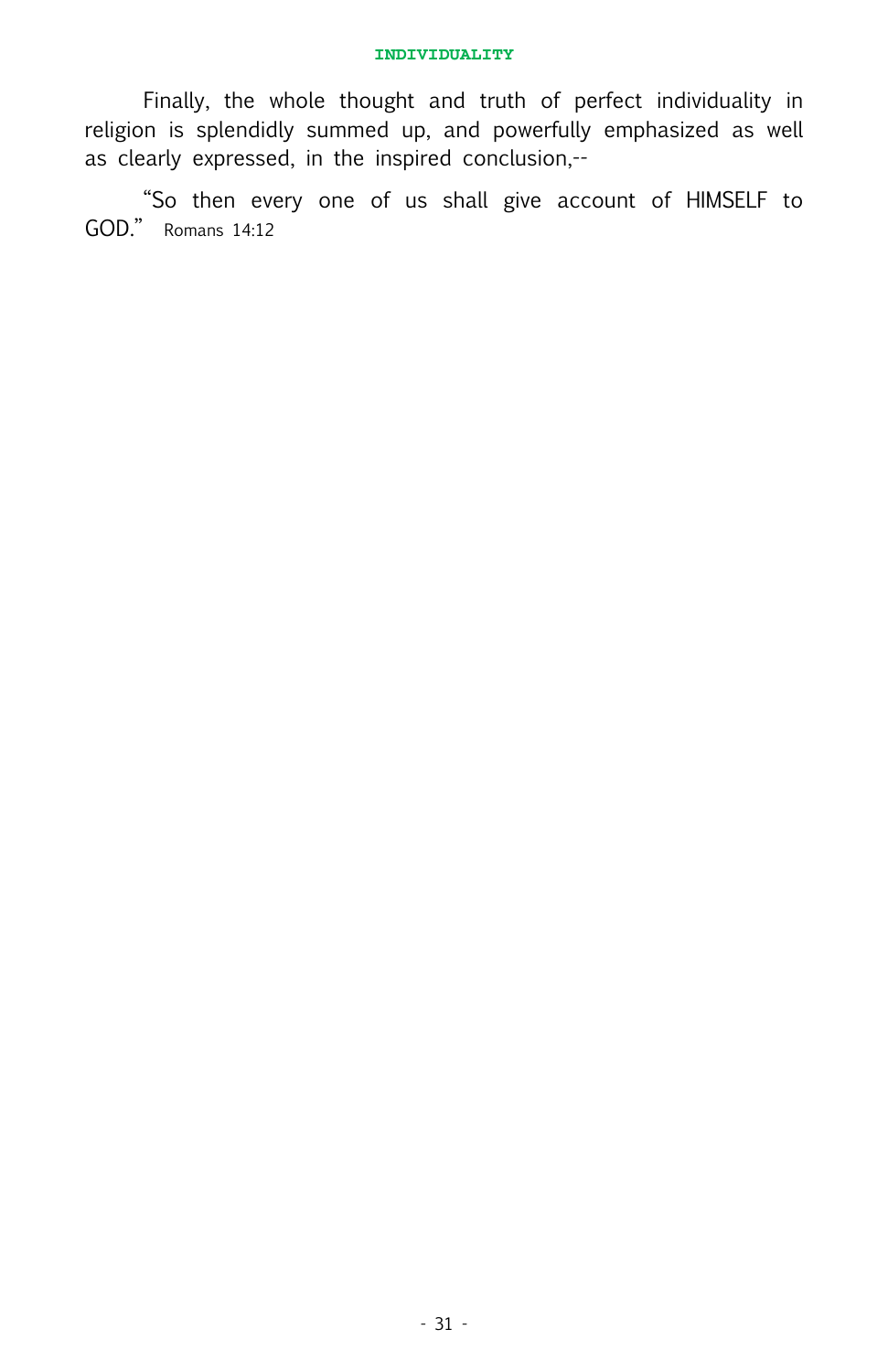### **Chapter Six**

#### **God and Cæsar**

IN the case of the church of Israel against the members of that church who chose to believe in Christ and to teach the truth concerning Him, the principle is made perfectly plain that no church has any authority, jurisdiction, or right, in, over, or concerning, the faith or the teaching, of any individual member of that very church itself. Acts 4 and 5; 2 Corinthians 1:24

There is another remarkable scripture that not only illustrates this total absence of authority, jurisdiction, or right, of any church, but also makes plain some additional principles of the great truth of religious liberty.

This notable scripture is the one that contains the words of Jesus when the spying Pharisees and Herodians came to Him with their crafty question, "Is it lawful to give tribute to Cæsar or not?" With the tribute money in His hand, Jesus said: "Whose is this image and superscription? they say unto Him, Cæsar's. Then saith He unto them, Render, therefore, unto Cæsar the things which are Cæsar's, and unto God the things that are God's."

Here are revealed two persons—God and Cæsar: two powers the religious and the civil: tow authorities—the divine and the human: two jurisdictions—the heavenly and the earthly: and only two, to whom, by the divine instruction, is anything due or to be rendered by men.

There is a jurisdiction and an authority a power and a right, that belong to God. There is also a jurisdiction and an authority, a power and a right, that belong to Cæsar.

And these are totally distinct realms. There is that which is Cæsar's; this is to be rendered to Cæsar, not to God. There is that which is God's; and this is to be rendered to God, not to Cæsar. It is to be rendered to God alone and direct. It is not to be rendered to Cæsar, nor to God by Cæsar.

Originally there was, and ultimately there will be, only one realm, only one jurisdiction, only one authority, only one power, onl one right—that of God alone. 1 Corinthians 15:24-28

If sin had never entered there would never have been any other realm, nor any other jurisdiction, authority, power, or right, that that of God alone. And even when sin had entered, if the Gospel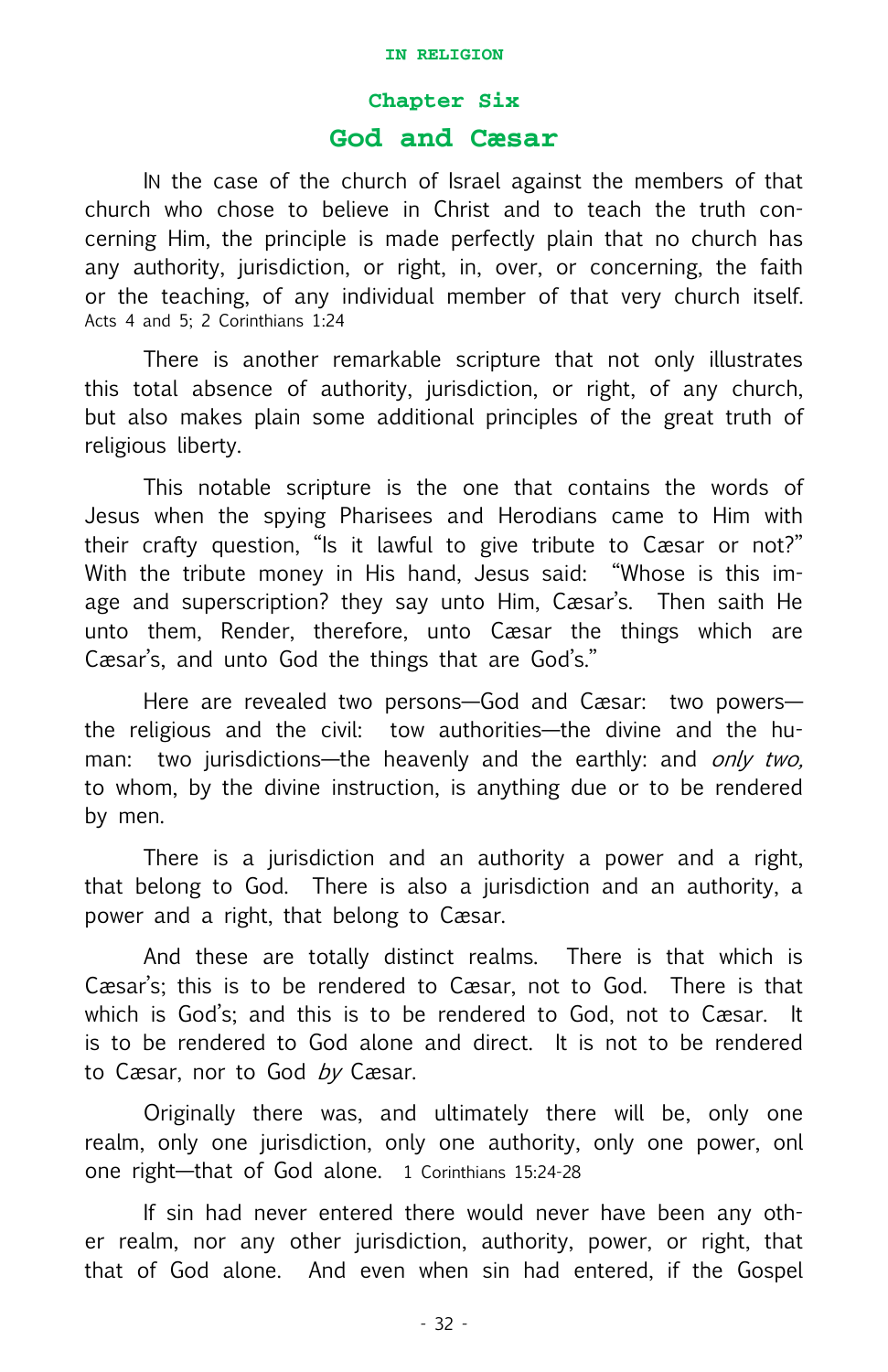had been received by each and every individual ever coming into the world, *then* there would never have been any realm or jurisdiction, authority, power, or right, other than that of God alone. Ephesians 1:7- 10; 1 Colossians: 20-23

But not all will receive the Gospel; and so not all will recognize the sovereignty, the jurisdiction, the authority, the power, and the right, of God. Not recognizing God's kingdom, will, purpose, and power, which is moral and spiritual, and which makes moral and spiritual all who do recognize it, these then, being sinful, fail to be even civil. Therefore there must be in the world a jurisdiction and a power that will cause those to be civil who will not e moral. And this is the State, the civil power, Cæsar; and this its reason of existence.

In the nature of things there are only the two realms and the two jurisdictions: the moral and the civil, the spiritual and the physical, the eternal and the temporal; the one of God, the other of Cæsar. There are these two realms and jurisdictions, and NO MORE. And there simply cannot of right be any more. One of these is God's realm and jurisdiction. The other is Cæsar's.

And since by the divine word these are the two, and these two are the *only* two that there can possibly be, then it follows absolutely and exclusively that to the church there is neither kingdom nor dominion, realm nor jurisdiction, nor is there any place for any.

It is therefore perfectly plain that without assumption and usurpation no church can ever have any kingdom or dominion, any realm or jurisdiction. The church is not Cæsar's; and without assumption and usurpation it is impossible for the church to exercise any of the jurisdiction of Cæsar. The realm and jurisdiction of Cæsar—the State, the civil power—is wholly of this world. The church with all that is of it, is "not of this world." It is therefore impossible for the church without assumption and usurpation ever to occupy the realm of Cæsar, or to exercise any jurisdiction in the things of Cæsar, which things are wholly of this world.

This being so of the church as relates to Cæsar, how much more is it true of the church as relates to God! The church is not Cæsar and cannot be Cæsar. Much more the church is not God and cannot be God. And has not Inspiration set forth in such unsparing terms as "the man of sin," "the son of perdition," "the mystery of iniquity," "sitting in the temple of God, showing himself that he is  $God$ ." THAT CHURCH that has thought to be the kingdom and hold the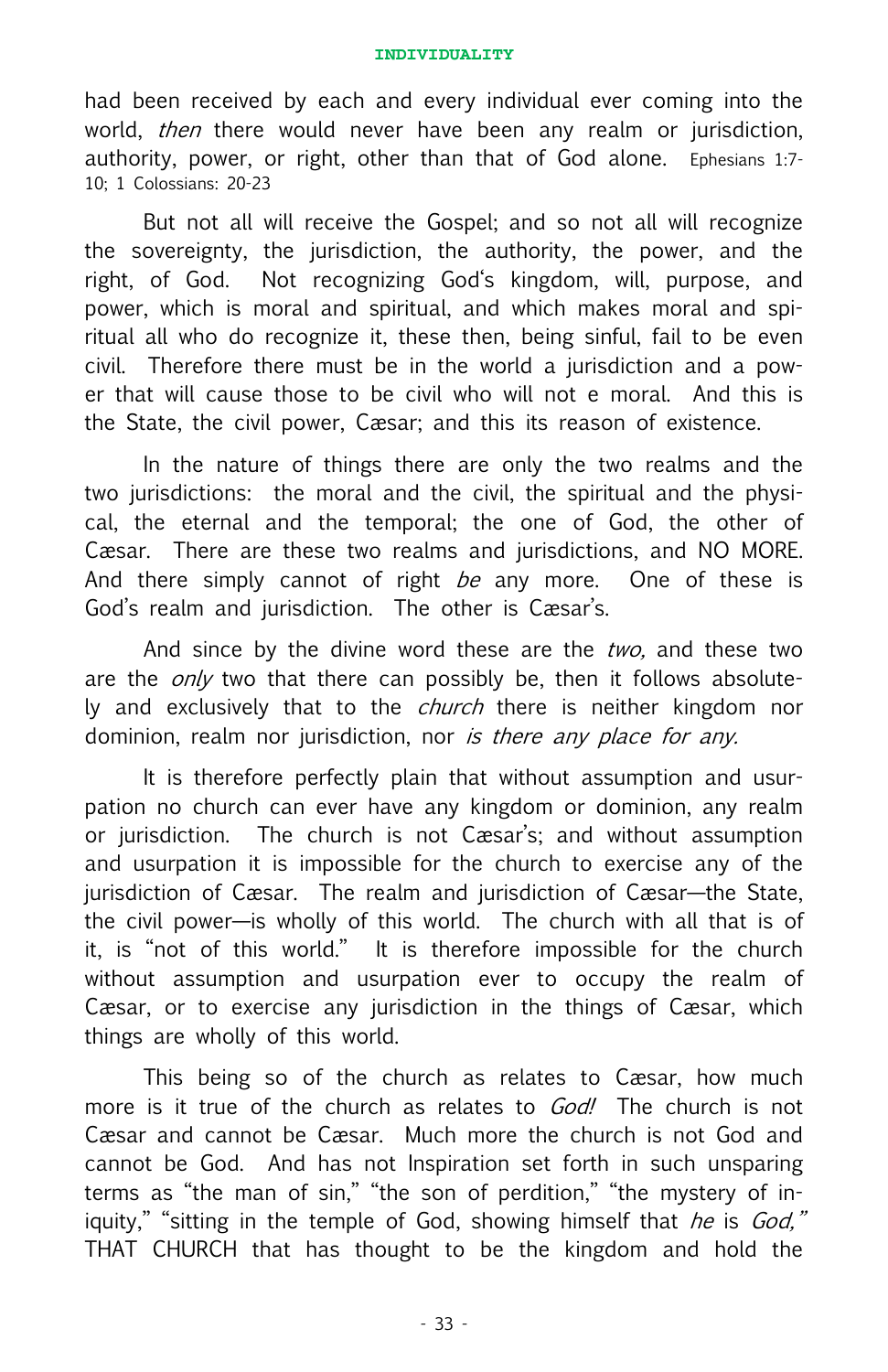dominion, to occupy the realm and exercise the jurisdiction, of God. Is anything other than *that* needed to make perfectly plain the truth that for any church to assume that to *her* it belongs to be the kingdom and hold the dominion, to occupy the realm and exercise the jurisdiction, of God, is the very ultimate of arrogancy, assumption, and usurpation.

But, it is asked, is not the church the kingdom of God?—Yes, it is—*provided* that by the term "the church" is meant only the divine conception of the church as expressed in the divine word—"the fulness of Him that filleth all in all." When only that is meant in the use of the words "the church," then it is indeed the kingdom of God. But when by the "church" is meant some *human* conception, some religious sect or denomination, some earthly "organization," then it is not true of any church ever in this world that it is the kingdom of God.

But suppose that such a thing as that were really the church, and therefore the kingdom of God; even so, it would still be true that in order for such to e indeed the kingdom of God, it could e so only by God's being king there. And where God is king, he is king and Lord of all in all. God is never, and can never be, king in a divided kingdom. He never does, and never can, share His dominion with another. Will any one claim or imply that there can in truth and in fact be a kingdom of God without God's being in truth and in fact king there; and king in all that is there? No, God must be king there or else it is not in truth the kingdom of God. He must be king and Lord of all and in all that is there, or else it is not in truth and in fact the kingdom of God. The realm must be occupied by Him, the jurisdiction must be exercised by Him, the principles must be His, the government must be of Him, the image and superscription must be His, and all this exclusively, or else it is not in truth and in fact the kingdom of God.

The soul and spirit of man, as man is in the world, as the world is, is in *intent* and by right the kingdom of God. And so t5o wicked and unbelieving Pharisees, Jesus said, "the kingdom of God is within you." But in lost mankind that kingdom is usurped and that realm is occupied by another. The usurper is on the throne, exercising jurisdiction that enslaves, debases, and destroys. Thus, while in intent and by right the kingdom is God's, yet in truth and in fact it is not God's but another's. Yet let the lost and enslaved soul only welcome God into that alienated realm to occupy His own place on that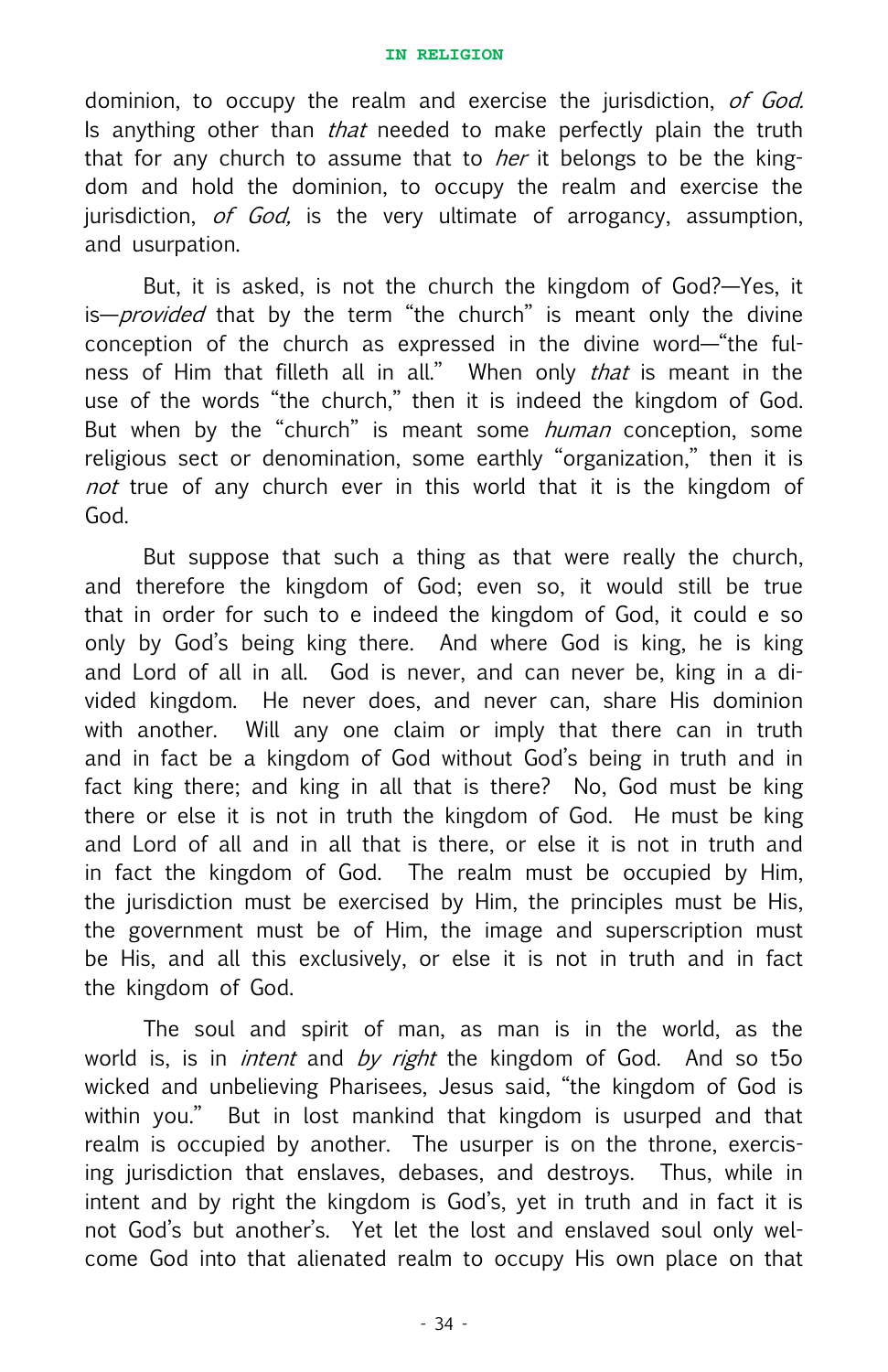usurped throne, and to exercise true jurisdiction there, THEN will that soul and spirit and life, in truth and in fact, as well as in intent and of right, be the kingdom of God in truth only as God is king in all and over all to that soul. And so it is with the church.

The Church OF GOD is indeed the kingdom of God: it is "the fullness of him that filleth all in all": it is composed only of those who are His. And He is king and sole ruler in this His kingdom. The jurisdiction in this realm is His alone; the principles of the government, and the authority and the power of the government, are His alone. And every citizen of the kingdom owes allegiance to Him alone: and this direct, in Christ, by the Holy Spirit. Every member of this church, which is His kingdom, is inspired and actuated by the principles which are His alone and from Him alone; and is governed by the authority and power of Him alone; and this all direct from Him, through Christ, by the Holy Spirit. Thus all who are of the Church of God in truth, which is the kingdom of God, render to God all that is of the heart, of the soul, of the mind, and of the strength. These also render to Casar the things that are Casar's—tribute, custom, honor, in his place. Romans 13:5-7

Thus again it is perfectly plain and certain that neither between God and Cæsar, not yet along with them, is there any third person, party, power, realm, or jurisdiction, to whom any man is to render anything. There is no command nor obligation from God to render anything to any kingdom or dominion, to any power or jurisdiction, but that of God and that of Cæsar,--*these two only*. There is no image an superscription of *the church*, neither is there place for any.

And this is only to say that without God, and without God in His place as all in all, any church is simply nothing. And when such church attempts to be something, she is only worse that nothing. And in either case nobody can ever owe anything to any such church.

On the other hand, when the church is truly with God; and when He is truly to her all in all; she is truly of the kingdom of God. And yet even then the kingdom, the dominion, the realm, the jurisdiction, the authority, and the power, are all  $God's NOT HERS: so that$ all that is owed or rendered is to God, not to the church. Thus it is strictly and literally true that never in any case is anything owed or to be rendered by anybody to the church, as such.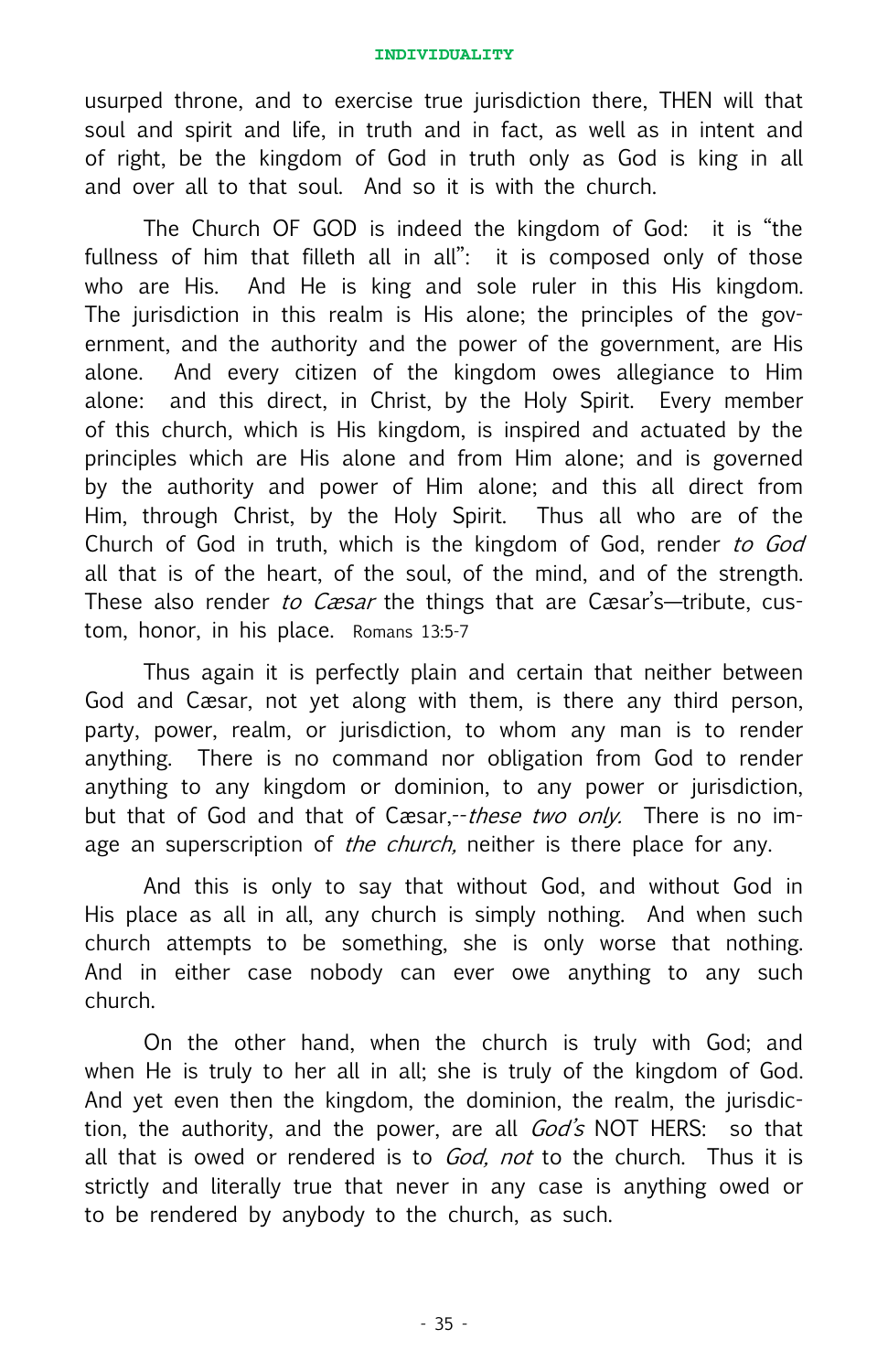And thus again it is emphasized that there are just two persons, two realms, two jurisdictions, two authorities, two powers, to whom anybody can really owe or render anything--God and Cæsar: these two and no more, and no other.

This requires, therefore, that the church to be true to her calling and her place in the world, shall be so absolutely devoted to God, so completely swallowed up and lost in God, that only God shall be known or manifested, wherever and in whatsoever she is or is to do.

In the very spirit of Christianity this is certainly true. For this is exactly the calling and attitude of individual Christians in the world to be so absolutely devoted to God, so completely swallowed up and lost in Him, that only God shall be seen in all that they are: "God manifest in the flesh." And the church is composed only of individual Christians. Also the church is "the body of Christ;" and Christ is God manifest, to the complete emptying yea, the very annihilation of self. And this is the mystery of god.

And just here is where the church, both before Christ and after Christ, missed her calling, and her place: she aspired to be something herself. It was not enough for her that God should be all in all. It was not enough for here that the kingdom and the dominion, the realm and the jurisdiction, the authority and the power, the word and the faith, should all be God's and only God's. She aspired to kingdom herself; to realm and jurisdiction of her own; to authority that *she* could assert; to power that *she* could wield; to a word that she could speak, and to a "faith" that she could dictate.

To satisfy this ambition and to make tangible this aspiration, she rejected God and assumed and usurped the kingdom and the dominion, the realm and the jurisdiction, the authority and the power, that belonged to both God and Cæsar. And so being herself neither God nor Cæsar, but only a self-constituted and self-exalted interloper, her blundering confusion of things only multiplied iniquity and deepened the curse upon the world.

And such precisely is the charge that God lays against her in each age and in both testaments. The glory and the beauty, the honor and the dignity, the authority and the power, the sweet influence and divine attractiveness, that all were hers and that were grandly becoming to her, because of His dwelling with her and being in her—these all she arrogated TO HERSELF and assumed to be OF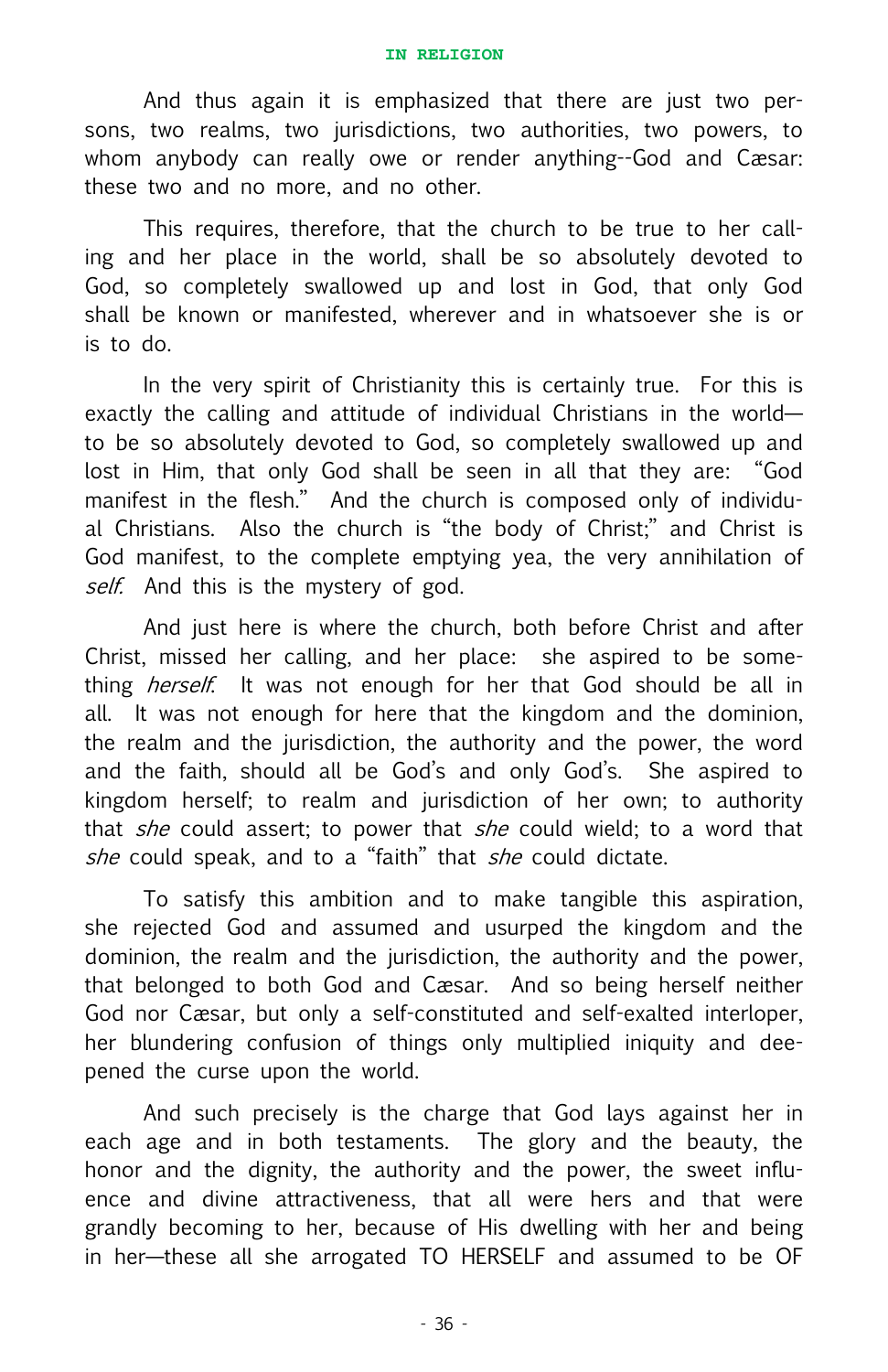HERSELF. Read Ezekiel 16:11-19; Romans 1:7-9; 2 Thessalonians 2:2- 3; Revelations 17:1-6.

When god gave to her the true and divine *faith* that could be "spoken of throughout the whole world," upon this she assumed that HER faith was to be the faith of the whole world, and so took it upon *herself* to assign and to dictate "the faith" for the whole world, and to maintain that "the faith" which *she* dictated was the true and divine.

When God gave to her his *word* in such perfect purity to speak, that when she should speak it would be even as the voice of God, upon this she exalted herself to the claim that HER voice was the voice of God, and that the word which *she* chose to speak was the word of God *because she* spoke it.

When God gave to her such perfection of *truth* that her very speaking of that truth was to speak with all authority, upon this she assumed for herself that SHE had authority to speak; and therefore that when she should speak, all must obey because it was *she* who spoke.

When God bestowed upon her such measure of his *power* that even the devils were subject to that power and must obey God, upon this she assumed that to HER belonged the power; and even the power to compel all men and nations in all the world to be subject to *her* and to obey *her*.

Thus in all things she actually thought it a thing to be grasped and held fast, "a usurpation to be meditated, to be equal with God." But the time has come when every person and everything that would be the church or of the church, must never more think it a thing to be seized upon, a usurpation to be meditated, to be equal with God; but must think only of how the church shall empty herself, and make herself of no reputation, and take upon herself the form of a servant, and humble herself, and become obedient unto death, even the e]death of the cross; and all this in order that GOD may be made manifest in His own person and Spirit in her: and through her to the world.

The time has come when no church should any more call men to herself but to *Christ only*. The time has come when the church herself must be most of all interested in making it manifest that there is no third kingdom, realm, jurisdiction, or power; but only the two--God and Cæsar; and when she must ever urge upon all people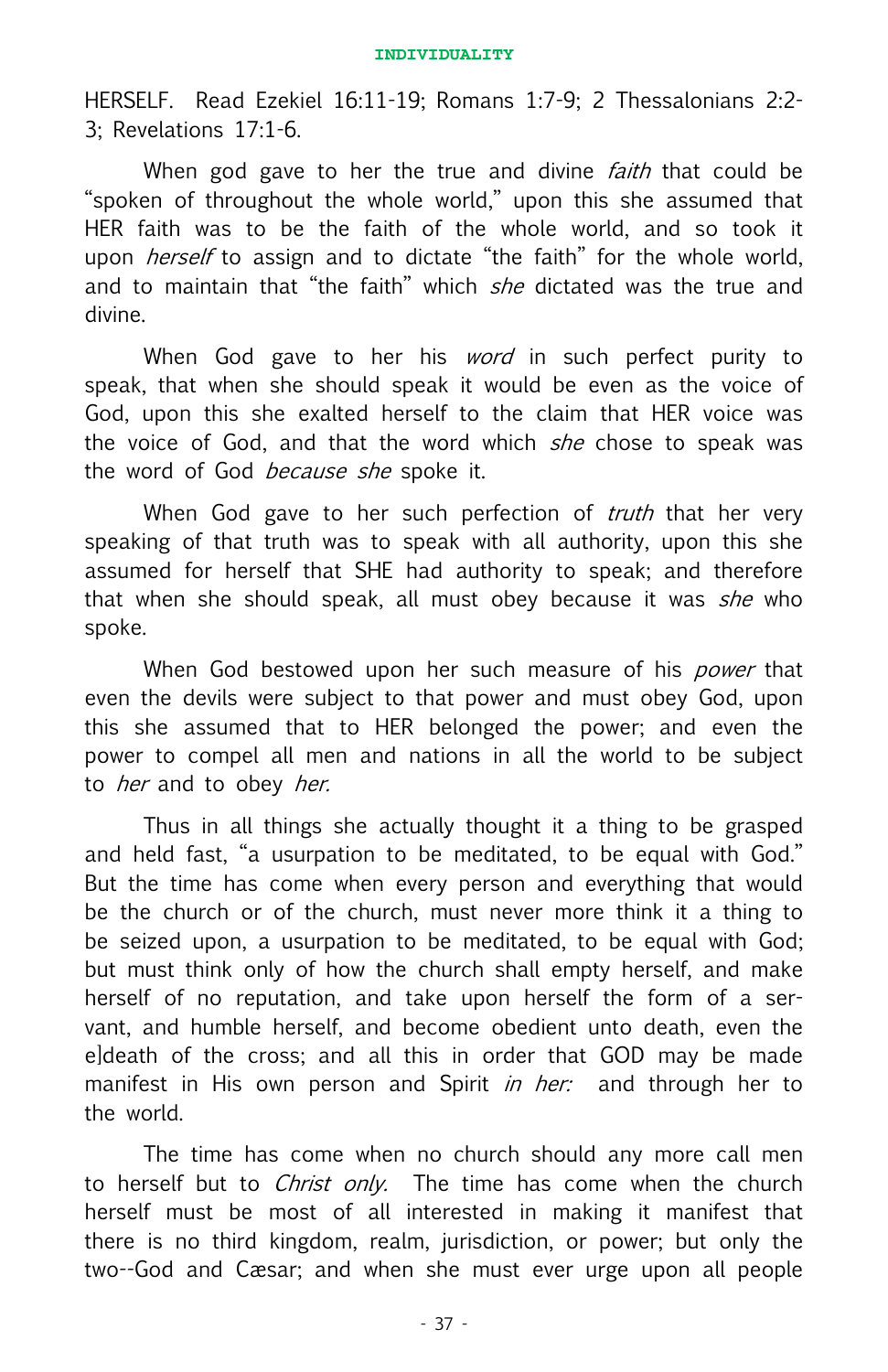the divine instruction, "Render therefore unto Cæsar the things which are Cæsar's; and unto God the things that are God's."

The time has fully come when the church in all things must let only this mind be in her that "was also in Christ Jesus," that will *not* think it "a thing to be grasped, to be equal with God;" but that will completely empty *herself* in order that *God* may be revealed: the living and true God, and He all in all. He, only King and Lord of all in the church and to the church, and that church "the fullness of Him that filleth all in all."

Long enough have both states and churches usurped the authority of God, and have assumed to resign in the place of God. Now the time has fully come when there should be, yea when there will be heard on earth the grand words of the glorious voices in heaven: "We give thee thanks O Lord God Almighty, which art, and was, and is to come; because Thou hast *taken to Thee* thy great power, and hast reigned." Revelations 11:17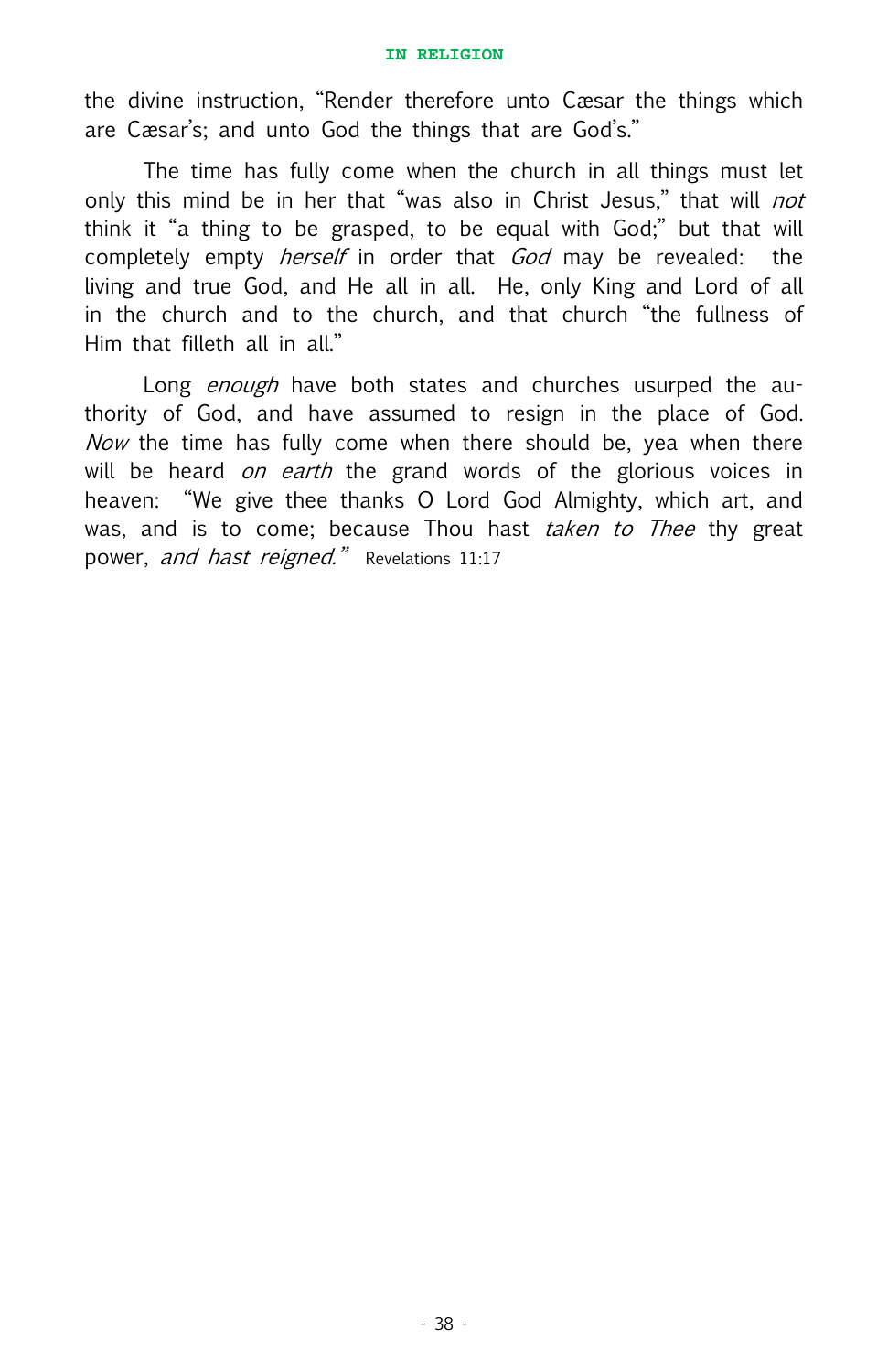### **Chapter Seven RECAPITULATION**

WE have now traced in the Word of God the principle of the divine right of individuality in religion, as that principle is applied and illustrated as relates to autocracy, to government of the supremacy and inflexibility of law, to the union of Church and State, to the church itself, and to individuals.

Please let no one think that all this is only a series of studies in ancient history, nor yet that it is a study of principles and Scriptures only as such: though on either ground the study would be amply justified. However, it is nothing of the kind. It is a study of principles which in one phase or another are fully as alive and active today as ever. And the day is yet to be, and that not far distant, when the whole series of illustrations covered in these studies will again be all alive and active, and all at once, as truly and to the like purpose as each was in its place and day.

The day is coming, and it is not far distant, when autocracies, governments of the supremacy and the inflexibility of the law, unions of church and State, and churches as such, will all be standing unitedly, and bent as from one mind, to compel submission and uniformity in religion; and to crush every suggestion of individuality in religion and every kind of right of it.

It is particularly in view of what is soon to come that these studies have been published. All these things written in the Scriptures were set down there by the Spirit of inspiration, not only for the instruction of all people always, but, *particularly* "for our admonition upon whom the ends of the world are come. " The mightiest contest, and this upon the grandest scale, between the forces of evil and the reign of righteousness that this world's experience shall ever know, is yet to be. This mightiest conflict is to be in the time when the ends of the world are come. That time is even now at hand . For this reason these lessons from the inspired record are allimportant just now.

In view of the mighty pressure from all these sources and b y all these forces, that is soon to be put on every individual, is is of the greatest importance that each individual shall know for himself, and know by the surest possible evidence—just what is his place, his responsibility, and his right, individually, in the presence of principalities and powers, and before God and with God.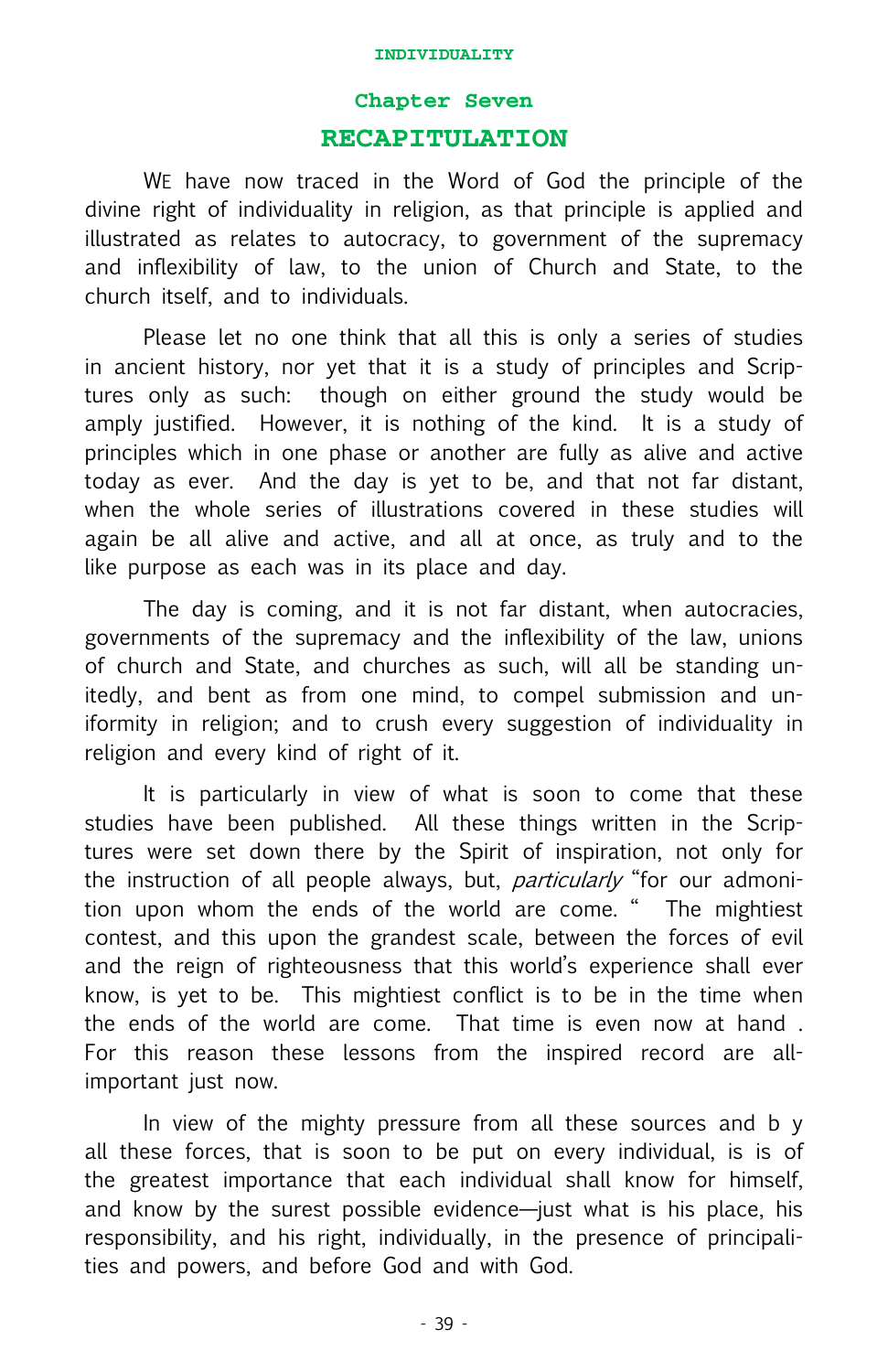While in these studies of the Scriptures we have discussed each case from the point of view that these powers have no right to assert or exercise any authority or jurisdiction in religion, but that the right of individuality in religion is supreme in the presence of all, the other side is equally true and no less important, even if it be not even more important—that it is incumbent on the individual never to allow any other than God to assert authority or jurisdiction in religion without being openly challenged and absolutely ignored: that in true allegiance to God and perfect loyalty to the right, the divine right of individuality, in religion, shall be maintained. This every individual owes absolutely to God, to the right, and to himself in God and for the right. This principle each individual must maintain or else prove disloyal to God, to himself as a man before God, and to consent that the wrong shall prevail instead of the right: in other words, to consent that the wrong shall be right.

It is true, as the inspired record shows, that autocracy, as illustrated in King Nebuchadnezzar; that government of the supremacy of law, as illustrated in the Medo-Persian power; that the union of church and State, as illustrated in the Jewish church and the Roman power united against Christ; that the church as such, as illustrated in the church of Israel against the disciples of Christ has no right to assert authority or jurisdiction in religion. It is equally, and even more emphatically, true, that to be at all loyal to God and the right, or true to themselves and to their fellow men, the three Hebrew young men, the man Daniel, the Lord Jesus, and the apostles of the Lord, must absolutely disregard every such assertion. In each case God's dominion was usurped. In each case the right was being completely thrown over, and the wrong established in its place. In such a case and at such a time could any who knew God or cared for the right, sit still and do nothing? Is allegiance to God, nothing? Is loyalty to the right, never to be known? Shall the wrong be recognized as having only the right to prevail? Shall man never be true neither true to God nor to the right, neither true to himself nor to his fellowmen.

It is true that Nebuchadnezzar was entirely out of his place and did wholly wrong when he attempted to exercise authority in religion; and the story is written to show to all people forever that every autocracy is just as much out of place, and just as for wrong, when it presumes to assert authority in religion. At the same time it is true, and equally important to remember, that the three Hebrew individuals openly and uncompromisingly disregarded that autocratic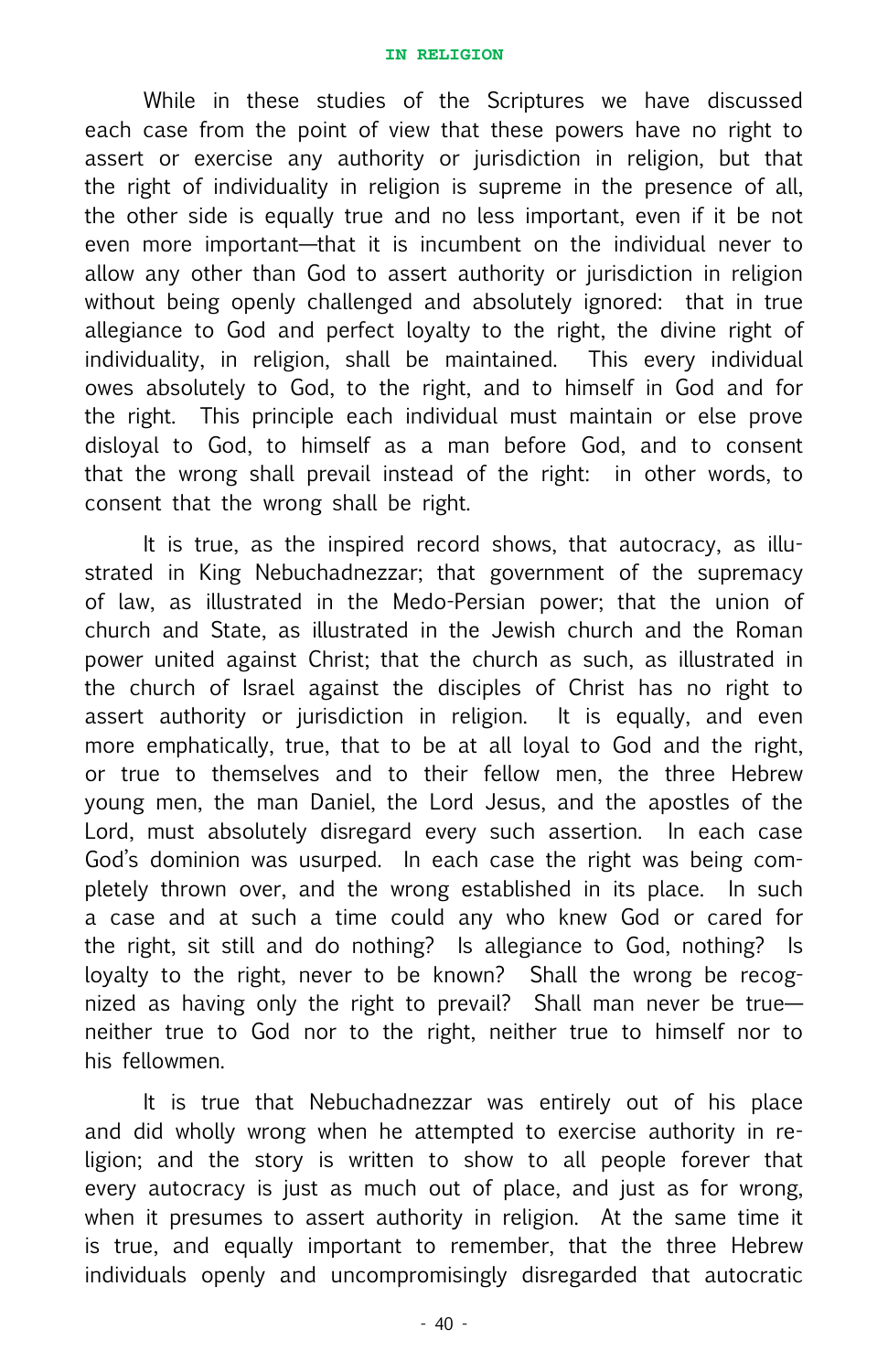assertion of authority in religion. And the story is written to teach that all other individuals forever must do as did those three individuals, if these too will be true to God, to the right, to themselves, and to their kind.

It is true that, notwithstanding its principles of supremacy and inflexibility of the law, the Medo-Persian government did wrong when it by its law entered the field of religion; and the story is written to show to all governments and people forever that every government is equally wrong in entering by law the field of religion. It is equally true, and equally important to remember, that the individual,--Daniel,- did absolutely and uncompromisingly disregard that law; and that the story is written to teach all individuals forever that in all like circumstances they must do as did that individual, if they will honor God and the right and be true to themselves and to their fellowmen.

It is true that the Church of Israel did an enormously wicked thing when she allied herself with the civil power in order to make her will effective; and the story of it is written to show to all the world forever that every church commits the like enormity whenever under any pretext whatever, she seeks to control the civil power to make her will effective. It is equally true, and equally important to recognize and remember, that the One lone Individual Who was the object of this wicked alliance of the church and State, would die under it rather than to yield to it or to recognize it in the slightest degree. And this is all written, that every other individual to the world's end shall be ready under like circumstances to do as did the Lord Jesus, in order to be true to God, true to the truth, true to himself, and true to the human race.

It is true that the Church of Israel went out of the right way, and did entirely wrong, when she assumed the authority to decide what the members of that church should or should not believe and teach; and the story of it is written to make plain to all churches and people forever, that every church is just as far from the right way, and equally wrong, when she assumes any authority to decide what any member of the church shall or shall not believe and teach. It is equally true, and just as important to remember, that the individual church-members there openly and uncompromisingly refused to recognize any such authority to any extent or in any degree whatever. And this written to teach to all church-members forever that they must individually do the like, if they will be true to God, true to Christ, true to the right, true to themselves and true to mankind.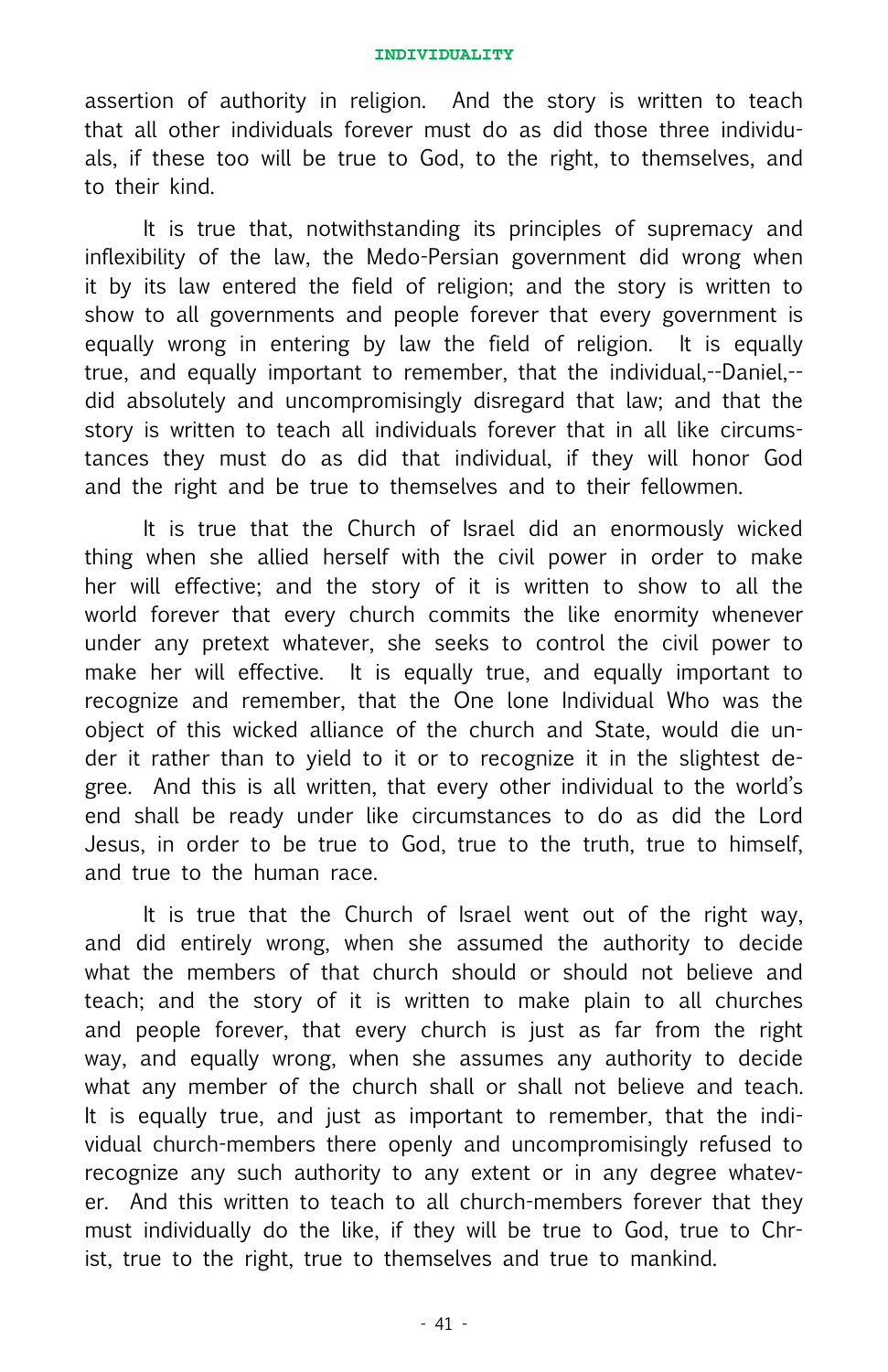The three Hebrew young men did right when they refused to recognize and right of autocracy in religion. Daniel did right when he refused to recognize any right of civil government of law in religion. The Lord Jesus did right when he refused to recognize any right of the church through the civil power to make effective her will. The apostles and disciples of the Lord Jesus did right when they refused to recognize and right of the church to decide or to dictate what they should or should not believe and teach. In each of these cases God openly and in mighty miraculous power made perfectly plain to all that these individuals were right. By this it is openly demonstrated not only that they were right, but that they were *di*vinely right. And in each case the story has been written out that all powers and people forever may know that such course is divinely right. And whosoever will stand with God as did each of these in his place, can know it. It is these individuals and such as these, who, in their day and from age to age, have kept alive in the world the honor of God, who have kept alive the right in the world, who have kept alive integrity and true manliness in mankind; yea, it is just these and such as these blessed individuals who have kept the world itself alive.

It is not autocracies, nor governments of law, nor unions of church and state not yet is it even churches as such that have maintained the honor of God, that have held true to the right, and that have preserved the integrity of man. For all history with one voice testifies that all these have done all that they could to undermine and break down all individuality and integrity of man, to obliterate the right, and to shut out God from his own place in men and in the world.

No, it is not these, but the blessed INDIVIDUAL with God and in God; it is those who have known and maintained the divine right of individuality in religion; it is the Daniels, the Christ, the Pauls, the Wycliffes, the Luthers, who have stood alone in the world and in the church, and against both the church and the world—it is THESE, who have maintained the honor of God, who have kept alive the knowledge of God, of the right and of the true, and so have kept alive the world.

And now, and for the time to come—when there is being pushed forward among the churches and urged upon the world, denominational, =national, international, and world FEDERATION in religion and of religion; when all this is Aimed expressly to the one end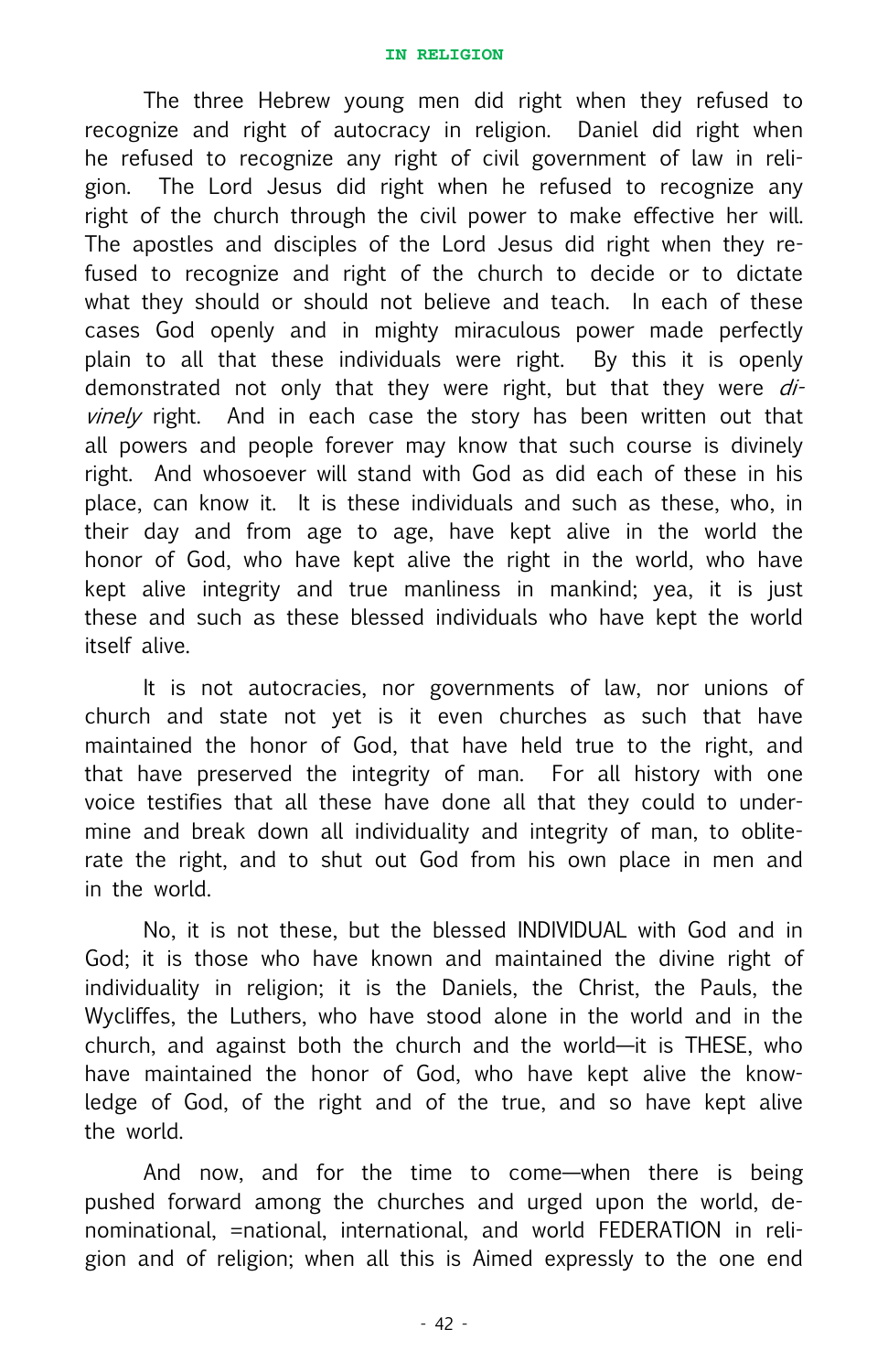of asserting by autocracies, by governments of the supremacy and inflexibility of law, by churches allied with and in control of civil power, and by churches of themselves; when all these shall work at once and together to the assertion and exercise of absolute authority in religion--in view of all this just now, as never before, it is essential to know, to proclaim, and to maintain,

The Divine Right of Individuality in Religion, and Religious Liberty Compete.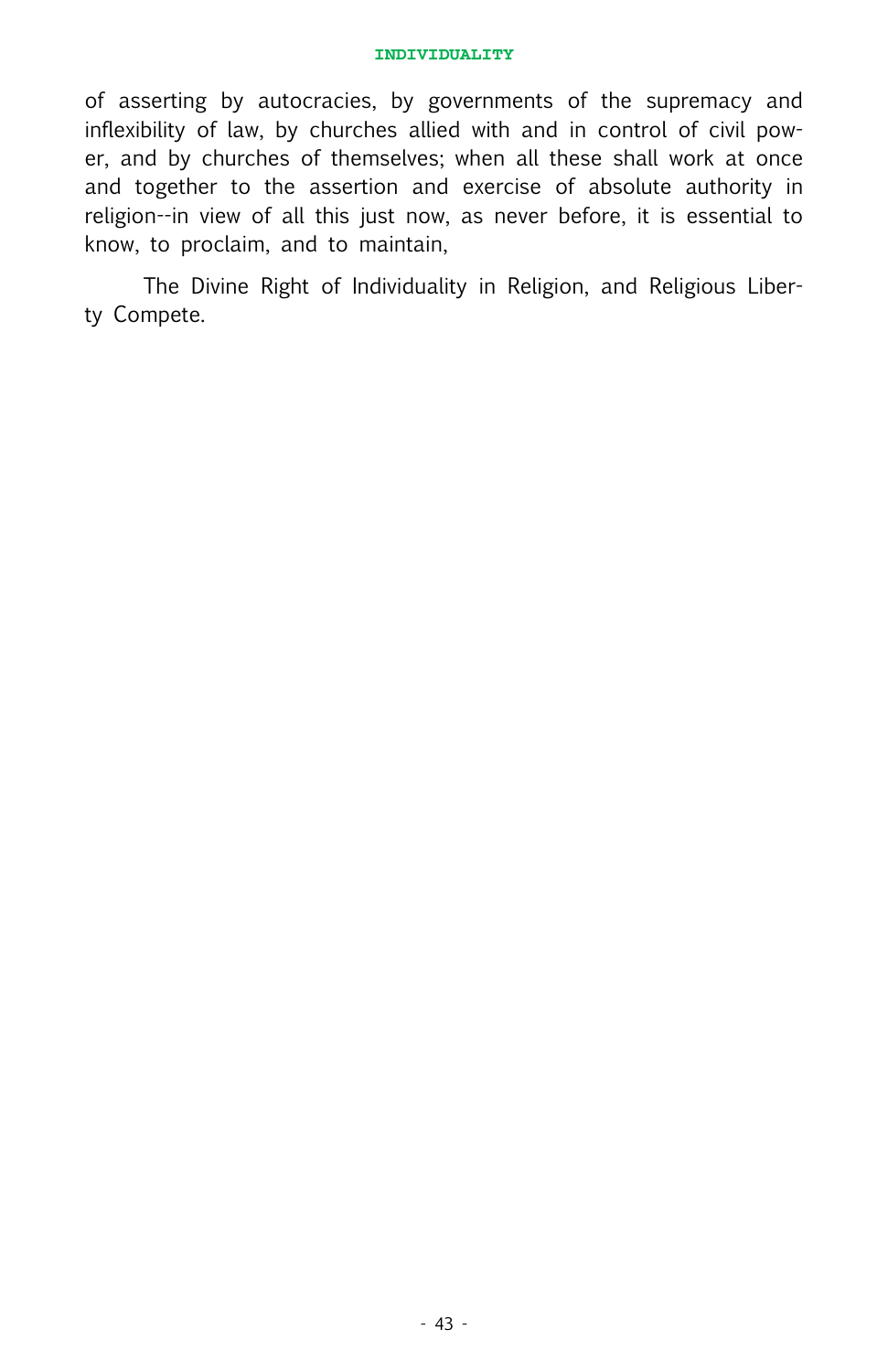#### **Chapter Eight**

#### **INDIVIDUALITY THE SUPREME GIFT**

GOVERNMENT exists in the very nature of the existence of intelligent creatures. For the very term "creature" implies the Creator; and as certainly as any intelligent creature is, he owes to the Creator all that he is. And, in recognition of this fact, he owes to the Creator honor and devotion supreme. This, in turn, and in the nature of things, implies subjection and obedience on the part of the creature; and this is the principle of government.

Each intelligent creature owes to the Creator all that he is. Accordingly, the first principle of government is, "Thou shalt love the Lord thy God with all thy heart, and with all thy soul, and with all thy mind, and with all thy strength."

This is pronounced by the Lord to be the first of all the commandments. It is not the first of all the commandments because it was the first on that was ever given; but simply because it exists in the very nature and existence of every intelligent creature, and; so inheres in the nature of things as soon as a single intelligent creature exists.

It is, therefore, the first of all the commandments, simply because it is but the expression of the inherent obligation in the first relationship which can possibly exist between creature and Creator. It is the first in the nature, the circumstances, and the existence of created intelligences.

It is the first of all the commandments in the supreme and most absolute sense. It inheres in the nature and the relationship of the first intelligent creature, and stands as complete in the case of that one alone as though there were millions; and stands as complete in the case of each one in the succession of future millions as in the case of the first intelligent creature, as he stood absolutely alone in the universe. No expansion, no multiplication of the number of the creatures beyond the original *one*, can ever in any sense limit the scope or meaning of that first of all commandments. It stands absolutely alone and eternally complete, as the first obligation of every intelligent creature that can ever be. And this eternal truth distinguishes *individuality* as an eternal principle.

However, just as soon as a second intelligent creature is given existence, an additional relationship exists. There is now not only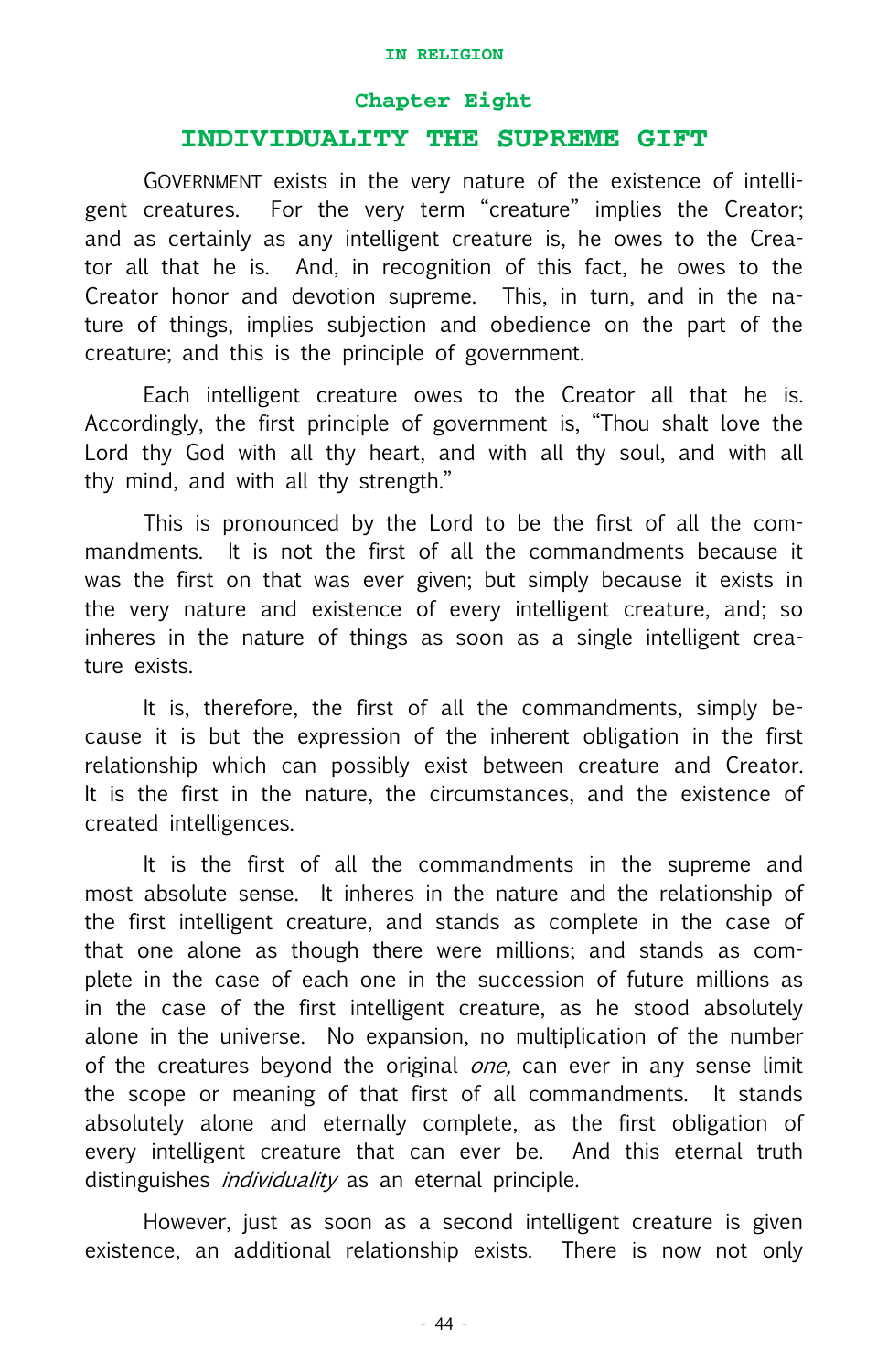the primary and original relationship of each to the Creator, for both owe equally their existence to the Creator, but also an additional and secondary relationship of each to the other.

This secondary relationship is one of absolute equality. And in the subjection and devotion of each to the Creator, in the first of all possible relationships, each of these honors the other. Therefore, in the nature of things in the existence of two intelligent creatures, there inheres the second governmental principle, mutuality of all the subjects as equals.

And this principle is expressed in the second of all the commandments, "Thou shalt love thy neighbor as thyself." This is the second of all the commandments, for the like reason that the first is the *first* of all the commandments: it exists and inheres in the nature of things and of intelligences just as soon as a second intelligent creature exists. And also, like the first, this is complete and absolute the moment that two intelligent creatures exist, and it never can be expanded nor can it be modified by the existence of the universe full of other intelligent creatures.

Each, himself, alone, in his own individuality, is completely subject and devoted first of all to the Creator; because to Him he owes all. And in this subjection and devotion to the Creator first of all, each honors every other intelligent creature as his equal: as equally with himself occupying his place in the design of the Creator, and responsible individually and only to the Creator for the fulfillment of that design. Therefore out of respect to the Creator, to his neighbor, and to himself, he lover his neighbor as himself. And this second eternal truth, equally with the first distinguishes *individuality* as an eternal principle.

This is original government. It is also ultimate government; because these are first principles complete and absolute; and because they eternally inhere in the nature and relationships of intelligent creatures. And this government, which is at once original and ultimate, is simply *self-government*—self-government in rationality and in God. For it is only the plainest, simplest dictate of rationality that the intelligent creature should recognize that to the Creator he owes all; and that, therefore, subjection and honor are the reasonale dues from him to the Creator. It is likewise a simple dictate of reason that, since his neighbor equally with himself owes all to the Creator, his neighbor must be respected and honored in all this as he himself would desire to be respected and honored in it.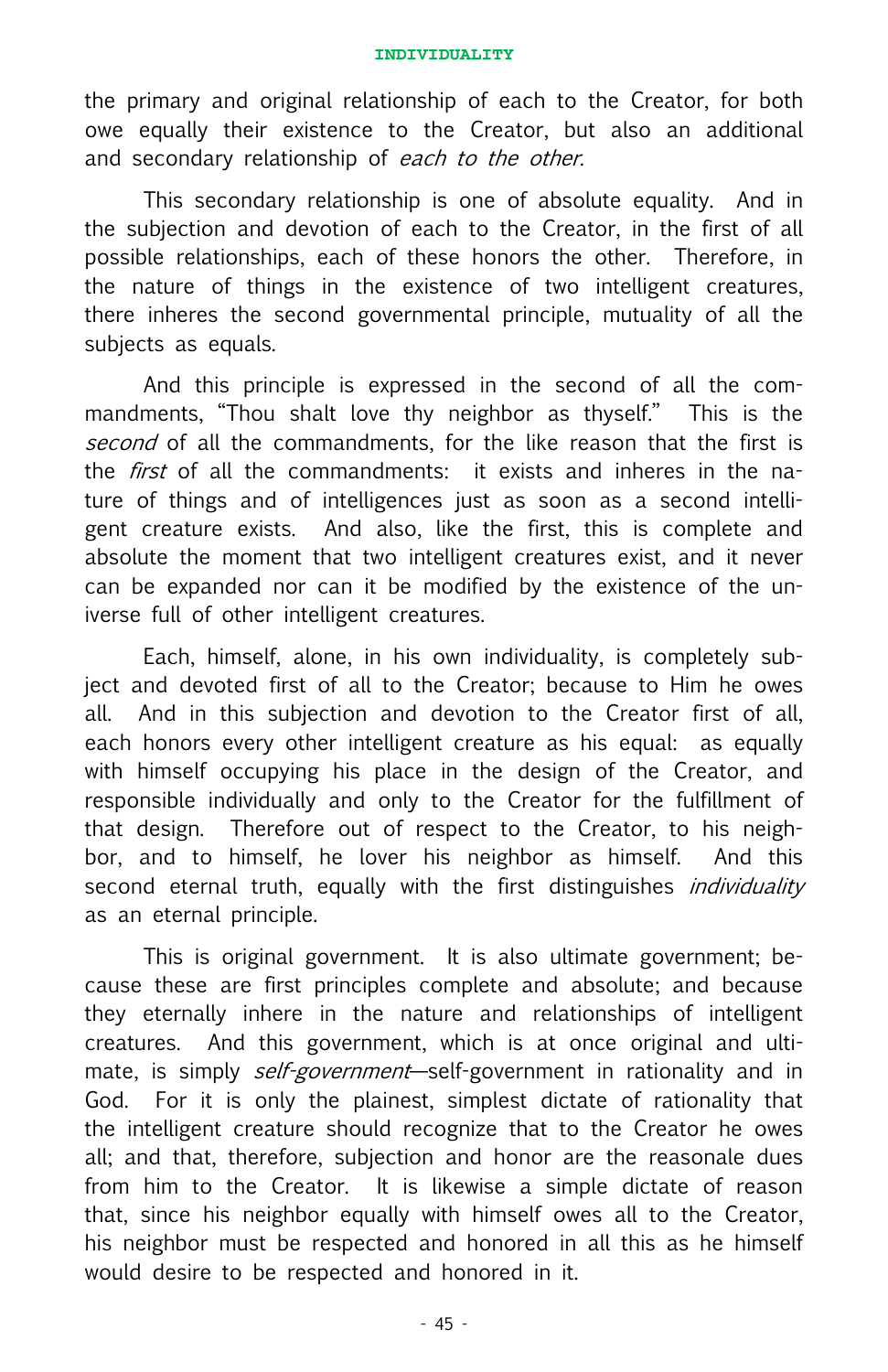It is also the simple dictate of rationality that, since these have all been created, and in their existence owe all to the Creator, this existence with all its accompaniments in the exercise of abilities and powers should be ever held strictly in accordance with the will and design of the Creator. Because it is still further the simple dictate of reason that the Creator could never have designed that the existence, the faculties, or the powers of any creature should be exercised contrary to His will or outside of His design. Therefore it is the simplest, plainest dictate of rationality that this original and ultimate government, which is *self-government*, is self-government under God, with God, and in God. And this is truly the only true selfgovernment.

God has created all intelligences absolutely free. He made man, equally with other intelligences, to be moral. Freedom of choice is essential to morals. To have made an intelligence unable to choose would have been to make it incapable of freedom. Therefore, He made man, equally with other intelligences, free to choose; and He ever respects that of which He is the Author--the freedom of choice.

When, in the exercise of this freedom of choice, an intelligence chooses that his existence, with its consequent faculties and powers, shall be spent strictly subject to the will and within the design of the Creator, and so, indeed, with the Creator and in the Creator, this is in the truest sense strictly and truly self-government.

And when the service, the worship, and the allegiance, of each intelligence is to be rendered entirely upon his own free choice, this reveals on the part of God, the Supreme and true Governor, the principle of government with the consent of the governed.

Thus the divine government as it relates to both the Governor and the governed, the Creator and the creature, is demonstrated as well as revealed to be government of perfect *freedom*; and of perfect freedom because of perfect *individuality*.

Through sin man lost his freedom and therefore his individuality. But in the gift of Christ all was restored. "He hath sent me to proclaim liberty to the captives." "Christ suffered for sins, the just for the unjust, that he might bring us to God."

Christ Jesus, therefore, came from Heaven unto the world to bring back to man, and to bring man back to, what man had lost. Individuality was the Creator's supreme gift. In the fall, this was lost.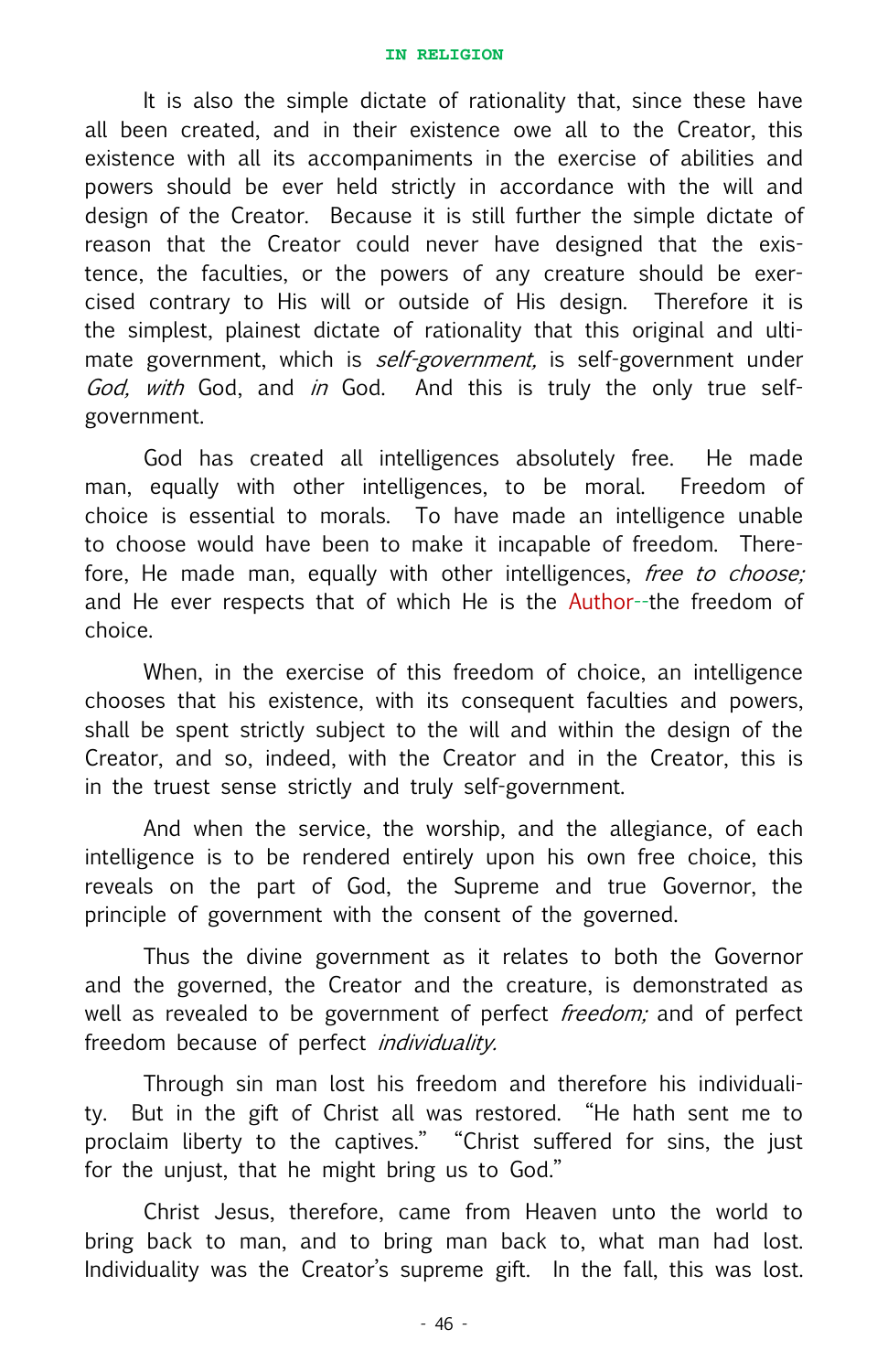In the gift of Christ the day that man sinned, the gift of individuality was restored to man.

In the long ages of sinful and imperial despotism from Cain to Tiberius Cæsar, men had been so continually and systematically oppressed that they had been robbed of every vestige of individuality. Then Christ came into the world in human flesh as man, and through every phase of human experience established the individuality of man upon its own original and eternal basis. Matthew 25:15 Therefore, without Christianity in its original and native purity there cannot be true individuality.

But in the interest of despotism the very name of Christianity was perverted. And through long ages of ecclesiastical imperialistic tyranny men were again systematically robbed of every vestige of individuality. In the Reformation God again restored men to Christianity and individuality. But Protestantism hardened in forms and creeds; and every form and denomination of Protestants has denied, and done all that it could to destroy, Christian liberty and individuality. And now, through denominational, national, international, and world federation and confederation in religion and of religions, again ecclesiastical imperialistic despotism will work with all world power, deceiving signs and lying wonders, systematically to rob man finally of every vestige of individuality. But Christianity in its supreme gift of individuality, as always before, will now and finally triumph over all. Revelations 15:2-3 And Christianity triumphing through individuality, in the nature of the case, does it now as always before only in and through the blessed individual: the individual under God and with God, the individual maintaining in perfect sincerity the Divine Right of Individuality in Religion, and Religious Liberty Complete.

Individuality, bear in mind always not individualism: for it is distinctly and eternally an " $ity$ "; never an " $ism$ ."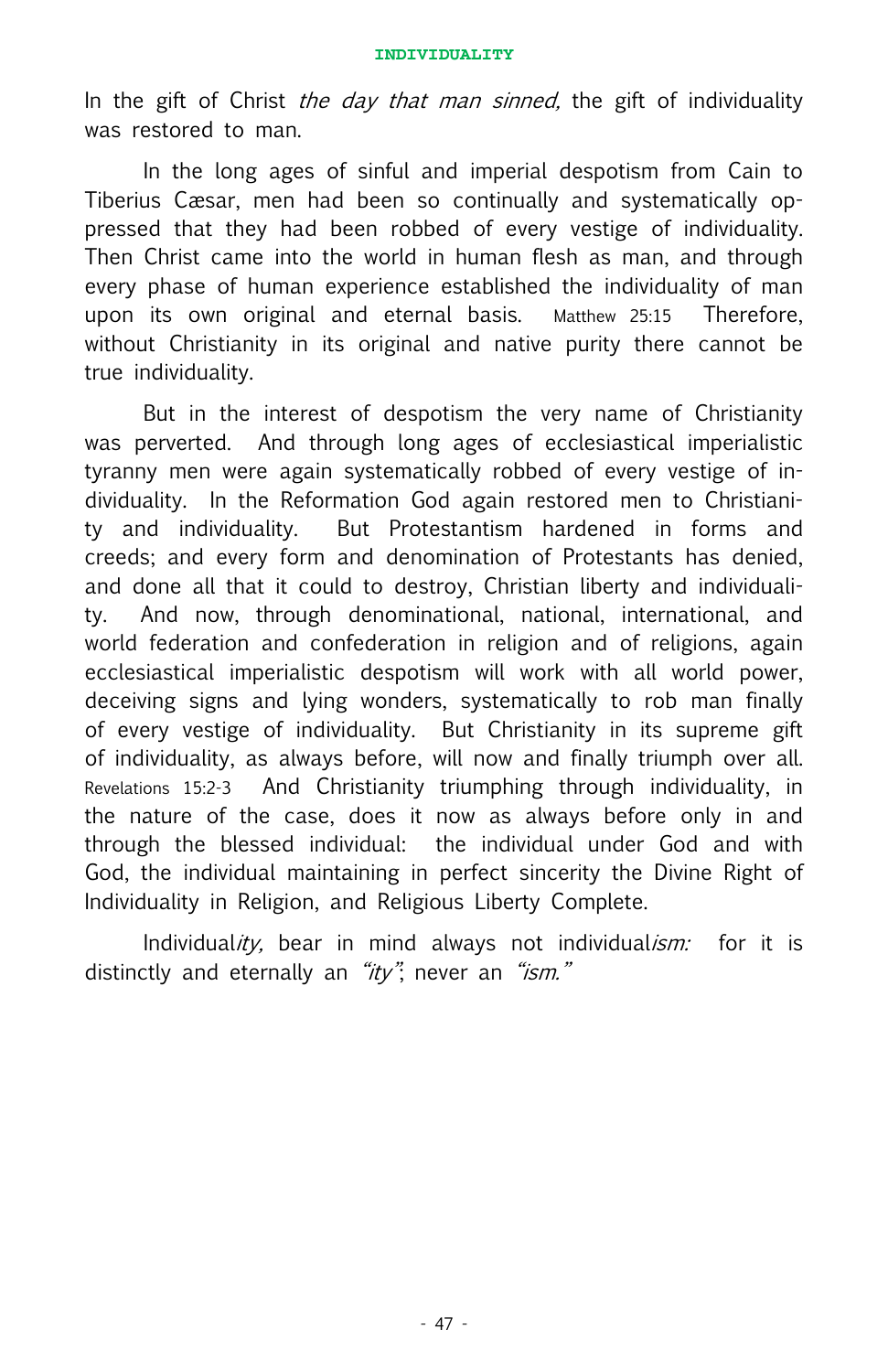Angels 3 Bible.com

http://www.angels3bible.com

Drinting & Publishing Company